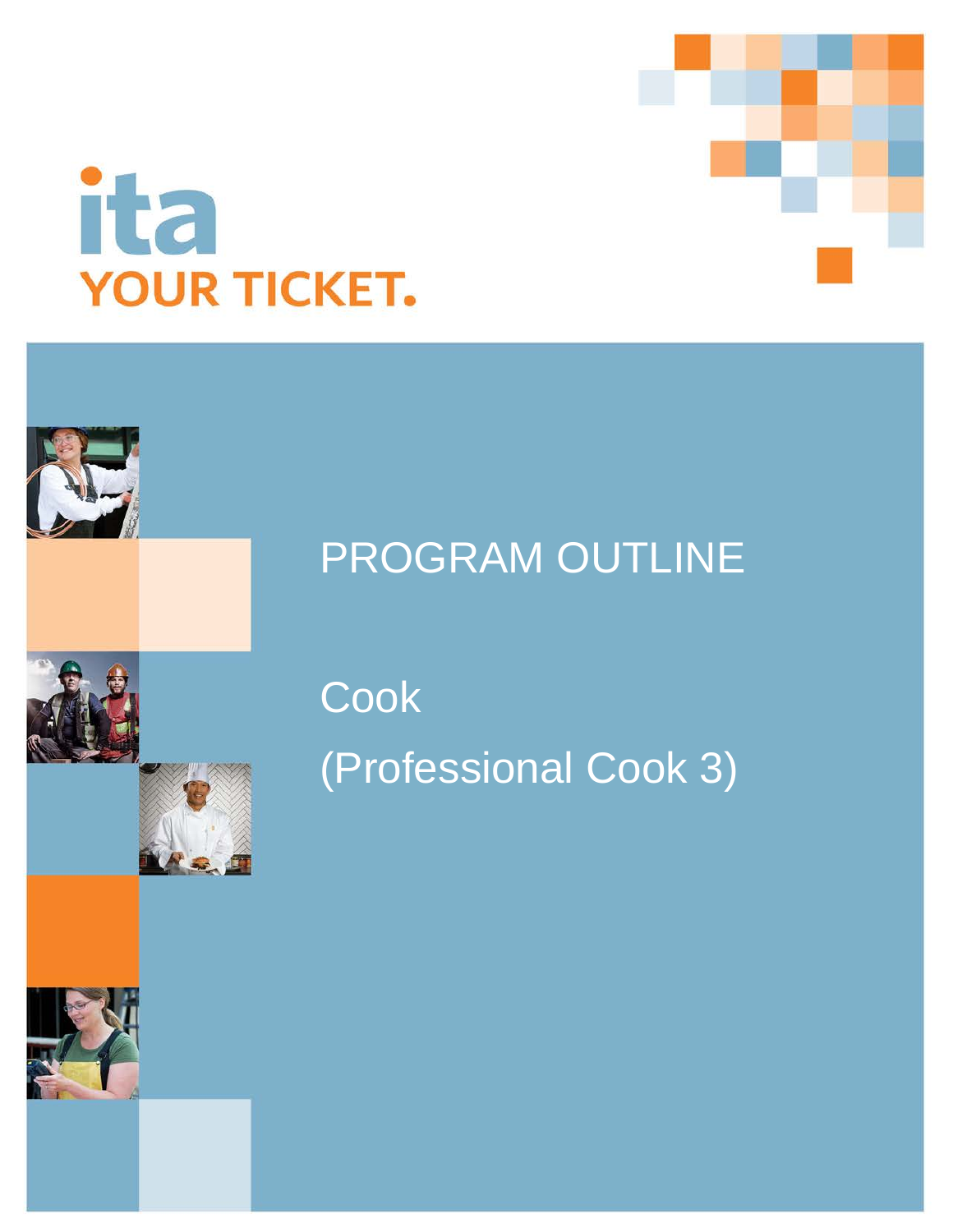# ita



The latest version of this document is available in PDF format on the ITA website [www.itabc.ca](http://www.itabc.ca/)

To order printed copies of Program Outlines or learning resources (where available) for BC trades contact:

Crown Publications, Queen's Printer Web: www.crownpub.bc.ca Email: crownpub@gov.bc.ca Toll Free 1 800 663-6105

### **Copyright © 2013 Industry Training Authority**

This publication may not be modified in any way without permission of the Industry Training Authority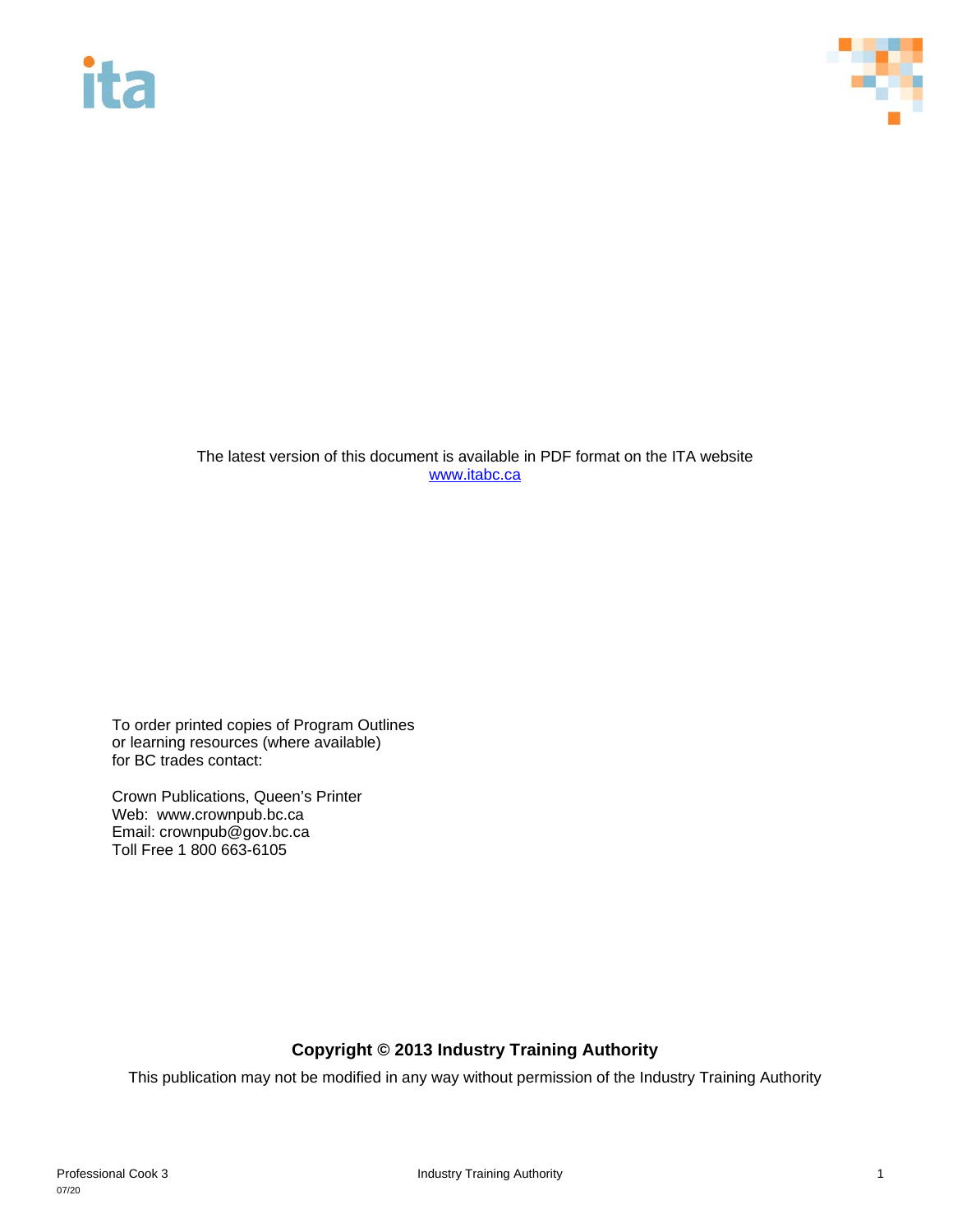



# **PROFESSIONAL COOK 3 PROGRAM OUTLINE**

**APPROVED BY INDUSTRY JANUARY 2011**

> **BASED ON NOA 2011**

**Developed by Industry Training Authority Province of British Columbia**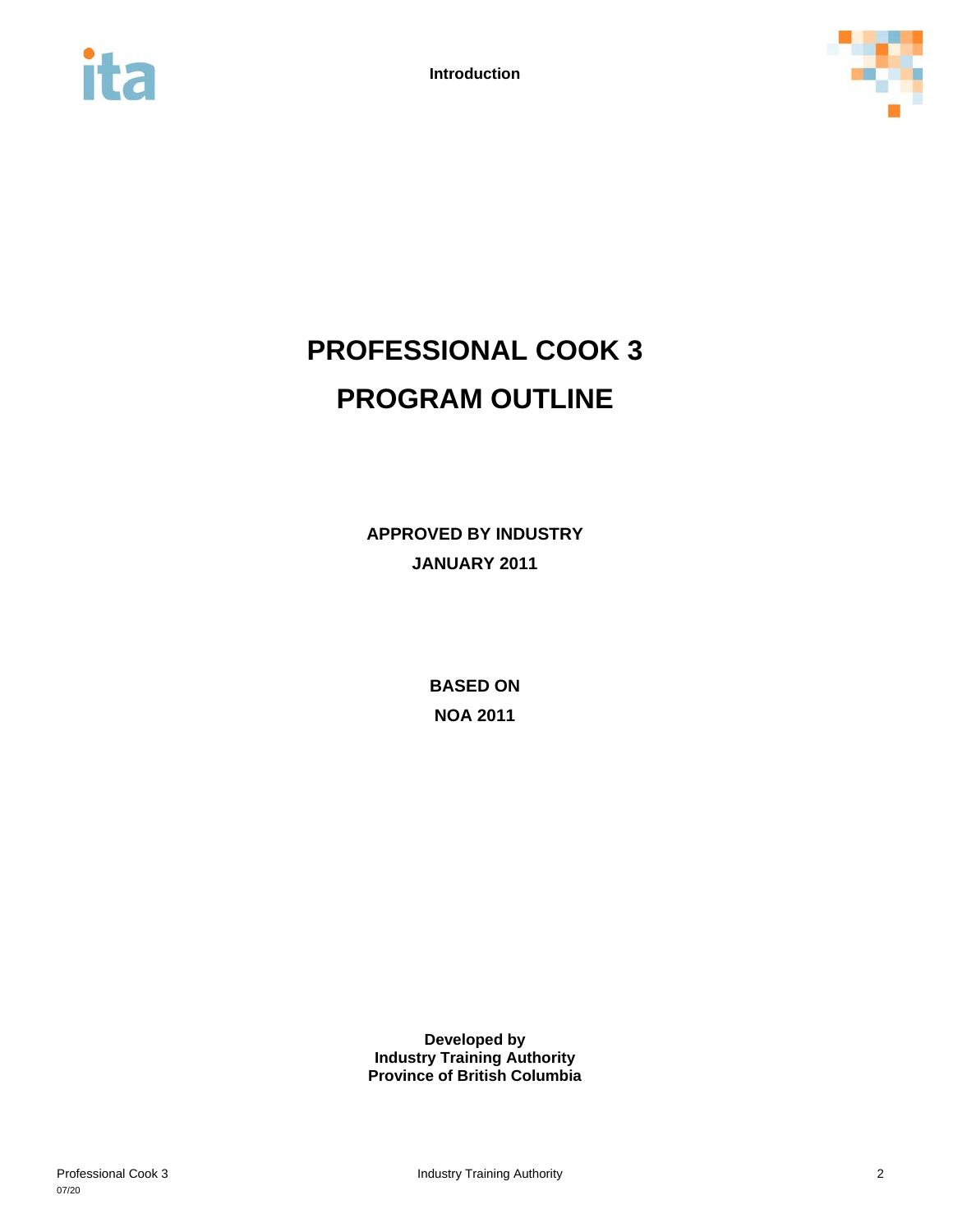



## **TABLE OF CONTENTS**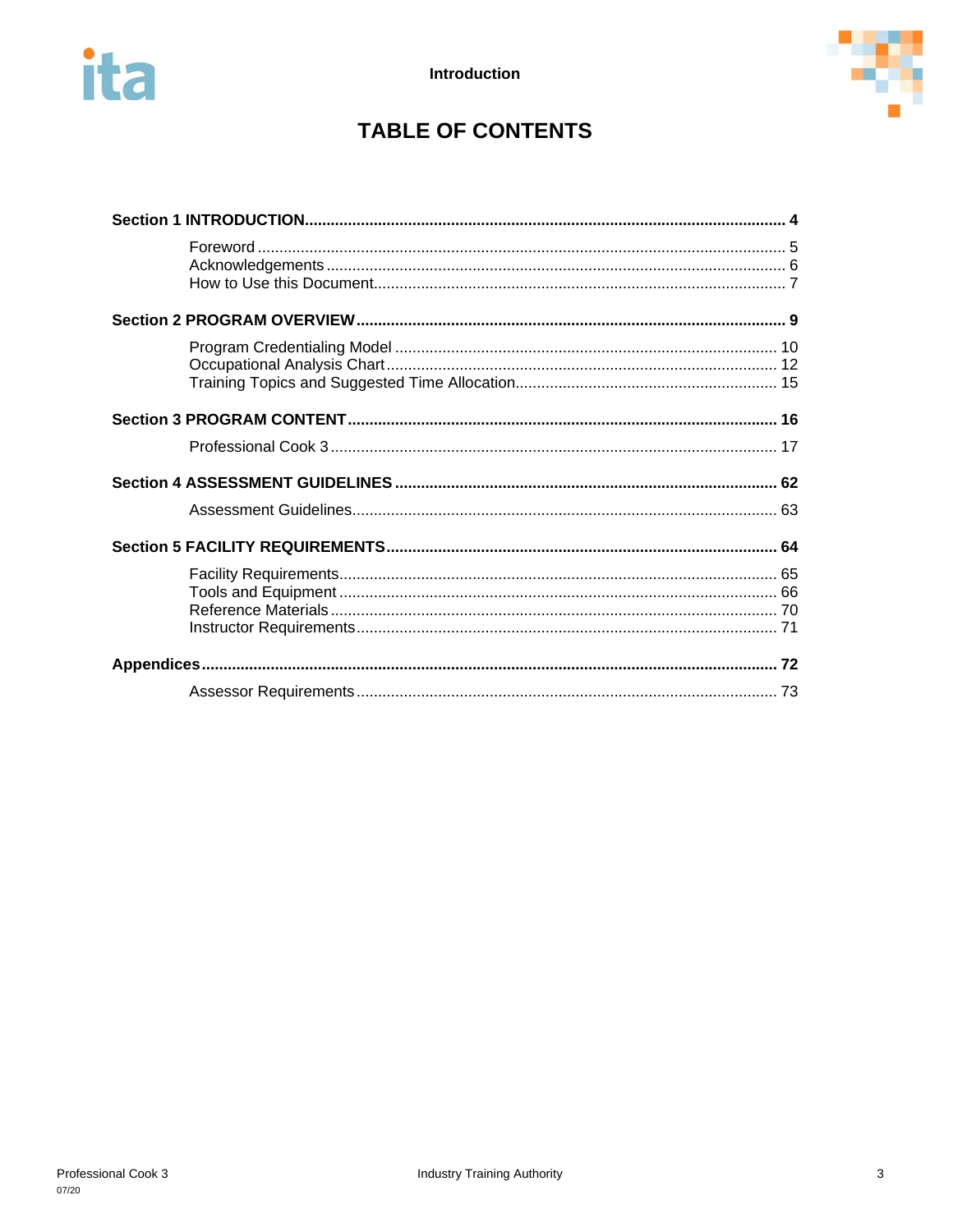



# <span id="page-4-0"></span>**Section 1 INTRODUCTION**

# **Professional Cook 3**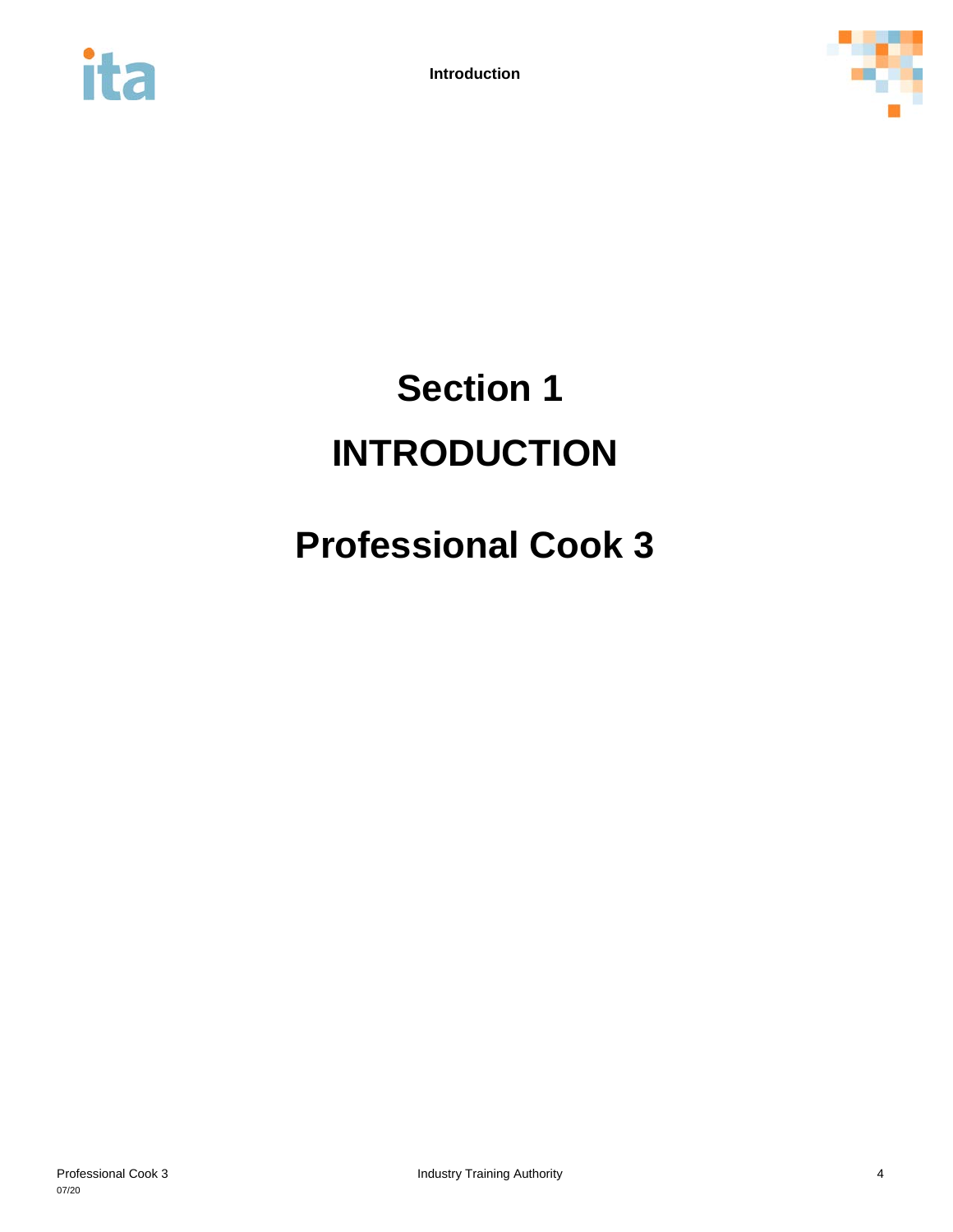

## **Foreword**

<span id="page-5-0"></span>This Program Outline was intended as a guide for instructors of the Professional Cook 3 program. Practical instruction by demonstration and student participation should be integrated with classroom sessions. Safe working practices, even though not always specified in each operation or topic, are an implied part of the program and should be stressed throughout the apprenticeship. It is the responsibility of employers to ensure safety training for the apprentices working on their worksites.

The Program Outline was prepared with the advice and assistance of the provincial Cook Advisory Committee and will form the basis for further updating of the British Columbia Professional Cook assessment tools and learning resources by the Industry Training Authority (ITA).

Each competency is to be evaluated through the use of written examinations in which the individual must achieve a minimum of 70% in order to receive a passing grade. The types of questions used on these exams must reflect the cognitive level indicated by the learning objectives and the learning tasks listed in the related competencies.

Achievement Criteria are included for those competencies that require a practical component. The intent of including Achievement Criteria in the program outline is to ensure consistency in training across the many training institutions in British Columbia. Their purpose is to reinforce the theory and to provide a mechanism for evaluation of the individual's ability to apply the theory to practice. It is important that these performances be observable and measurable and that they reflect the skills spelled out in the competency as those required of a competent Professional Cook 3. The conditions under which these performances will be observed and measured must be clear to the individual as well as the criteria by which the individual will be evaluated. The individual must also be given the level of expectation of success.

The performance spelled out in the Achievement Criteria is a suggested performance and is not meant to stifle flexibility of delivery. Training providers are welcome to substitute other practical performances that measure similar skills and attainment of the competency. Multiple performances may also be used to replace individual performances where appropriate.

### **SAFETY ADVISORY**

to his/her work.

Be advised that references to the WorkSafeBC safety regulations contained within these materials do not/may not reflect the most recent Occupational Health and Safety Regulation (the current Standards and Regulation in BC can be obtained on the following website: [http://www.worksafebc.com\)](http://www.worksafebc.com/). Please note that it is always the responsibility of any person using these materials to inform him/herself about the Occupational Health and Safety Regulation pertaining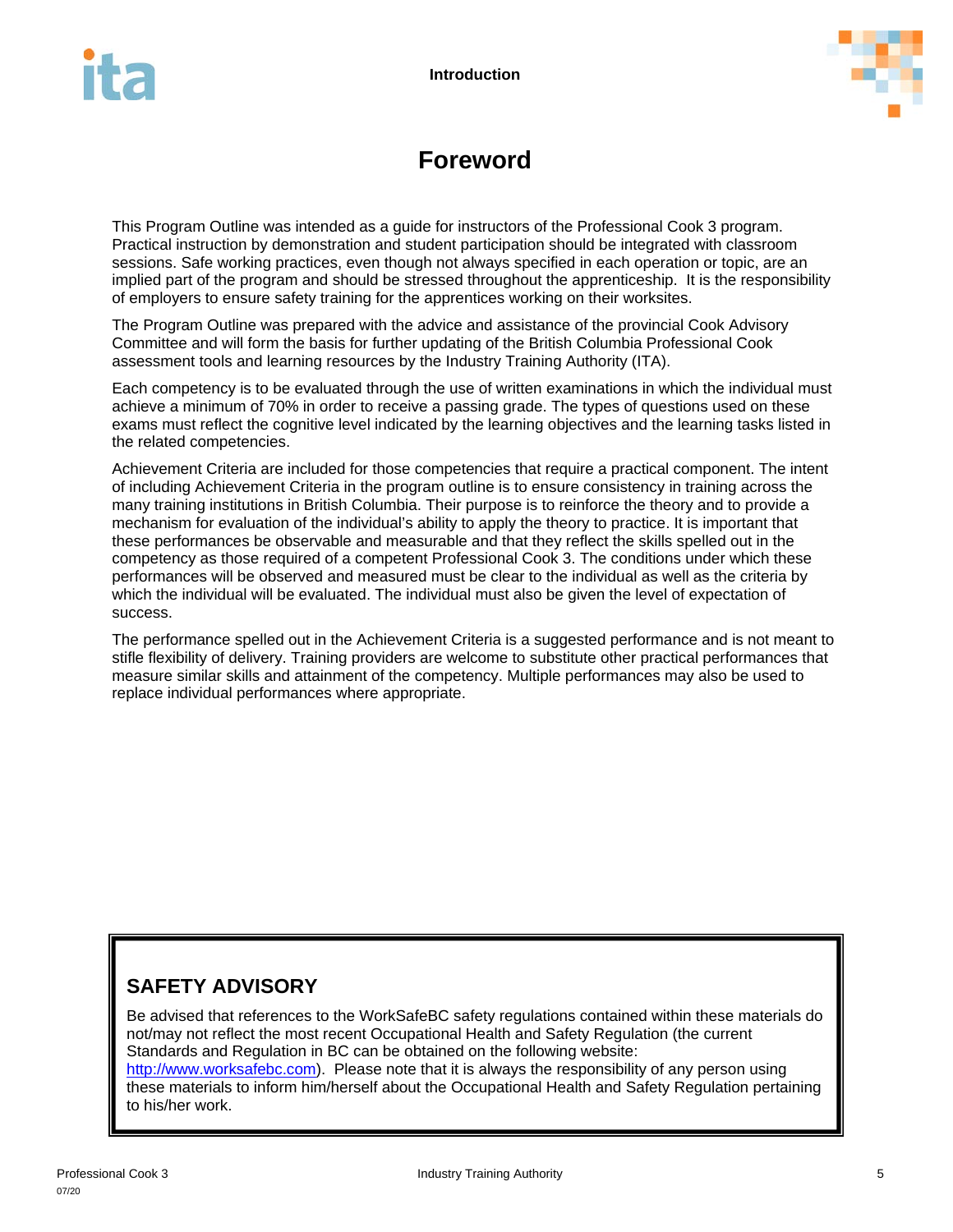

## **Acknowledgements**

<span id="page-6-0"></span>The Program Outline was prepared with the advice and direction of an industry steering committee convened initially by go2hr. Members include:

- Michael Allemeier Mission Hill Winery
- Bernard Casavant Burrowing Owl Winery
- Andrew George Kla How Ya Culinary Arts Program
- James Kennedy White Spot
- Christopher Kluftinger Aramark Canada
- Bruno Marti La Belle Auberge
- Daryle Nagata Pan Pacific Vancouver
- Ian Riddick Delta Hotel Sunpeaks
- Dino Renaerts BC Chefs' Association; Metropolitan Hotel
- Heidi Romich Heidi's Restaurant
- Settimio Sicoli Vancouver Community College
- Terry Tanasiuk Canadian Auto Workers; Fairmont Hotel Vancouver
- Steve Walker-Duncan CCF Victoria; Ambrosia Catering

Industry Subject Matter Experts retained to assist in the development of Program Outline content:

- Bill Adams Northwest Community College
- Xavier Bauby Vancouver Island University, Powell River
- Ralph Graham College of New Caledonia
- Kimberly Johnstone Thomposon Rivers University
- Christophe Kwiatkowsky Northwest Culinary Academy of Vancouver
- Gilbert Noussitou Camosun College
- Stephen Wade Burnaby Central Secondary

Industry Subject Matter Experts retained as outline reviewers:

- Erik Anderson Camosun College
- Tim Curnow College of the Rockies
- Chris Hanson North Island College
- Ron Matthews Selkirk College
- Debbie Shore Vancouver Island University

#### Facilitators:

• Dennis Green – go2hr

The Industry Training Authority would like to acknowledge the dedication and hard work of all the industry representatives appointed to identify the training requirements of the Professional Cook 3 occupation.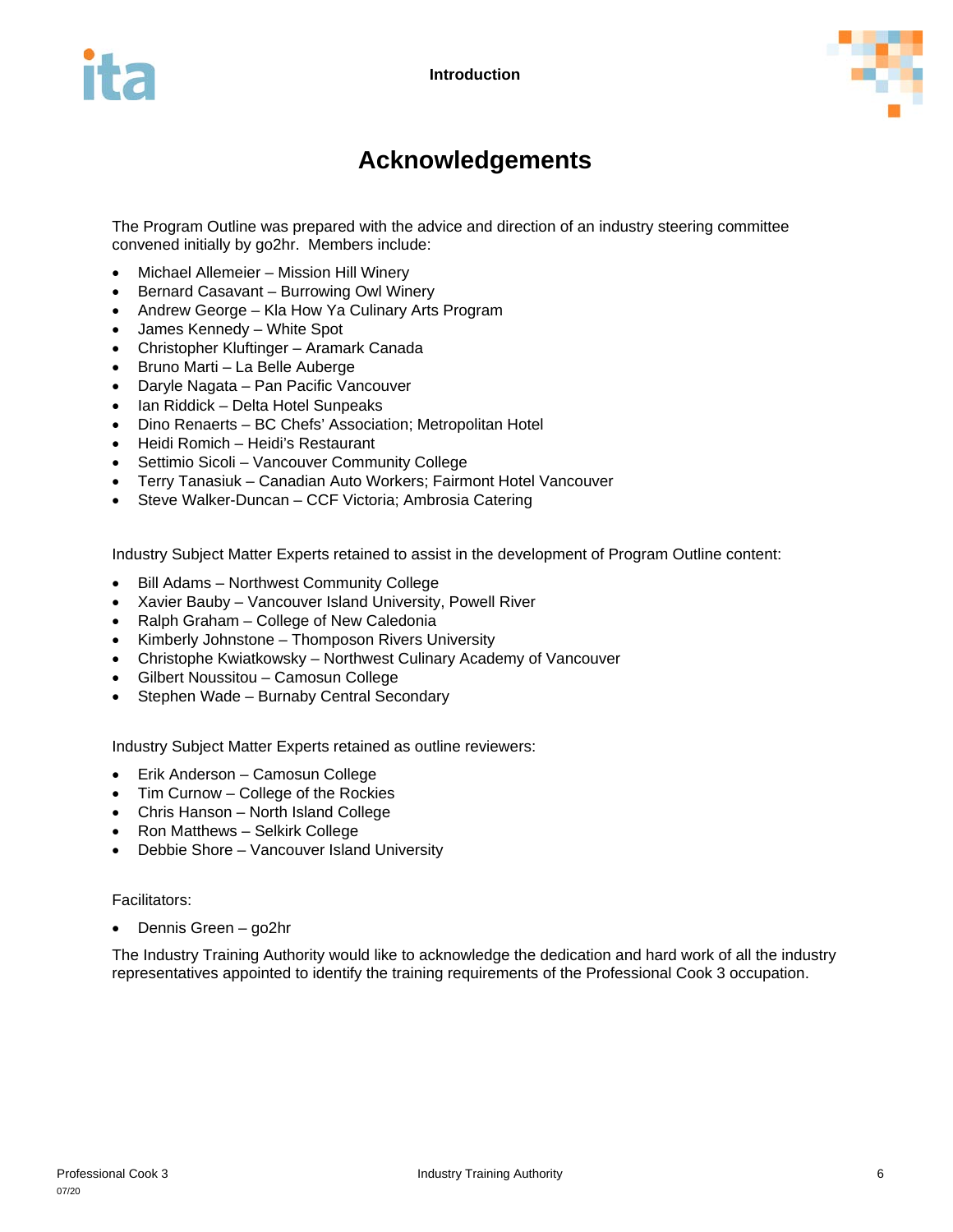

## **How to Use this Document**

<span id="page-7-0"></span>This Program Outline has been developed for the use of individuals from several different audiences. The table below describes how each section can be used by each intended audience.

| <b>Section</b>                                                                               | <b>Training Providers</b>                                                                                                                                                                                                                                                                                                                                                                                                                                                                                                                                                                                                                                 | <b>Employers/</b><br><b>Sponsors</b>                                                                                                                                                                                                   | <b>Apprentices</b>                                                                                                                                                                                                                     | <b>Challengers</b>                                                                                                       |  |
|----------------------------------------------------------------------------------------------|-----------------------------------------------------------------------------------------------------------------------------------------------------------------------------------------------------------------------------------------------------------------------------------------------------------------------------------------------------------------------------------------------------------------------------------------------------------------------------------------------------------------------------------------------------------------------------------------------------------------------------------------------------------|----------------------------------------------------------------------------------------------------------------------------------------------------------------------------------------------------------------------------------------|----------------------------------------------------------------------------------------------------------------------------------------------------------------------------------------------------------------------------------------|--------------------------------------------------------------------------------------------------------------------------|--|
| Program<br><b>Credentialing</b><br>Model                                                     | Communicate<br>program length and<br>structure, and all<br>pathways to<br>completion                                                                                                                                                                                                                                                                                                                                                                                                                                                                                                                                                                      | Understand the length<br>and structure of the<br>program                                                                                                                                                                               | Understand the length<br>and structure of the<br>program, and pathway<br>to completion                                                                                                                                                 | Understand<br>challenger pathway to<br>Certificate of<br>Qualification                                                   |  |
| <b>OAC</b>                                                                                   | Communicate the<br>competencies that<br>industry has defined<br>as representing the<br>scope of the<br>occupation                                                                                                                                                                                                                                                                                                                                                                                                                                                                                                                                         | Understand the<br>competencies that an<br>apprentice is expected<br>to demonstrate in<br>order to achieve<br>certification                                                                                                             | View the<br>competencies they will<br>achieve as a result of<br>program completion                                                                                                                                                     | Understand the<br>competencies they<br>must demonstrate in<br>order to challenge the<br>program                          |  |
| <b>Training</b><br><b>Topics and</b><br><b>Suggested</b><br><b>Time</b><br><b>Allocation</b> | Shows proportionate<br>representation of<br>general areas of<br>competency (GACs)<br>at each program level,<br>the suggested<br>proportion of time<br>spent on each GAC,<br>and percentage of<br>time spent on theory<br>versus practical<br>application                                                                                                                                                                                                                                                                                                                                                                                                  | Understand the scope<br>of competencies<br>covered in the<br>technical training, the<br>suggested proportion<br>of time spent on each<br>GAC, and the<br>percentage of that<br>time spent on theory<br>versus practical<br>application | Understand the scope<br>of competencies<br>covered in the<br>technical training, the<br>suggested proportion<br>of time spent on each<br>GAC, and the<br>percentage of that<br>time spent on theory<br>versus practical<br>application | Understand the<br>relative weightings of<br>various competencies<br>of the occupation on<br>which assessment is<br>based |  |
| Program<br><b>Content</b>                                                                    | Defines the<br>Provides detailed<br>Identifies detailed<br>objectives, learning<br>check program<br>program content and<br>information on<br>tasks, high level<br>performance<br>program content and<br>content that must be<br>expectations for<br>performance<br>covered for each<br>competencies with a<br>expectations for<br>practical component;<br>demonstrating<br>competency, as well<br>may be used as a<br>as defining<br>competency<br>observable,<br>checklist prior to<br>measurable<br>signing a<br>recommendation for<br>achievement criteria<br>for objectives with a<br>certification (RFC) for<br>practical component<br>an apprentice |                                                                                                                                                                                                                                        | Allows individual to<br>content areas against<br>their own knowledge<br>and performance<br>expectations against<br>their own skill levels                                                                                              |                                                                                                                          |  |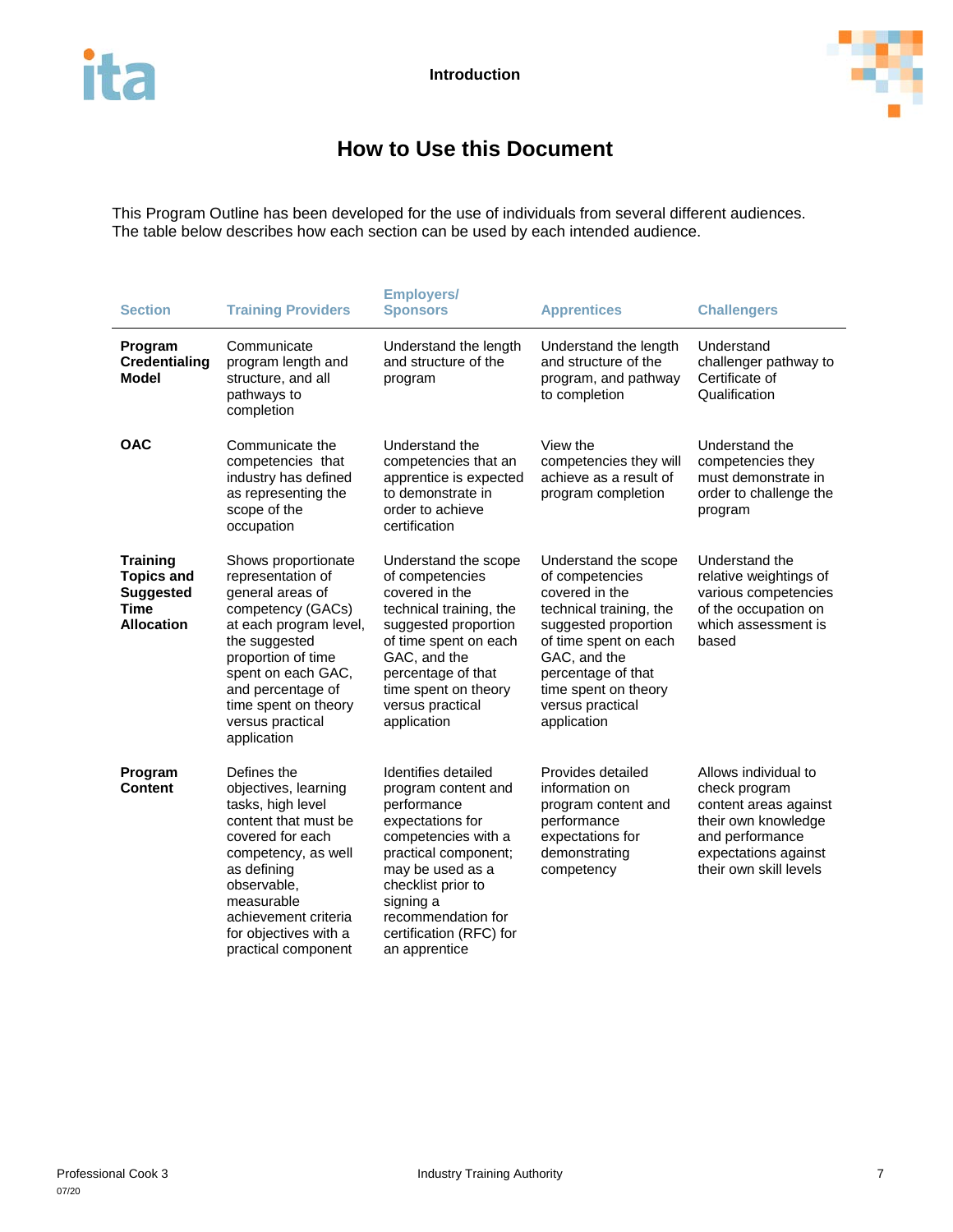



| <b>Section</b>                                         | <b>Training Providers</b>                                                                                                                          | <b>Employers/</b><br><b>Sponsors</b>                                                                                                                                                      | <b>Apprentices</b>                                                                                                                                                                                                                                    | <b>Challengers</b>                                                                                                                                                                   |
|--------------------------------------------------------|----------------------------------------------------------------------------------------------------------------------------------------------------|-------------------------------------------------------------------------------------------------------------------------------------------------------------------------------------------|-------------------------------------------------------------------------------------------------------------------------------------------------------------------------------------------------------------------------------------------------------|--------------------------------------------------------------------------------------------------------------------------------------------------------------------------------------|
| <b>Training</b><br><b>Provider</b><br><b>Standards</b> | Defines the facility<br>requirements, tools<br>and equipment,<br>reference materials (if<br>any) and instructor<br>requirements for the<br>program | Identifies the tools and<br>equipment an<br>apprentice is expected<br>to have access to:<br>which are supplied by<br>the training provider<br>and which the student<br>is expected to own | Provides information<br>on the training facility,<br>tools and equipment<br>provided by the<br>school and the<br>student, reference<br>materials they may be<br>expected to acquire.<br>and minimum<br>qualification levels of<br>program instructors | Identifies the tools<br>and equipment a<br>tradesperson is<br>expected to be<br>competent in using or<br>operating; which may<br>be used or provided in<br>a practical<br>assessment |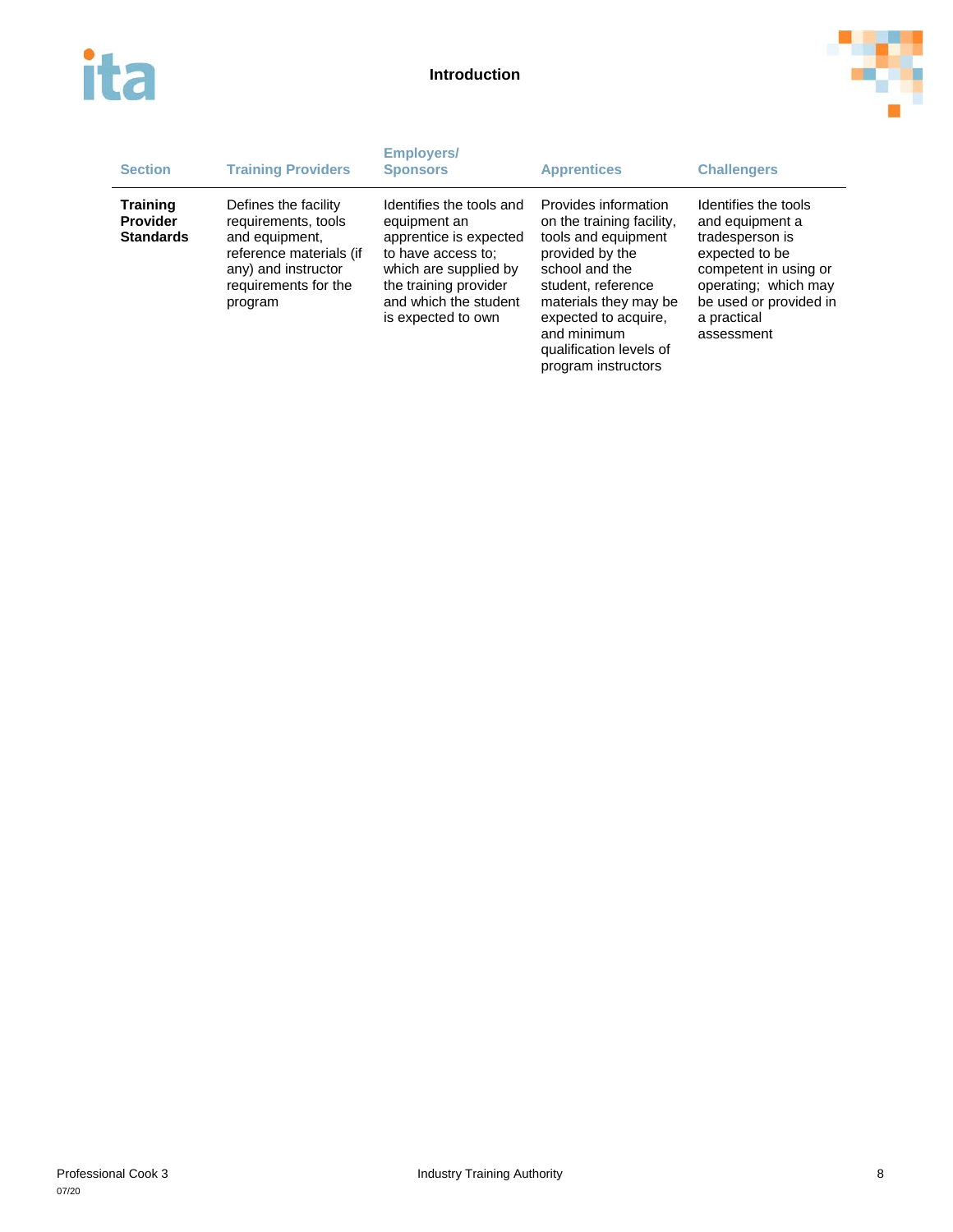<span id="page-9-0"></span>



# **Section 2 PROGRAM OVERVIEW**

# **Professional Cook 3**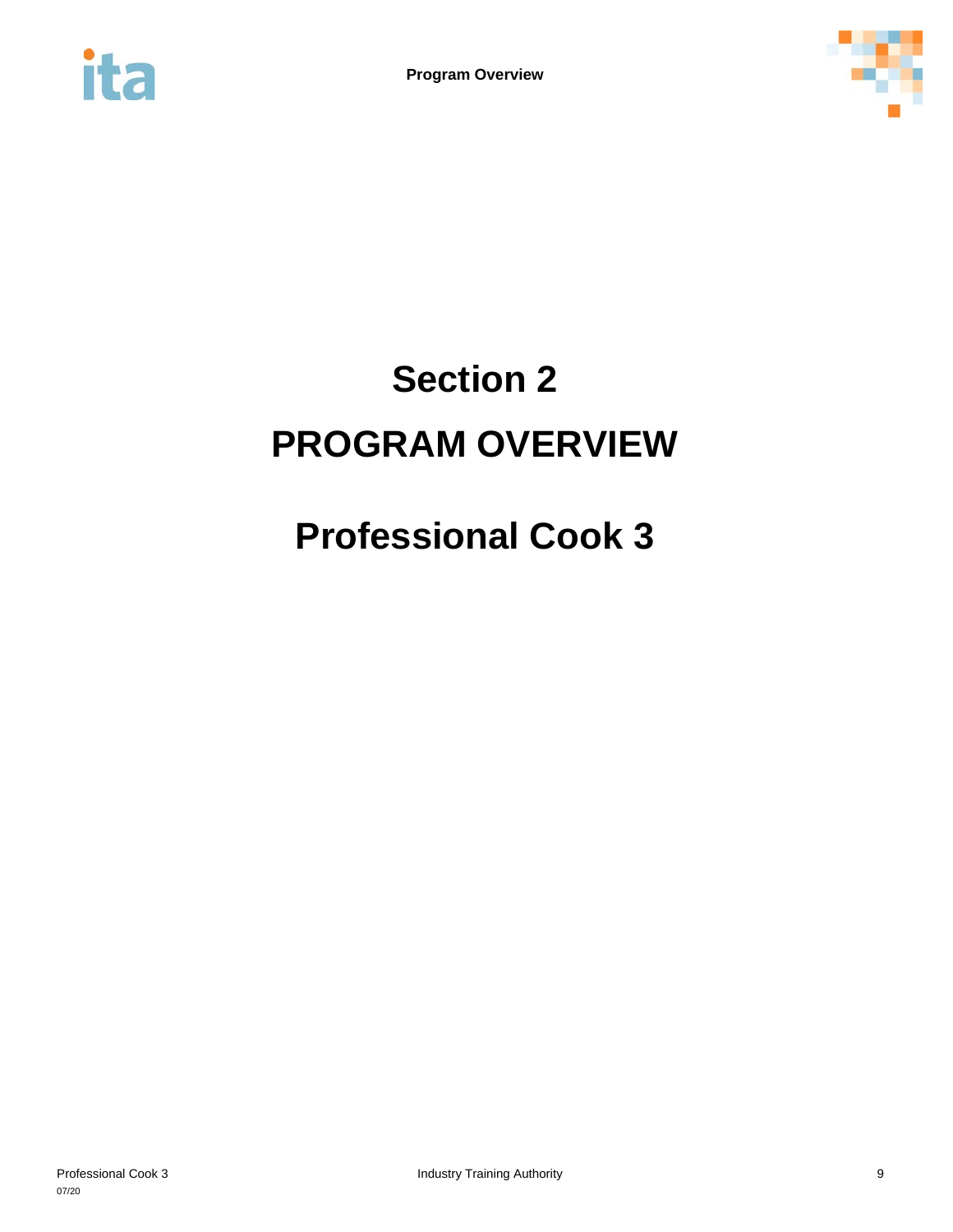



## **Program Credentialing Model**

#### <span id="page-10-0"></span>**Apprenticeship Pathway**

This graphic provides an overview of the Professional Cook 3 apprenticeship pathway.



*Individuals who complete technical training through institutional entry receive credit toward the WBT hours of the program:* 

- *PC1: 600 hours*
- *PC2: 240 hours*

CROSS-PROGRAM CREDITS *Individuals who hold the credentials listed below are entitled to receive credit toward the completion requirements of this program*

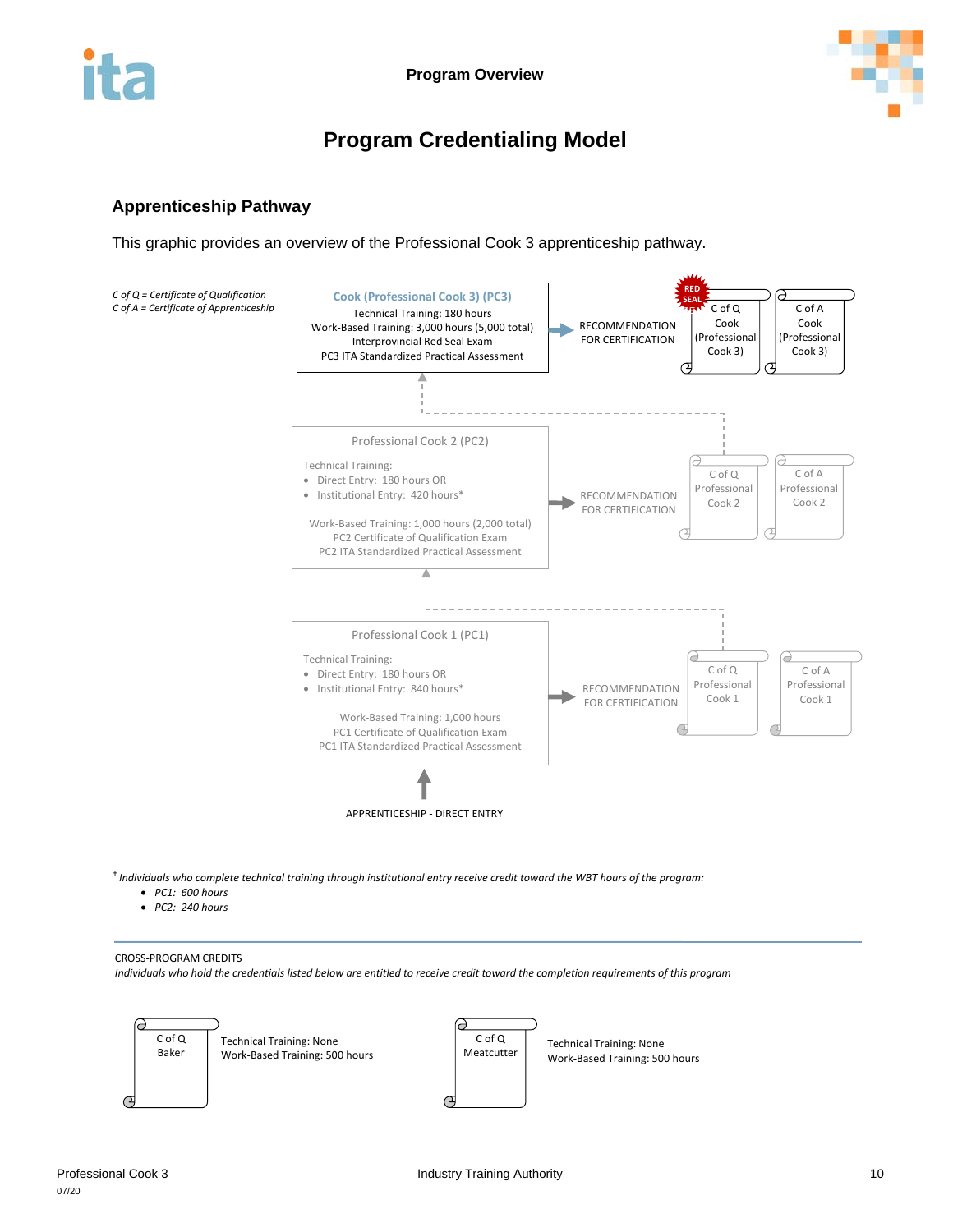



### **Challenge Pathway**

This graphic provides an overview of the Professional Cook 3 challenge pathway.



CREDIT FOR PRIOR LEARNING *Individuals who hold the credentials listed below are entitled to receive partial credit toward the completion requirements of this program*

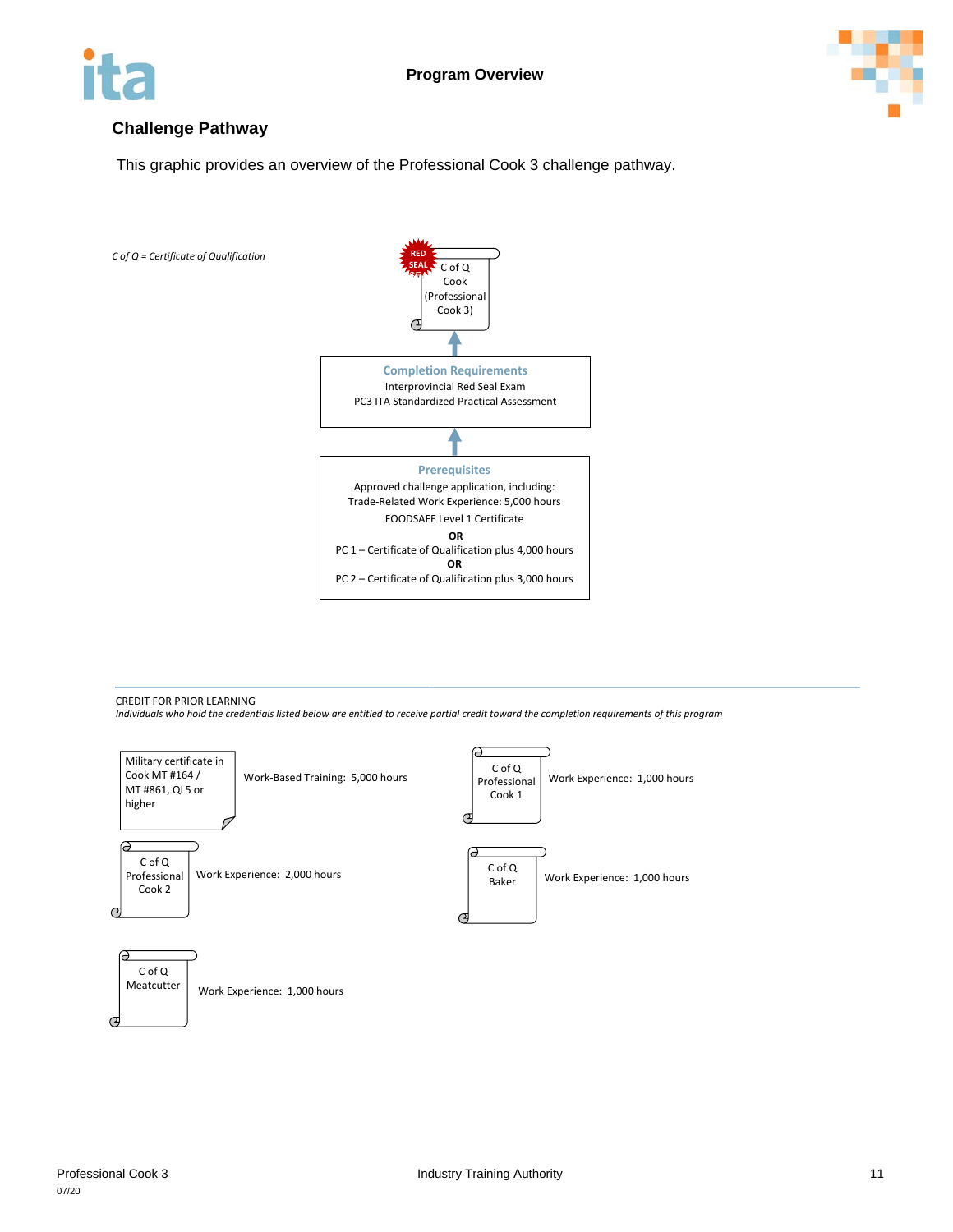

## **Occupational Analysis Chart**

## **COOK (PROFESSIONAL COOK 3)**

**Occupation Description:** "Cook" means a person who performs all phases of kitchen activities including the preparation and presentation of vegetables, soups, sauces, meat, fish and poultry, cold kitchen items; desserts, baking, pastry; basic menu planning/costing as well as knowledge of safety, sanitation and food storage, and who has a knowledge of human and customer relations.

A Professional Cook 3 will have met all of the requirements of the national Red Seal standard for Cook. They usually work under limited supervision and will be competent at the major techniques and principles used in cooking, baking, and other aspects of food preparation. In addition to a sound set of cooking skills, a professional cook at this level should be able to plan and cost menus and recipes, and have an understanding of the communication skills that will be necessary to begin to take a leadership role in the kitchen.

<span id="page-12-0"></span>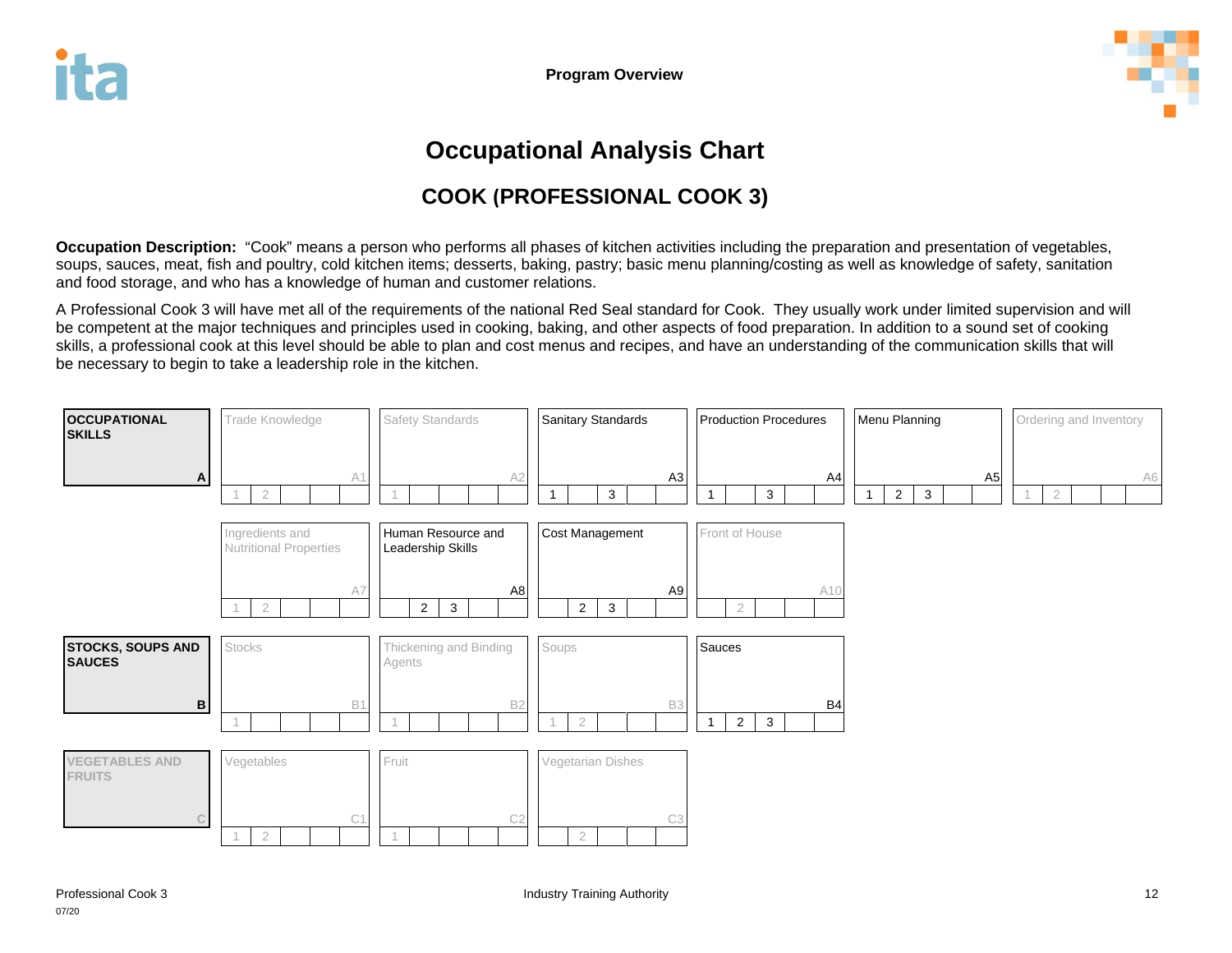





H6

H5

Patés, Terrines, and Charcuterie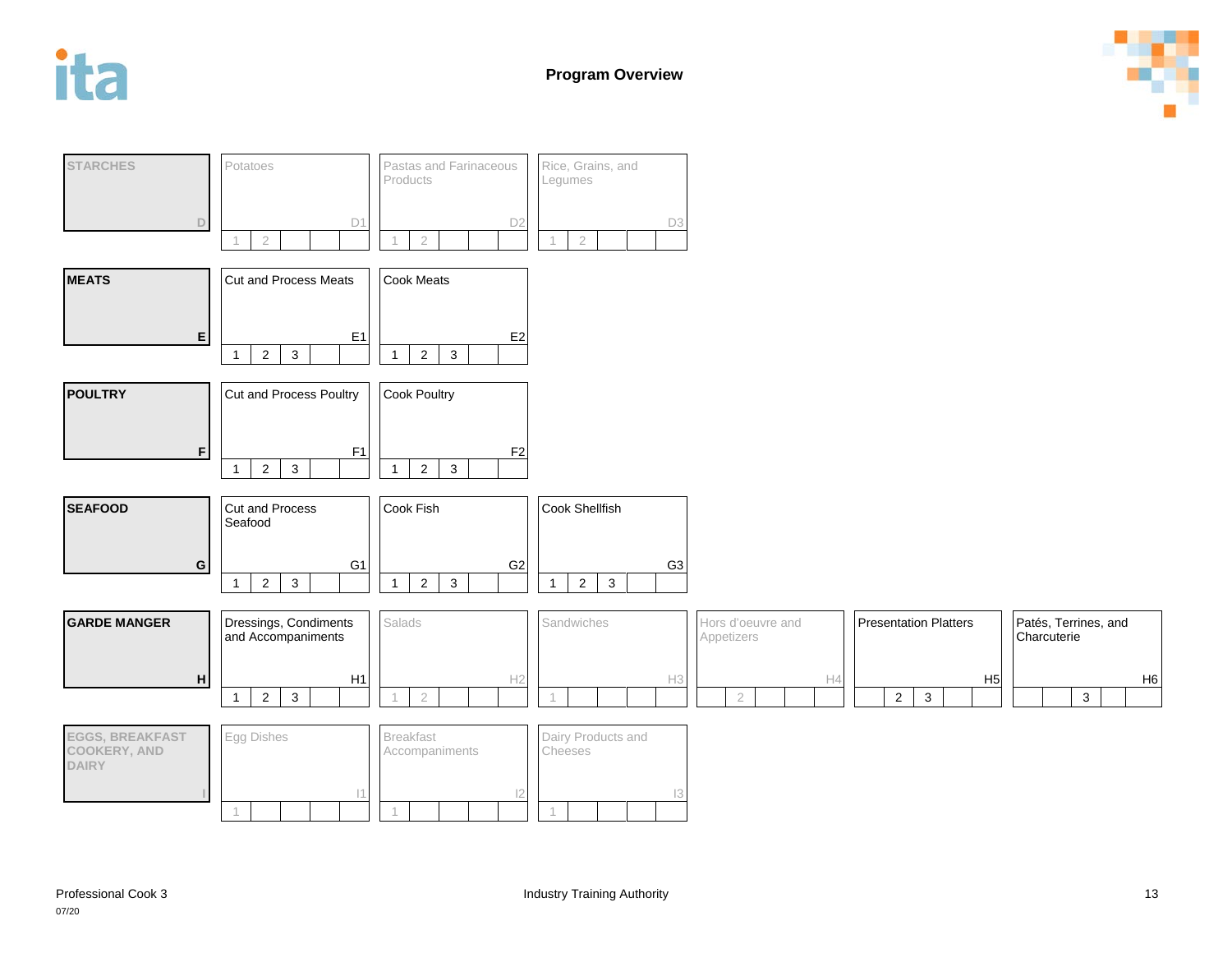



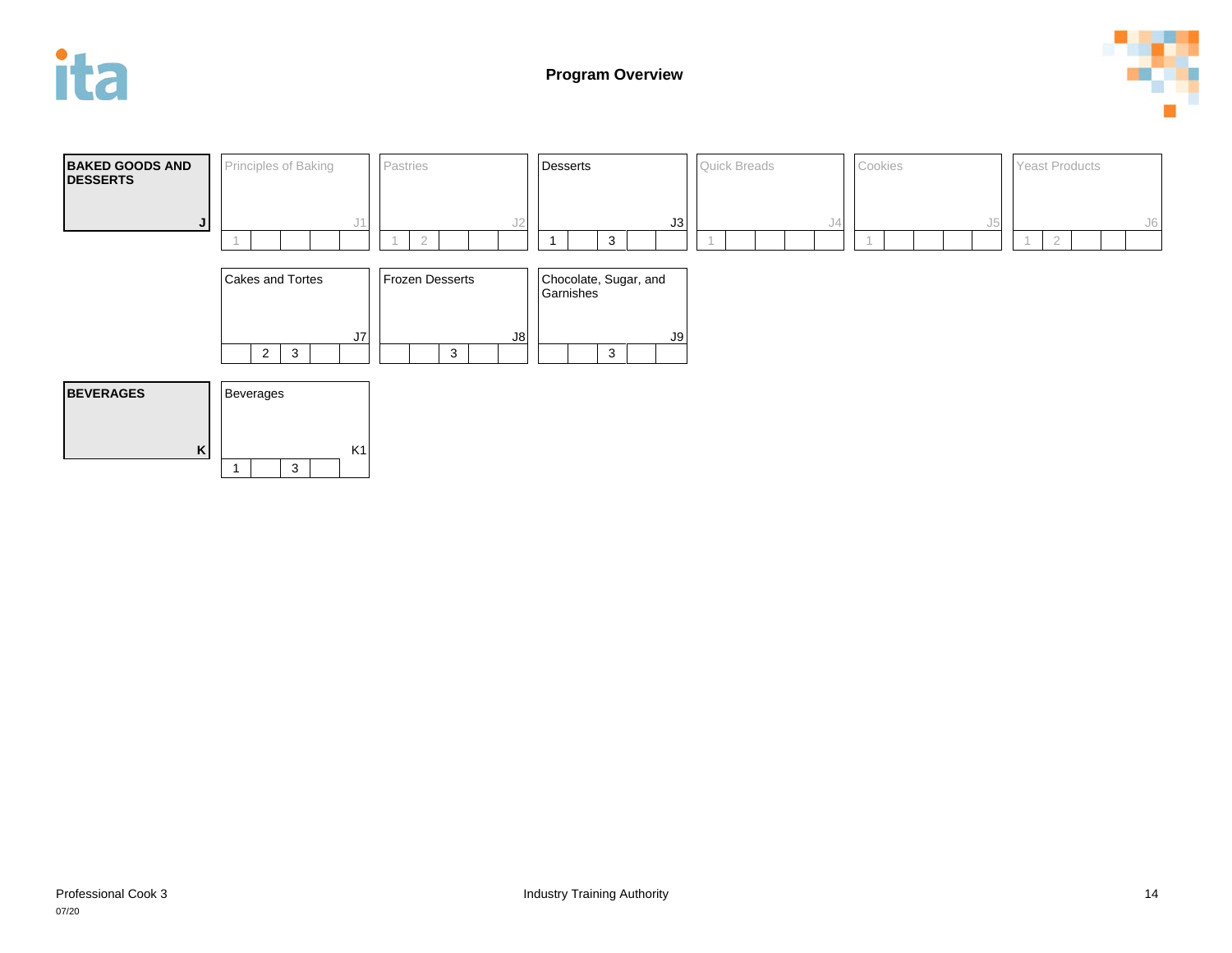

## <span id="page-15-0"></span>**Training Topics and Suggested Time Allocation**

## **Professional Cook 3**

#### **% of Time Allocated to:**

|                                                                                      |                                                                                                                                                                     | % of Time | <b>Theory</b>                      | <b>Practical</b>                   | <b>Total</b> |
|--------------------------------------------------------------------------------------|---------------------------------------------------------------------------------------------------------------------------------------------------------------------|-----------|------------------------------------|------------------------------------|--------------|
| Line A<br>A <sub>3</sub><br>A4<br>A <sub>5</sub><br>A <sub>8</sub><br>A <sub>9</sub> | <b>OCCUPATIONAL SKILLS</b><br>Sanitary Standards<br><b>Production Procedures</b><br>Menu Planning<br>Human Resource and Leadership Skills<br><b>Cost Management</b> | 14%       | 75%<br>✓<br>✓<br>✓<br>✓<br>✓       | 25%<br>✓<br>✓<br>$\checkmark$      | 100%         |
| Line B<br><b>B4</b>                                                                  | <b>STOCKS, SOUPS AND SAUCES</b><br><b>Sauces</b>                                                                                                                    | 7%        | 25%<br>✓                           | 75%<br>✓                           | 100%         |
| Line E<br>E1<br>E <sub>2</sub>                                                       | <b>MEATS</b><br><b>Cut and Process Meats</b><br><b>Cook Meats</b>                                                                                                   | 13%       | 25%<br>✓<br>✓                      | 75%<br>✓<br>$\checkmark$           | 100%         |
| <b>Line F</b><br>F <sub>1</sub><br>F <sub>2</sub>                                    | <b>POULTRY</b><br><b>Cut and Process Poultry</b><br><b>Cook Poultry</b>                                                                                             | 10%       | 25%<br>✓<br>✓                      | 75%<br>✓<br>$\checkmark$           | 100%         |
| Line G<br>G <sub>1</sub><br>G <sub>2</sub><br>G <sub>3</sub>                         | <b>SEAFOOD</b><br><b>Cut and Process Seafood</b><br>Cook Fish<br><b>Cook Shellfish</b>                                                                              | 10%       | 25%<br>✓<br>✓<br>✓                 | 75%<br>✓<br>✓<br>✓                 | 100%         |
| Line H<br>H1<br>H <sub>5</sub><br>H <sub>6</sub>                                     | <b>GARDE MANGER</b><br>Dressings, Condiments and Accompaniments<br><b>Presentation Platters</b><br>Patés, Terrines, and Charcuterie                                 | 13%       | 25%<br>✓<br>✓<br>✓                 | 75%<br>✓<br>$\checkmark$<br>✓      | 100%         |
| Line J<br>J3<br>J7<br>J8<br>J9                                                       | <b>BAKED GOODS AND DESSERTS</b><br><b>Desserts</b><br><b>Cakes and Tortes</b><br><b>Frozen Desserts</b><br>Chocolate, Sugar, and Garnishes                          | 13%       | 25%<br>✓<br>✓<br>$\checkmark$<br>✓ | 75%<br>✓<br>✓<br>$\checkmark$<br>✓ | 100%         |
| Line K<br>K <sub>1</sub>                                                             | <b>BEVERAGES</b><br><b>Beverages</b>                                                                                                                                | 3%        | 100%<br>✓                          | 0%                                 | 100%         |
|                                                                                      | <b>Interprovincial Red Seal Exam Review</b>                                                                                                                         | 7%        | 100%                               | 0%                                 | 100%         |
|                                                                                      | <b>Exams</b>                                                                                                                                                        | 10%       | 67%                                | 33%                                | 100%         |
|                                                                                      | <b>Total Percentage for Professional Cook 3</b>                                                                                                                     | 100%      |                                    |                                    |              |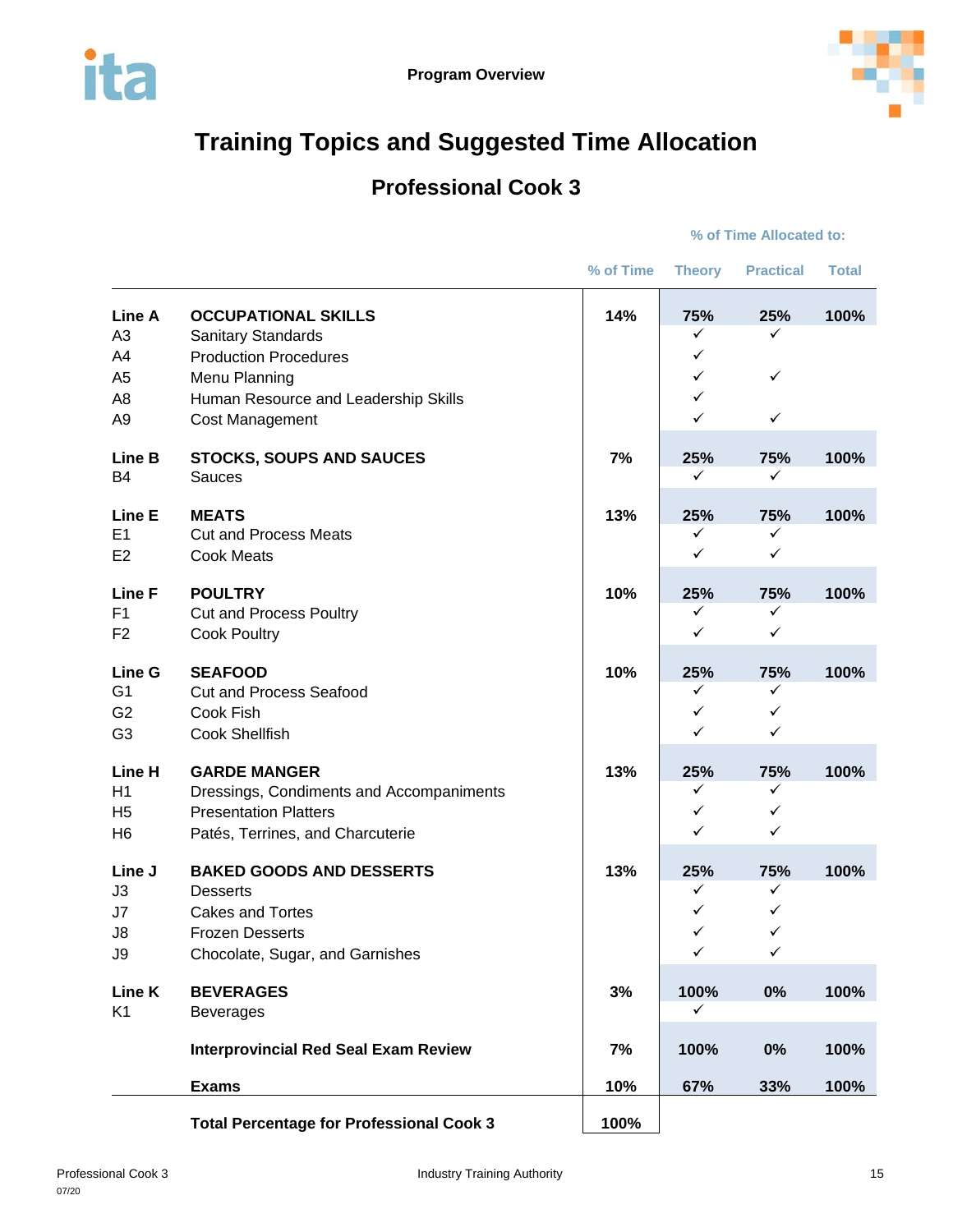<span id="page-16-0"></span>



# **Section 3 PROGRAM CONTENT**

# **Professional Cook 3**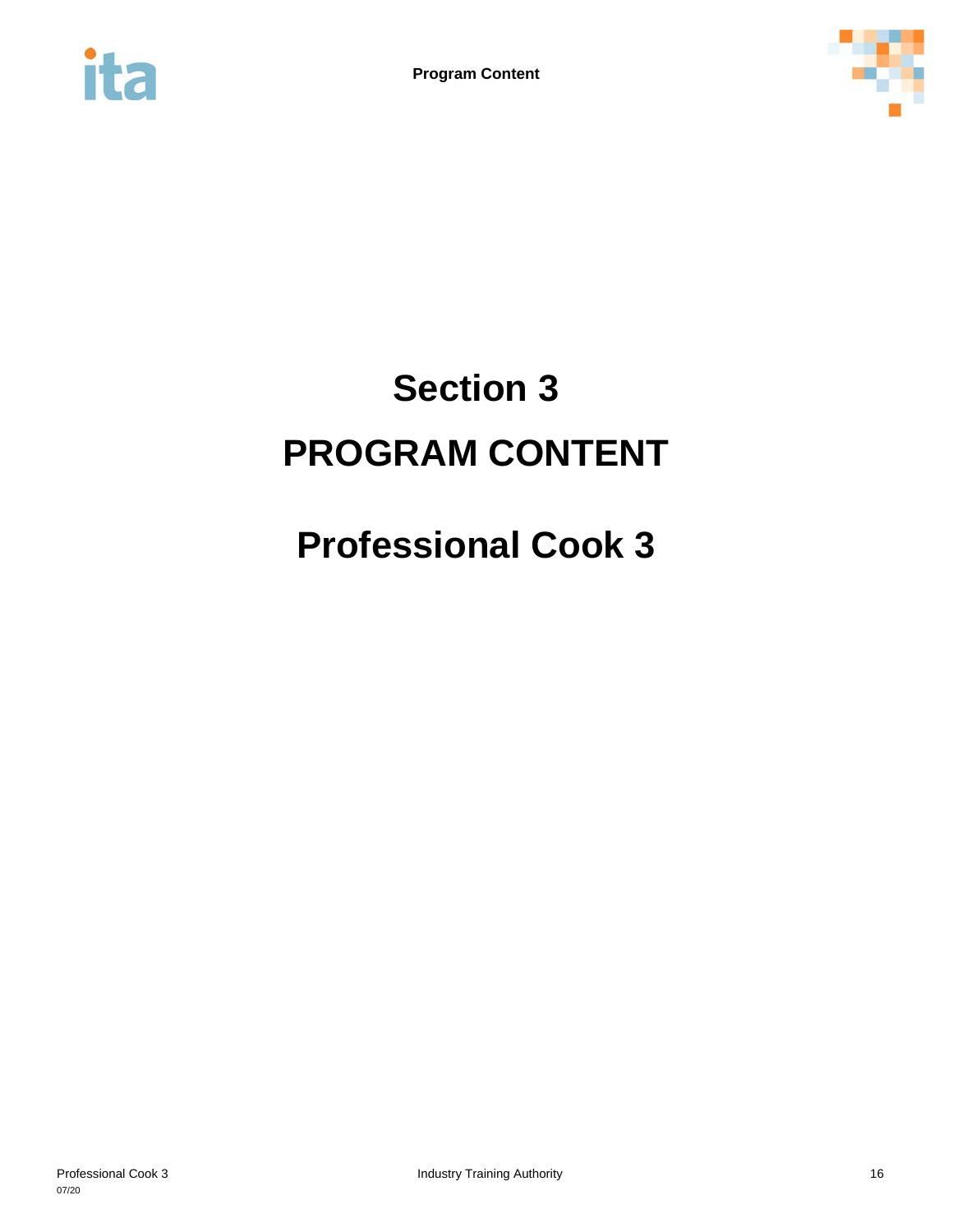<span id="page-17-0"></span>



# **Professional Cook 3**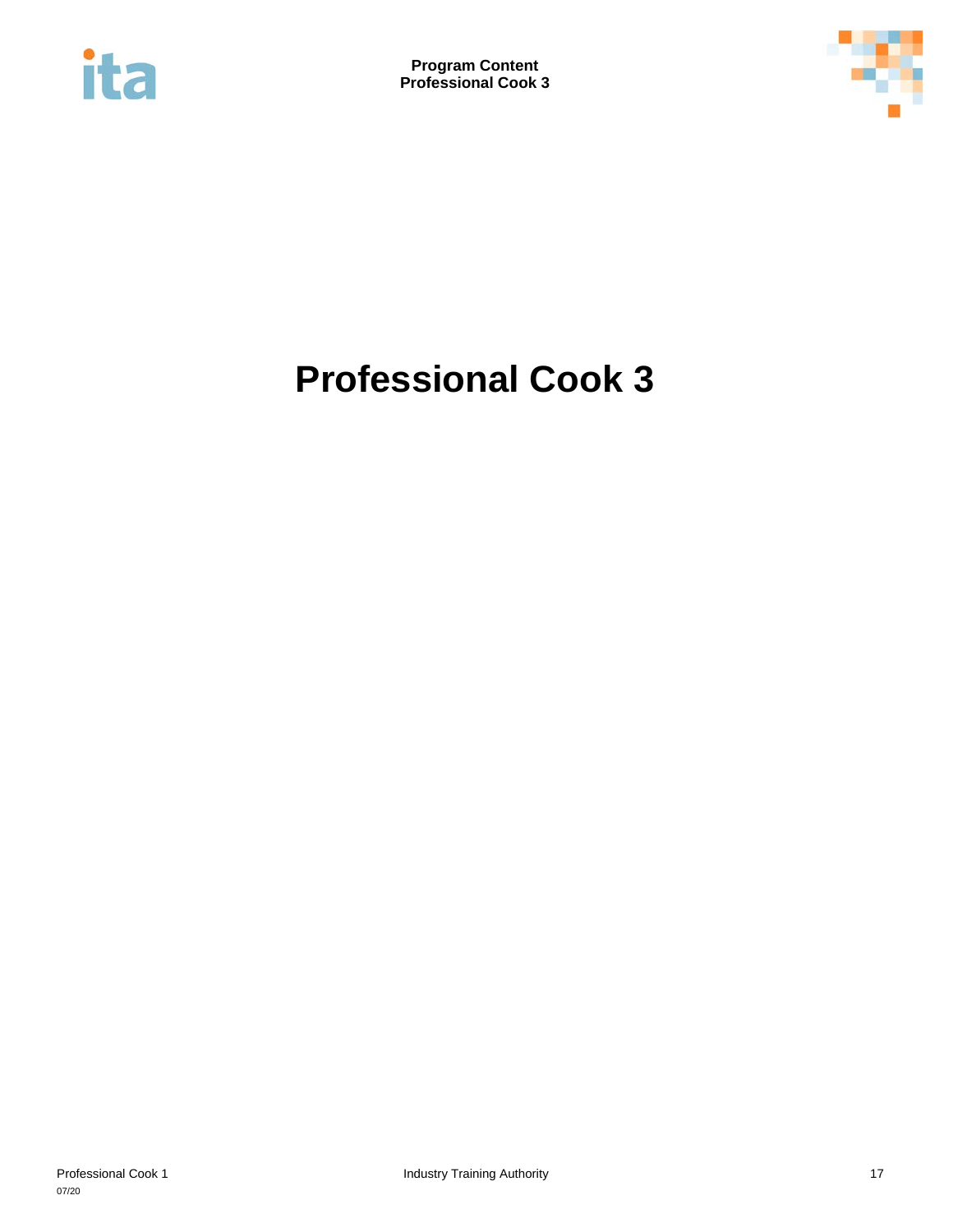

### **Line (GAC): A OCCUPATIONAL SKILLS**

**Competency: A3 Sanitary Standards**

#### **Objectives**

To be competent in this area, the individual must be able to:

- Describe the principles of a food safety plan.
- Prepare a food safety plan.

#### **LEARNING TASKS CONTENT**

1. Describe the principles of a food safety plan • Overview and purpose

- 
- Food Safety Plan
	- o Critical steps
	- o Control points
	- o Safe practices
- 2. Prepare a food safety plan **•** Design a food safety plan
- 

#### **Achievement Criteria**

| Performance | The individual will prepare a food safety plan.                                                                                                             |
|-------------|-------------------------------------------------------------------------------------------------------------------------------------------------------------|
| Conditions  | • The individual will be given a recipe or menu<br>The competency will be observed and assessed by the instructor during technical<br>$\bullet$<br>training |
| Criteria    | The individual will be evaluated on a grading sheet which reflects:<br>• Correct terminology<br>Identification of critical control points<br>$\bullet$      |
|             | • Clear instructions<br>• Food safety regulations                                                                                                           |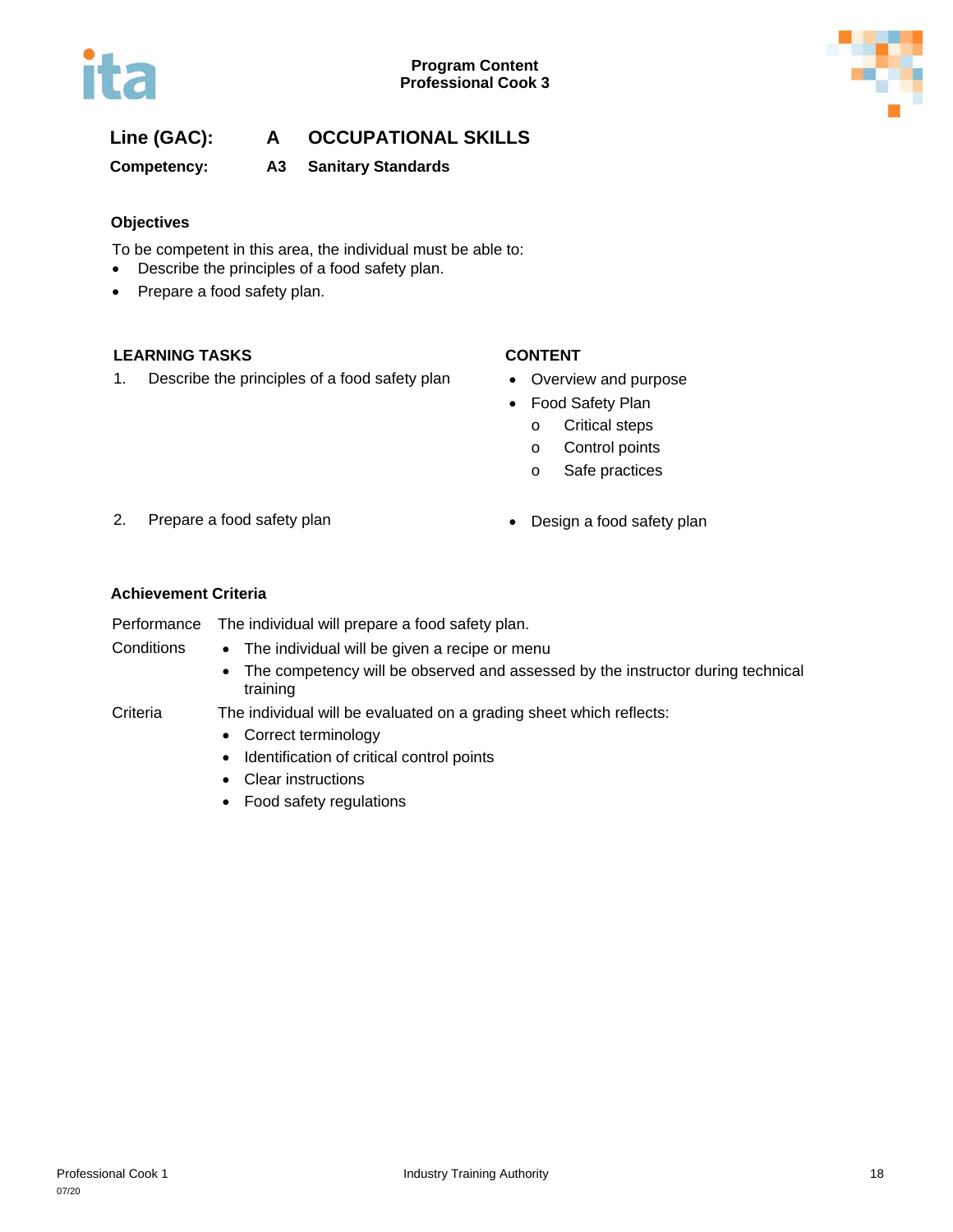### **Line (GAC): A OCCUPATIONAL SKILLS**

**Competency: A4 Production Procedures**

### **Objectives**

To be competent in this area, the individual must be able to:

- Describe the basic principles behind cook-chill and cook-freeze systems.
- Describe the principles of low temperature and sous vide cooking.
- Describe the principles of marinating and brining.
- Describe the principles of plate composition.
- Describe modern preparation procedures and trends.

#### **LEARNING TASKS CONTENT**

1. Describe the basic principles behind cook-chill and cook-freeze systems

- Overview and purpose
- Cook-chill systems
	- o Process
		- − Chilling
		- − Storing
		- − Distributing
		- − Reheating
- Choosing cook-chill menu items
- Cook-freeze systems
	- o Process and use
- Labour savings
- 2. Describe the principles of low temperature and sous vide cooking
- Overview and purpose
- Techniques
- Equipment necessary
- Process
	- o Preparation
	- o Cooking
	- o Holding
	- o Storing
	- o Reheating
- Important safeguards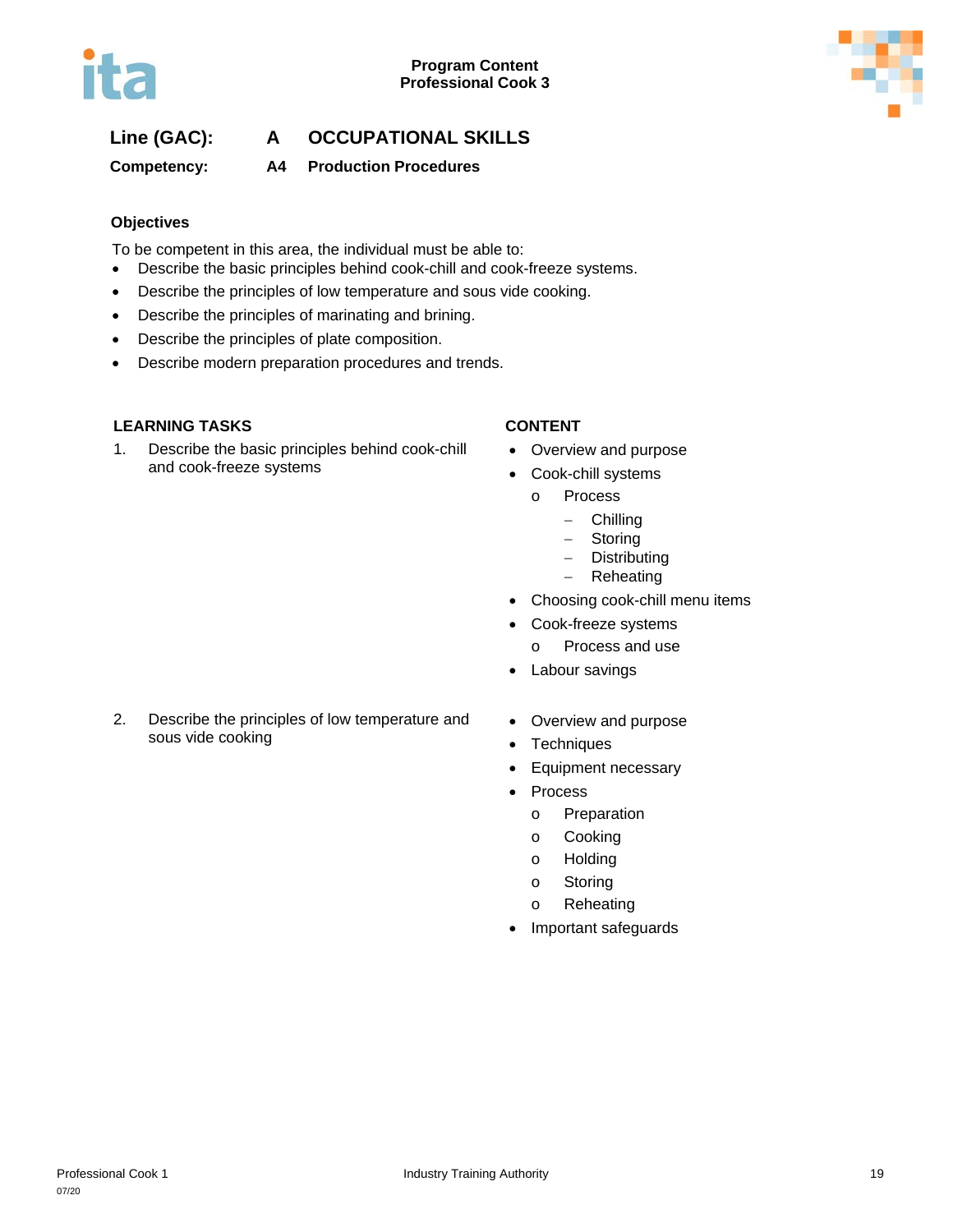



3. Describe the principles of marinating and brining • Marinating

- - o Principles
	- o Types
	- o Ingredients
	- o Ratios
- **Brining** 
	- o Principles
	- o Types
	- o Ingredients
	- o Ratios
- 4. Describe the principles of plate composition Choosing appropriate accompaniments
	-
	- Flavour building and complimenting
	- Colour and texture
	- Contrast
	- Balance within the menu
	- Avoiding duplication of ingredients
- 5. Describe modern preparation procedures and trends
- Current trends
- New technology
- Molecular gastronomy
- Popular procedures
- Emerging cuisines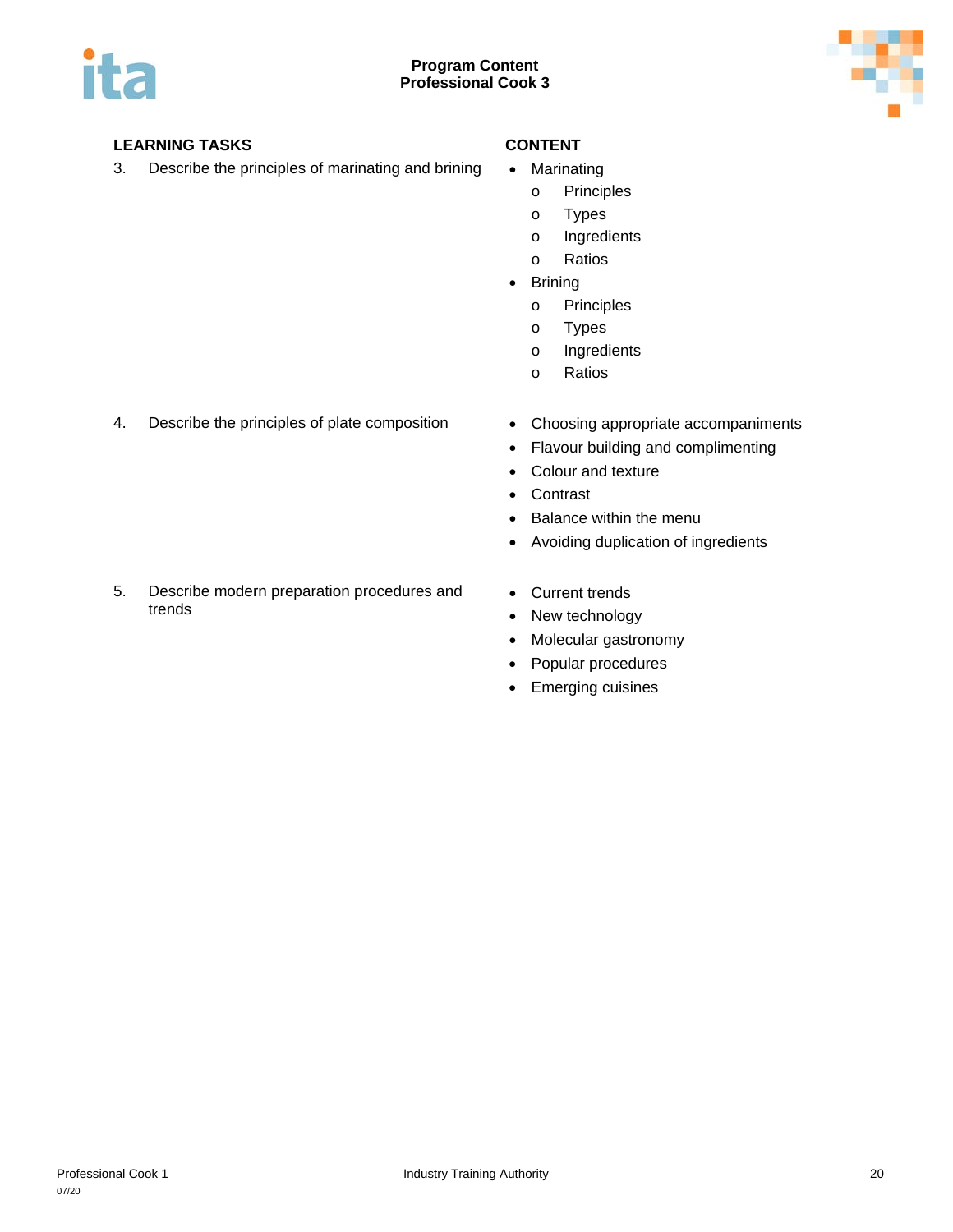### **Line (GAC): A OCCUPATIONAL SKILLS**

**Competency: A5 Menu Planning**

### **Objectives**

To be competent in this area, the individual must be able to:

- Describe menus for a variety of different diets.
- Describe the planning of an á la carte menu.
- Plan an á la carte menu.
- Identify and describe regional foods.
- Describe the principles of the sustainability of our food supply.

#### **LEARNING TASKS CONTENT**

1. Describe menus for a variety of different diets • Overview

- 
- Religious based diets
	- o Jewish dietary practices
	- o Muslim diets
	- o Hindu diets
- Health based diets
	- o Principles
	- o Trends
	- o Types
- 2. Describe the planning of an á la carte menu Review information on basic menu planning
	-
	- Terminology
	- Layout and design
	- Nature of the clientele
	- Limitations of facilities
	- Capabilities of personnel
	- Availability of raw materials
	- Consideration of food costs
- 3. Plan an á la carte menu **•** Techniques and directions followed
	- Menus appropriately planned, cost and priced
	- Work well organized
	- Strategy for implementation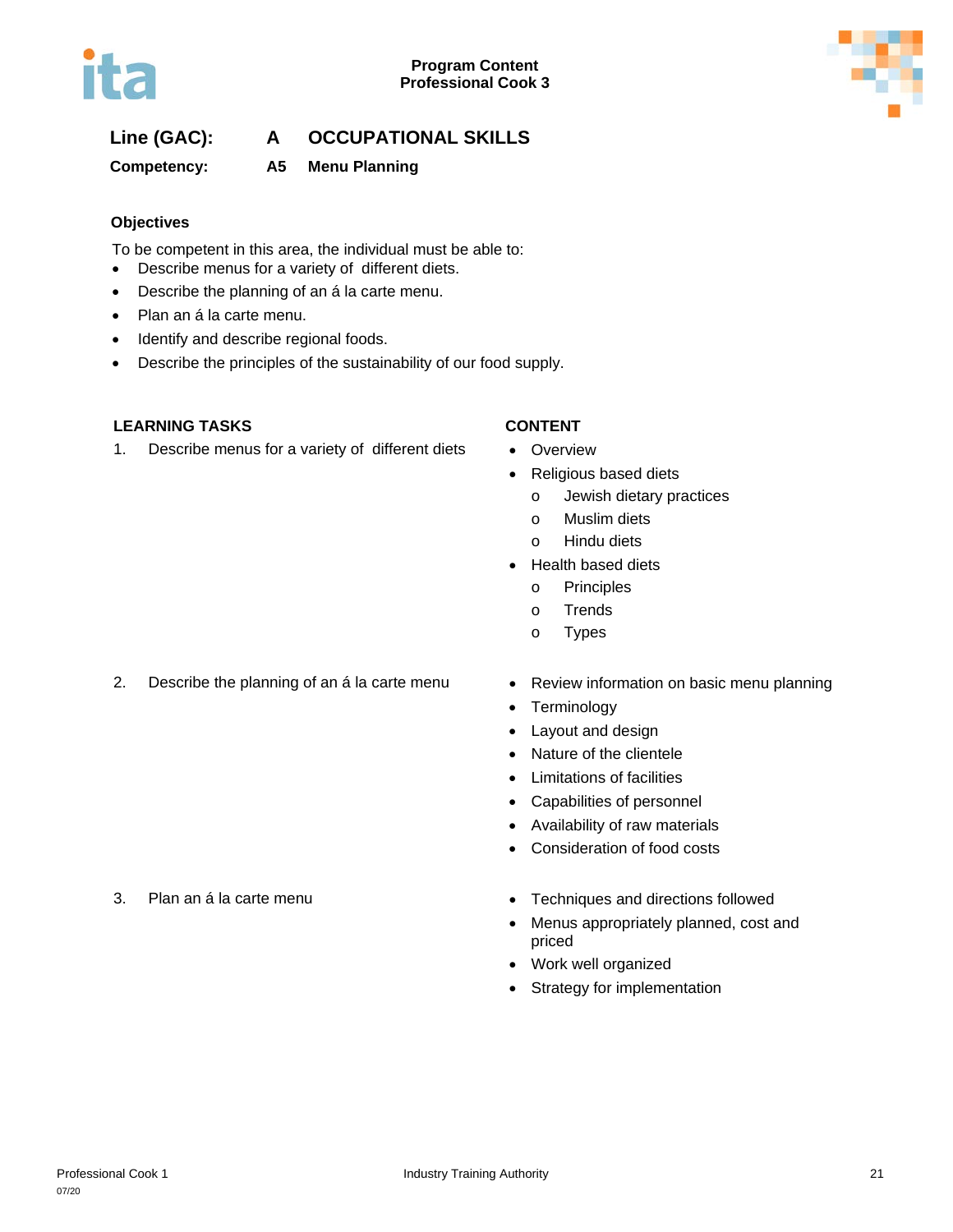



- 4. Identify and describe regional foods Identify foods that are native to the region
	- Traditional uses
	- Seasonal availability
- 5. Describe the principles of the sustainability of our food supply
- Importance of having a sustainable food supply
- Current issues
- Current trends
- Endangered resources

#### **Achievement Criteria**

Performance The individual will develop a basic á la carte menu, using seasonally available local ingredients.

- 
- Conditions The individual will be given criteria for the menu
	- The competency will be observed and assessed by the instructor during technical training
- Criteria The individual will be evaluated on a grading sheet which reflects:
	- Correct terminology
	- Variety of menu items
	- Balance of menu items
	- Nutritional value
	- Efficient use of product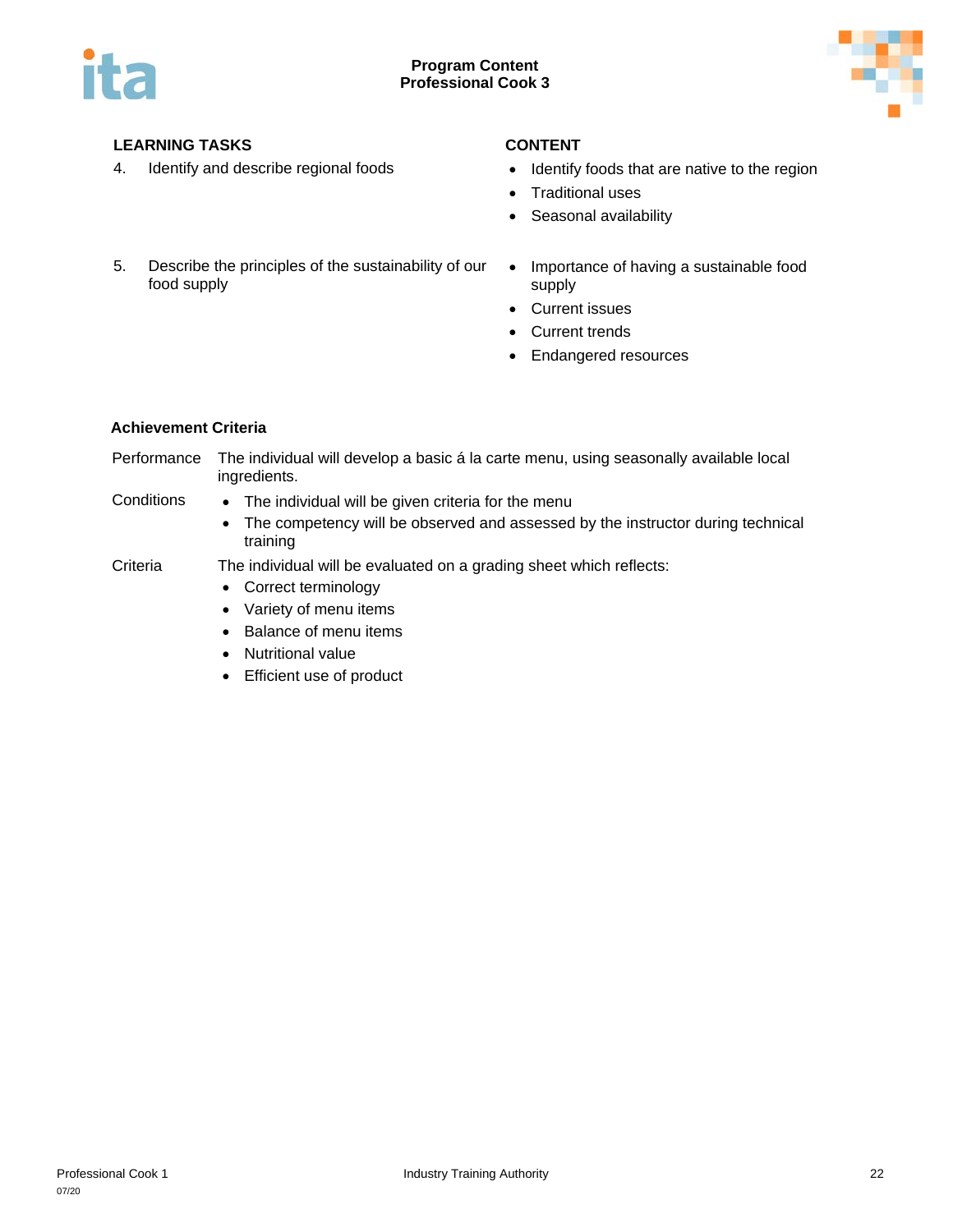

### **Line (GAC): A OCCUPATIONAL SKILLS**

**Competency: A8 Human Resource and Leadership Skills**

#### **Objectives**

To be competent in this area, the individual must be able to:

- Set personal goals.
- Describe stress management techniques.
- Describe teambuilding and leadership skills.
- Describe conflict resolution techniques.
- Describe effective problem-solving and decision-making.

#### **LEARNING TASKS CONTENT**

- 1. Set personal goals  **Cook trade is a set of the Cook trade •** Overview related to the Cook trade
	- Values and beliefs
	- Action planning
- 2. Describe stress management techniques Overview of stress in the Cook trade
	-
	- Unhealthy levels of stress
	- Low-stress living
	- Managing stress at work
	- Stress relief
- 3. Describe teambuilding and leadership skills Overview of the team within the restaurant
	- and food services industry
	- Characteristics of effective working groups
	- Stages of group development
	- Roles of group members
	- Barriers to group performance
	- Good communication
	- Leadership
	- Leadership styles
	- Delegation
- 4. Describe conflict resolution techniques Overview
	-
	- Ineffective ways to deal with conflict
	- Effective conflict resolution
	- Conflict resolution process
	- Dealing with anger
	- Handling customer complaints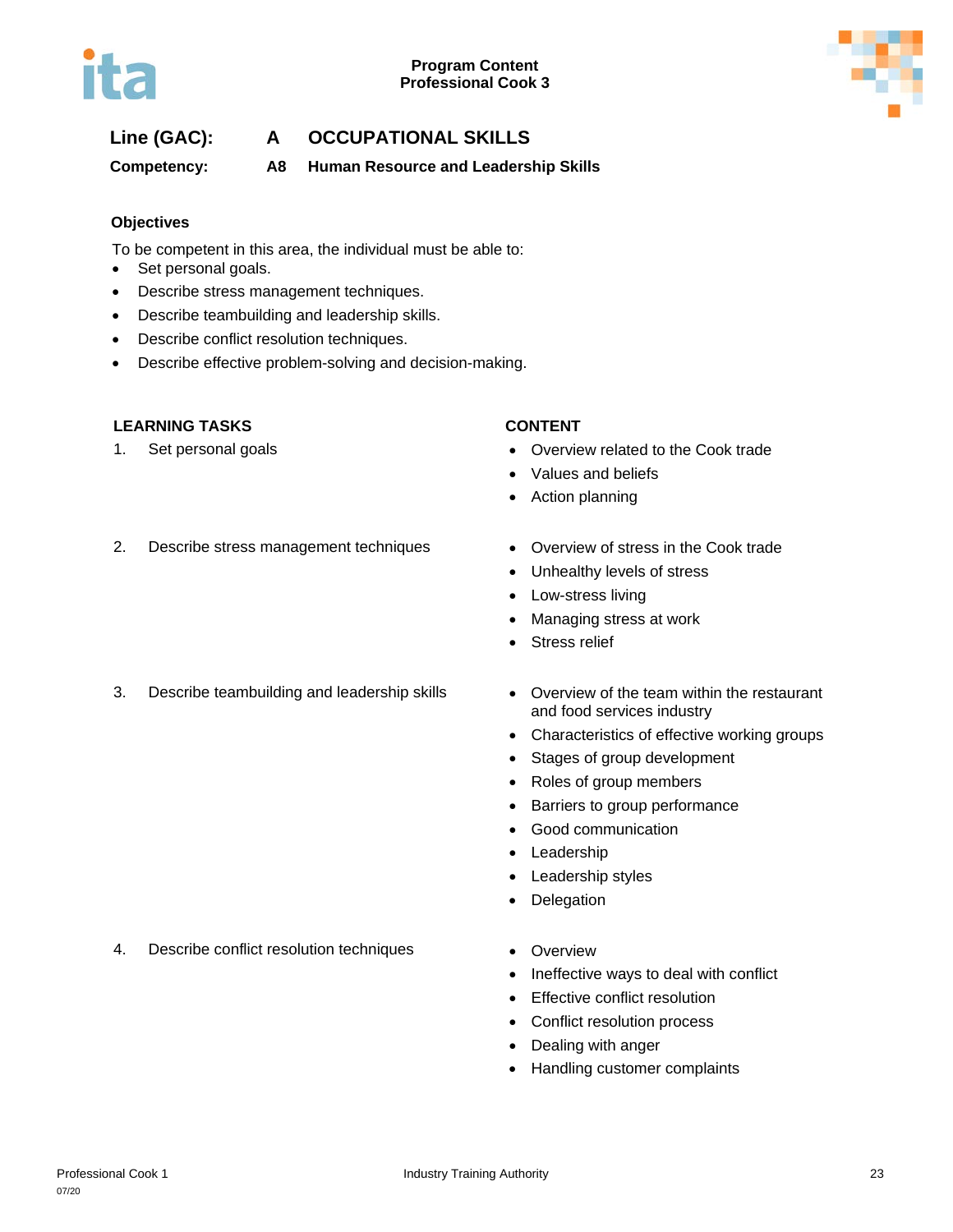

5. Describe effective problem-solving and decisionmaking

- Types of decision-makers
- Method
	- o Identify the problem
	- o Search for alternatives
	- o Weigh the alternatives
	- o Make a choice
	- o Implement the decision
	- o Evaluate the outcome
- Creative thinking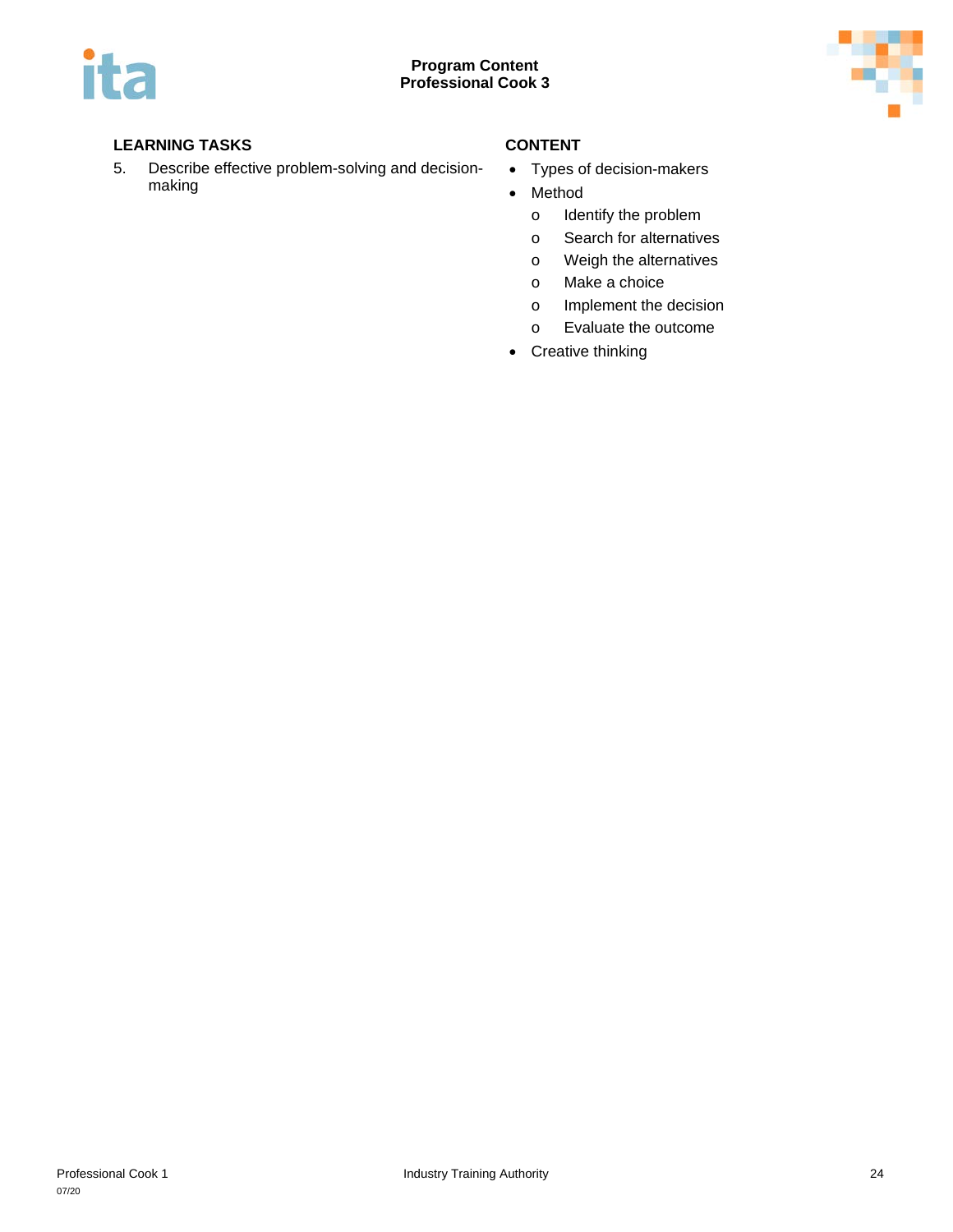### **Line (GAC): A OCCUPATIONAL SKILLS**

### **Competency: A9 Cost Management**

#### **Objectives**

To be competent in this area, the individual must be able to:

- Describe food cost controls.
- Describe the principles of menu engineering.
- Interpret point of sale information.
- Interpret budgets and profit/loss statements.
- Apply cost control procedures.
- Describe labour cost controls.
- Describe the principles of planning personnel requirements.

#### **LEARNING TASKS CONTENT**

- 1. Describe food cost controls **•** Review basic costing procedures
	- Standard purchase specifications
	- Standard recipes
	- Standard yields
	- Standard portions
	- Standard portion costs
	- Reference to menus
	- Basic cost of food formula
	- Adjusting (credits and transfers) the evaluation of food costs
	- Food cost report
- 2. Describe the principles of menu engineering High and low food cost items
	-
	- Balancing the menu to achieve targets
	- Utilization of specials and feature items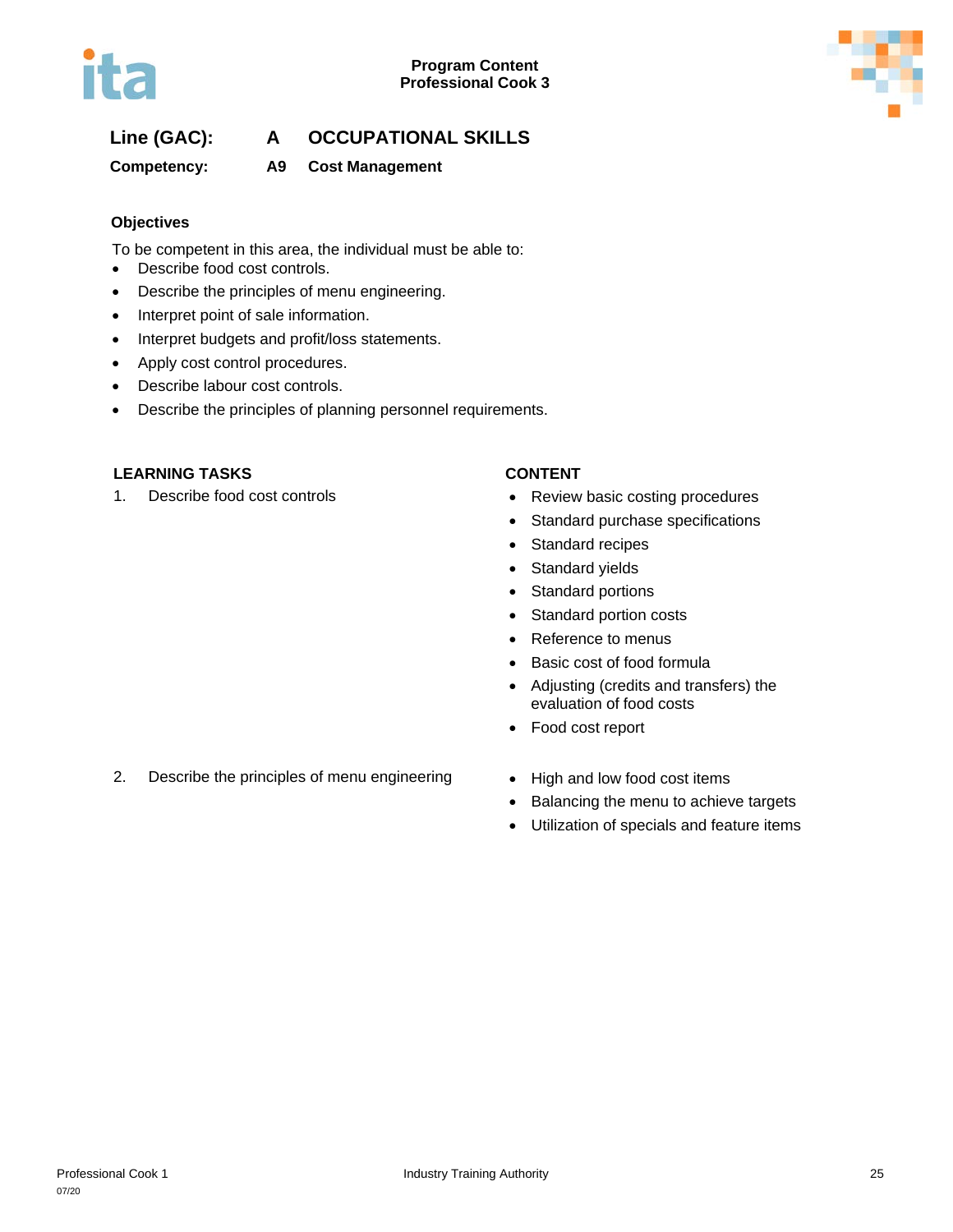

3. Interpret point of sale information • Overview

- 
- Types of point of sale equipment
- Capabilities of point of sale systems
	- o Sales analysis report
	- o Ideal food cost
- Menu analysis and engineering
	- o Profitability
	- o Popularity
	- o Menu revisions
- Forecasting inventory requirements
- Forecasting staffing requirements
- Manage staff
- 4. Interpret budgets and profit/loss statements Review basic information about costs
	-
	- Sales/cost/profit equation
	- Planning for a profit
	- Calculating other costs
	- Calculating projected sales levels
	- Calculating food costs
	- Cost percentages
	- Calculating projected sales
	- Determining profit levels and costs
	- Creating the projection budget
	- Interpreting the budget
	- Income statement
- 5. Apply cost control procedures Cost control forms
- 
- 
- Directions followed
- Form is appropriately filled out
- Work is well organized
- 6. Describe labour cost controls Factors affecting labour costs
	- Calculating labour costs
	- Managing labour costs
		- o Increasing productivity
		- o Cross training
		- o Succession planning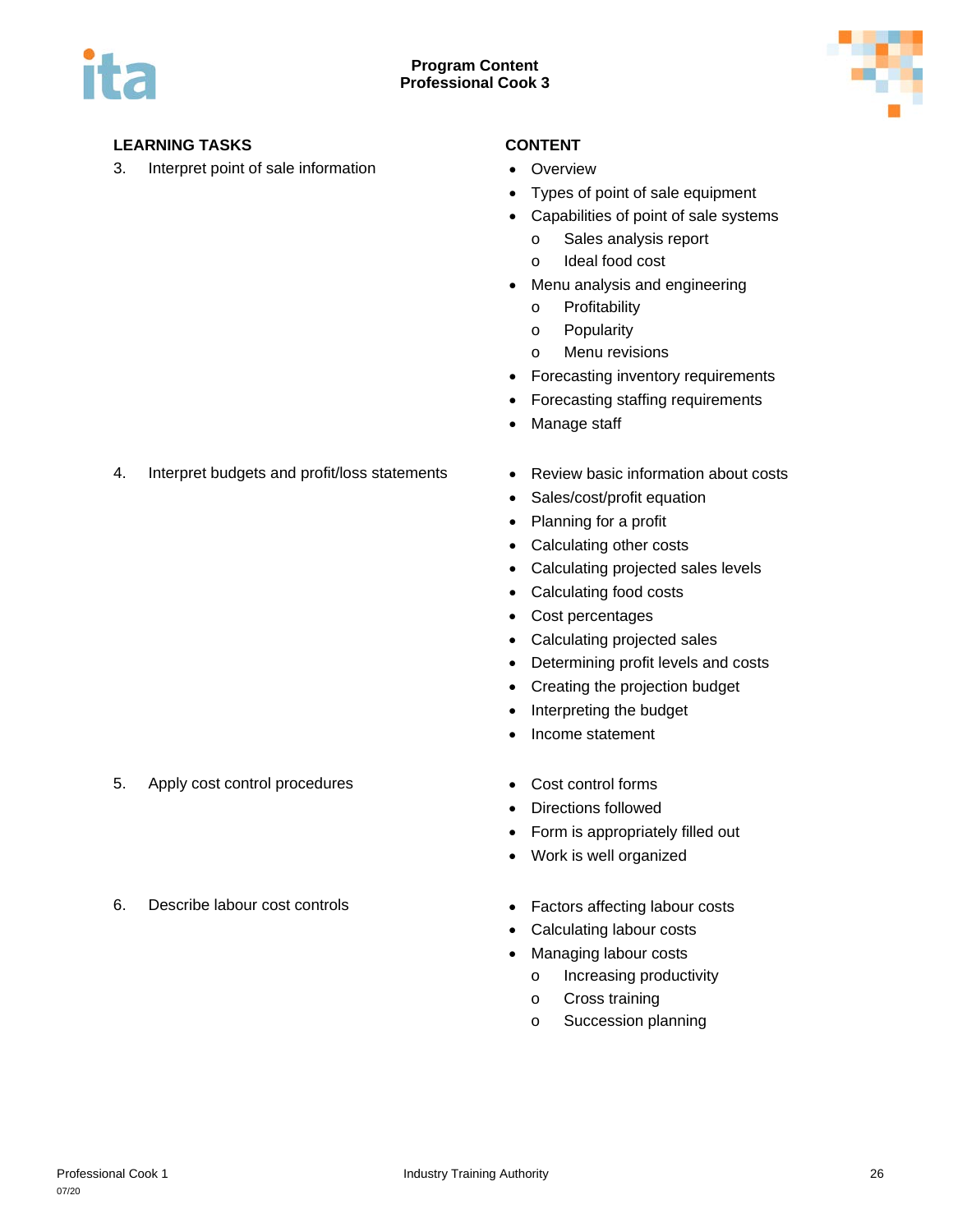

7. Describe the principles of planning personnel requirements

- Productivity
	- o Factors affecting work performance
	- o Menu items
	- o Use of convenience foods
	- o Type of service
	- o Quality of meals and number of meal periods
	- o Facility layout and design and production equipment
	- o Work environment and number of hours worked
- Productivity standards
- Determining requirements
	- o Staffing guide
	- o Fixed labour costs
	- o Variable labour costs
	- o Peak periods
	- o Scheduling of staff
	- o Staying within budgeted labour cost
- Position performance analysis

#### **Achievement Criteria**

#### Performance The individual will cost and price menu items.

- Conditions The individual will be given criteria such as food cost percentage and selling price
	- The competency will be observed and assessed by the instructor during technical training

- Criteria The individual will be evaluated on a grading sheet which reflects:
	- Accuracy of costing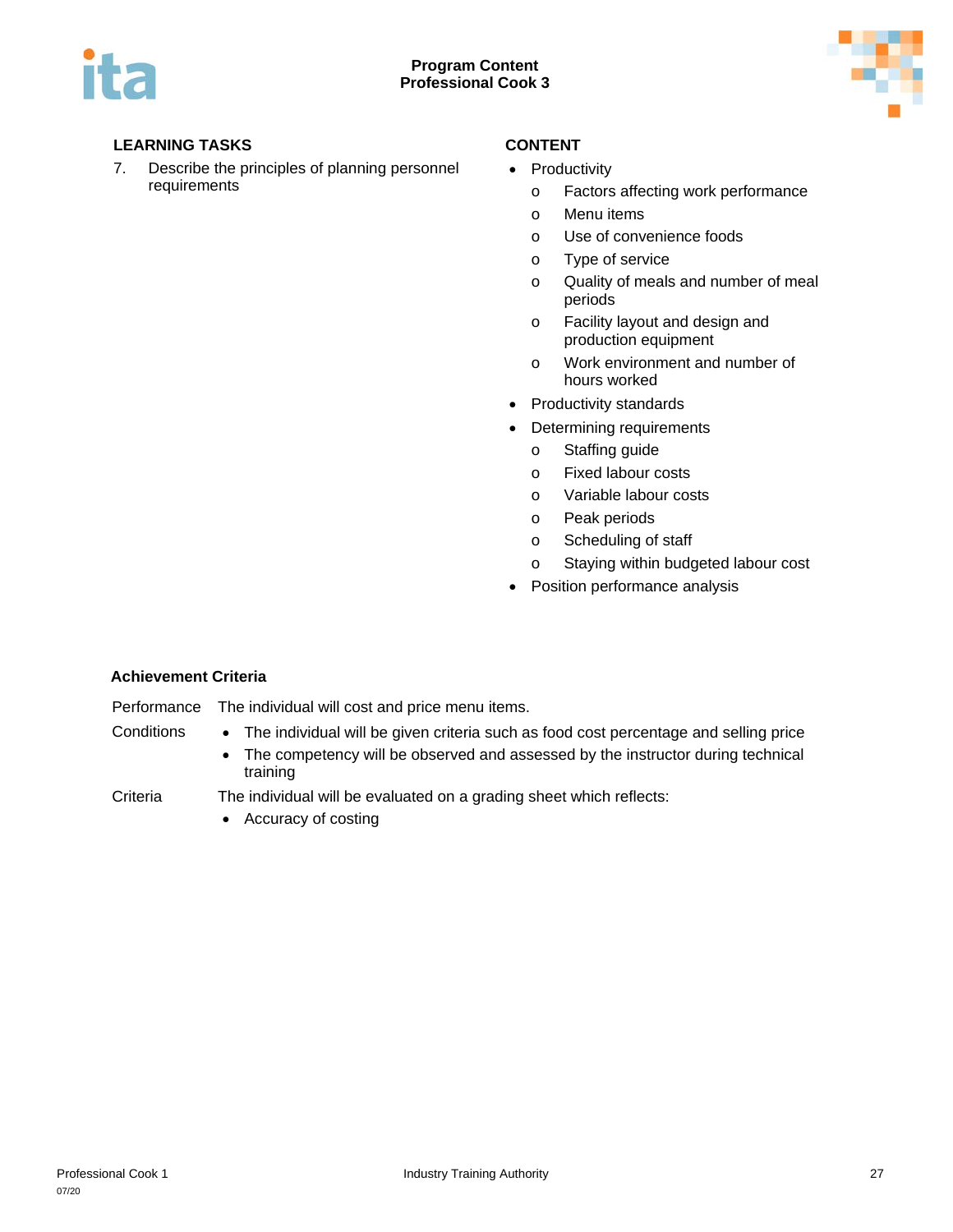



### **Line (GAC): B STOCKS, SOUPS AND SAUCES**

**Competency: B4 Sauces**

#### **Objectives**

To be competent in this area, the individual must be able to:

- Describe types of specialty sauces.
- Apply principles of sauce selection.
- Prepare savory fruit sauces and gastrique.
- Prepare salsas, relishes, and chutneys.
- Prepare international sauces.

#### **LEARNING TASKS CONTENT**

1. Describe types of specialty sauces • Review

- 
- Game sauces
	- o Stock
	- o Secondary sauces
	- o Major ingredients
	- o Serving suggestions
- Savory fruit sauces/gastrique
	- o Types
	- o Ingredients
	- o Uses
- Salsas, relishes, chutneys
	- o Types
	- o Ingredients
	- o Uses
- International sauces
	- o Types
	- o Ingredients
	- o Uses
- 2. Apply principles of sauce selection Review basic principles
	-
	- Factors influencing sauce selection
		- o Flavour
		- o Texture
		- o Season
		- o Theme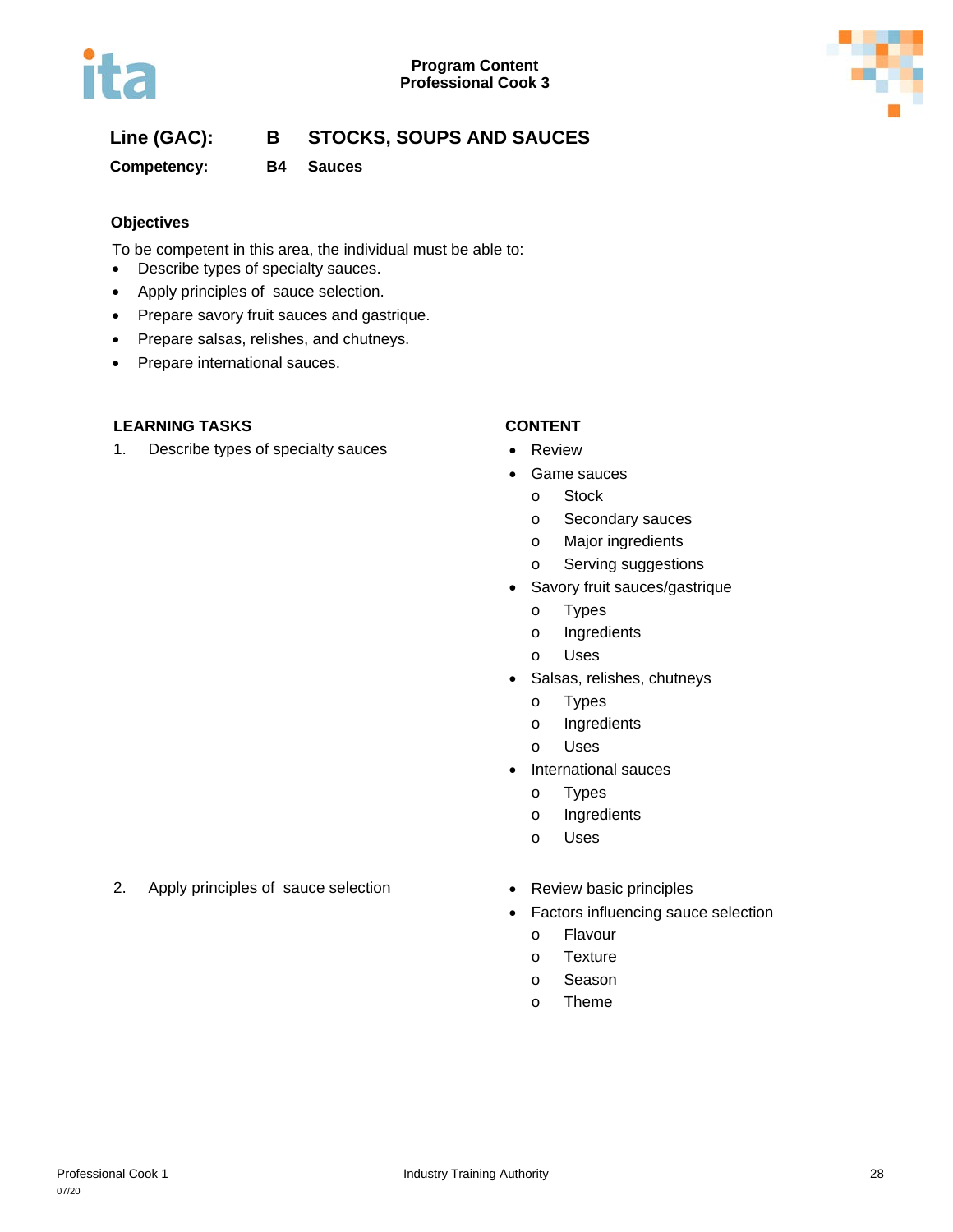

3. Prepare savory fruit sauces and gastrique • Method

- - o Order of operations
	- o Cooking time
	- o Finishing
- Holding and serving
- 4. Prepare salsas, relishes, and chutneys Method
	- - o Order of operations
		- o Cooking time
		- o Finishing
	- Holding and serving
- 5. Prepare international sauces Method
	- - o Order of operations
		- o Cooking time
		- o Finishing
	- Holding and serving

#### **Achievement Criteria**

Performance The individual will prepare and present a variety of hot and cold specialty sauces to industry standards for quality and production time.

- 
- Conditions The individual will be given a workstation, appropriate ingredients and utensils
	- The competency will be observed and assessed by the instructor during technical training

#### Criteria The individual will be evaluated on a grading sheet which reflects:

- Recipe followed correctly
- Proper mise en place
- Safe work habits
- Workstation kept clean and tidy
- Taste, texture, colour, appearance and temperature
- Seasoned and garnished appropriately
- Production time within industry expectations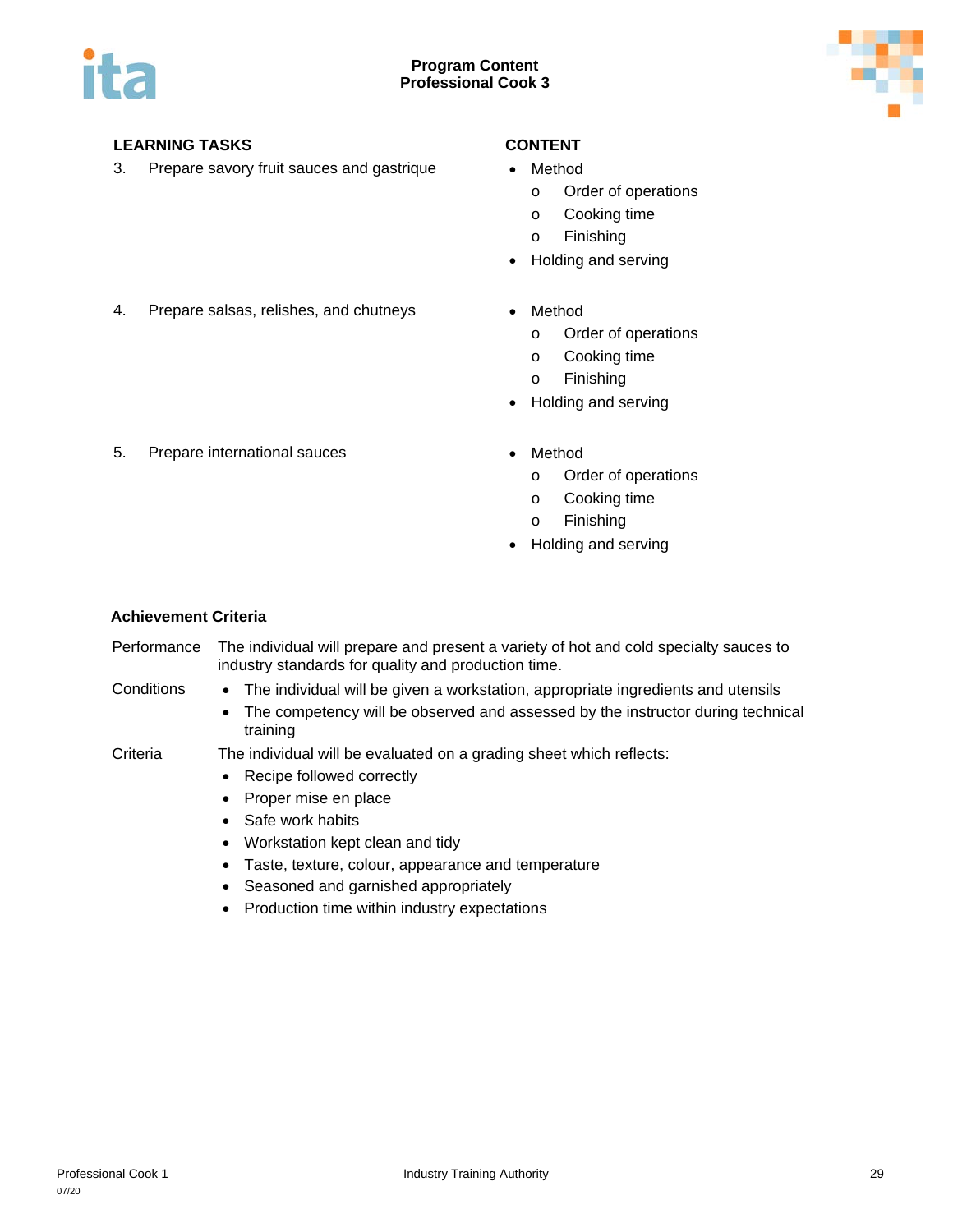### **Line (GAC): E MEATS**

**Competency: E1 Cut and Process Meats**

#### **Objectives**

To be competent in this area, the individual must be able to:

- Describe the grading, inspection, and storage of game and variety meat.
- Describe types of game meats.
- Describe variety meats and offal.
- Cut and process game.
- Cut and process variety meats and offal.

#### **LEARNING TASKS CONTENT**

1. Describe the grading, inspection, and storage of game and variety meat

- Nutrition
- Inspection and regulations
- Purchasing and storing
- 2. Describe types of game meats Types of footed game
- - o Rabbit
	- o Venison
	- o Wild boar
	- o Bison (North American buffalo)
	- o Domestic/imported
	- Cuts
		- o Rabbit
		- o Venison
	- Cutting and boning methods
	- Uses
- 3. Describe variety meats and offal **•** Types
	-
	- Market forms
	- Cutting and processing methods
	- Uses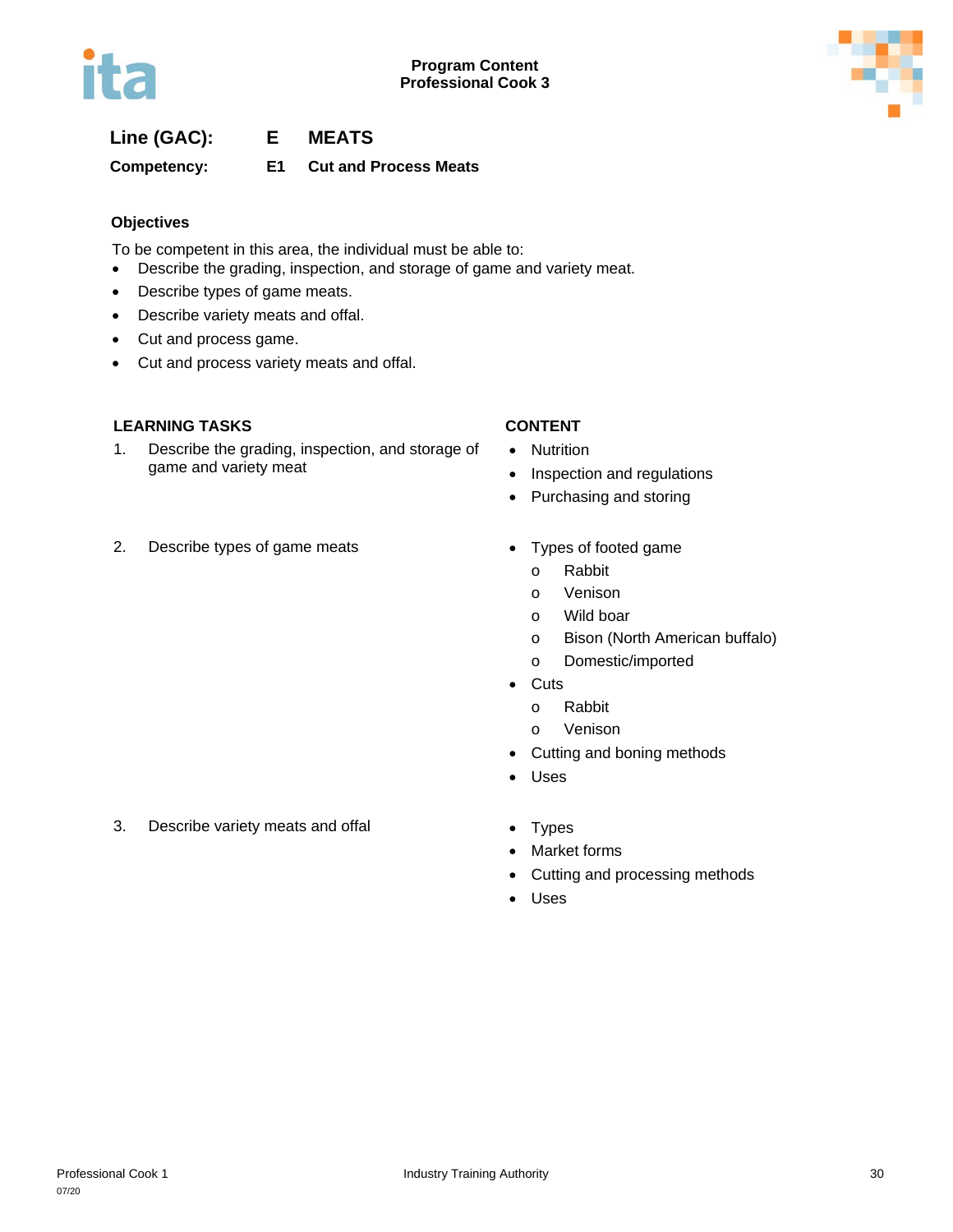

4. Cut and process game **•** Tools

- 
- Portion cutting
	- o Identify variety
	- o Techniques
	- o Trimming
	- o Minimizing waste
	- o Accuracy
- 5. Cut and process variety meats and offal Tools
	-
	- Portion cutting
		- o Identify variety
		- o Techniques
		- o Trimming
		- o Minimizing waste
		- o Accuracy

#### **Achievement Criteria**

Performance The individual will cut and process game and variety meats.

- Conditions The individual will be given a workstation, cuts of meat, and appropriate tools and equipment
	- The competency will be observed and assessed by the instructor during technical training

Criteria The individual will be evaluated on a grading sheet which reflects:

- Correct tools selected
- General cutting procedures accurately followed
- Portion accuracy
- Amount of trim appropriate and product appearance neat and attractive
- Work area kept clean during cutting
- Work area cleaned and sanitized after cutting
- Safe practices observed throughout
- All products stored in appropriate location
- Production time within industry expectations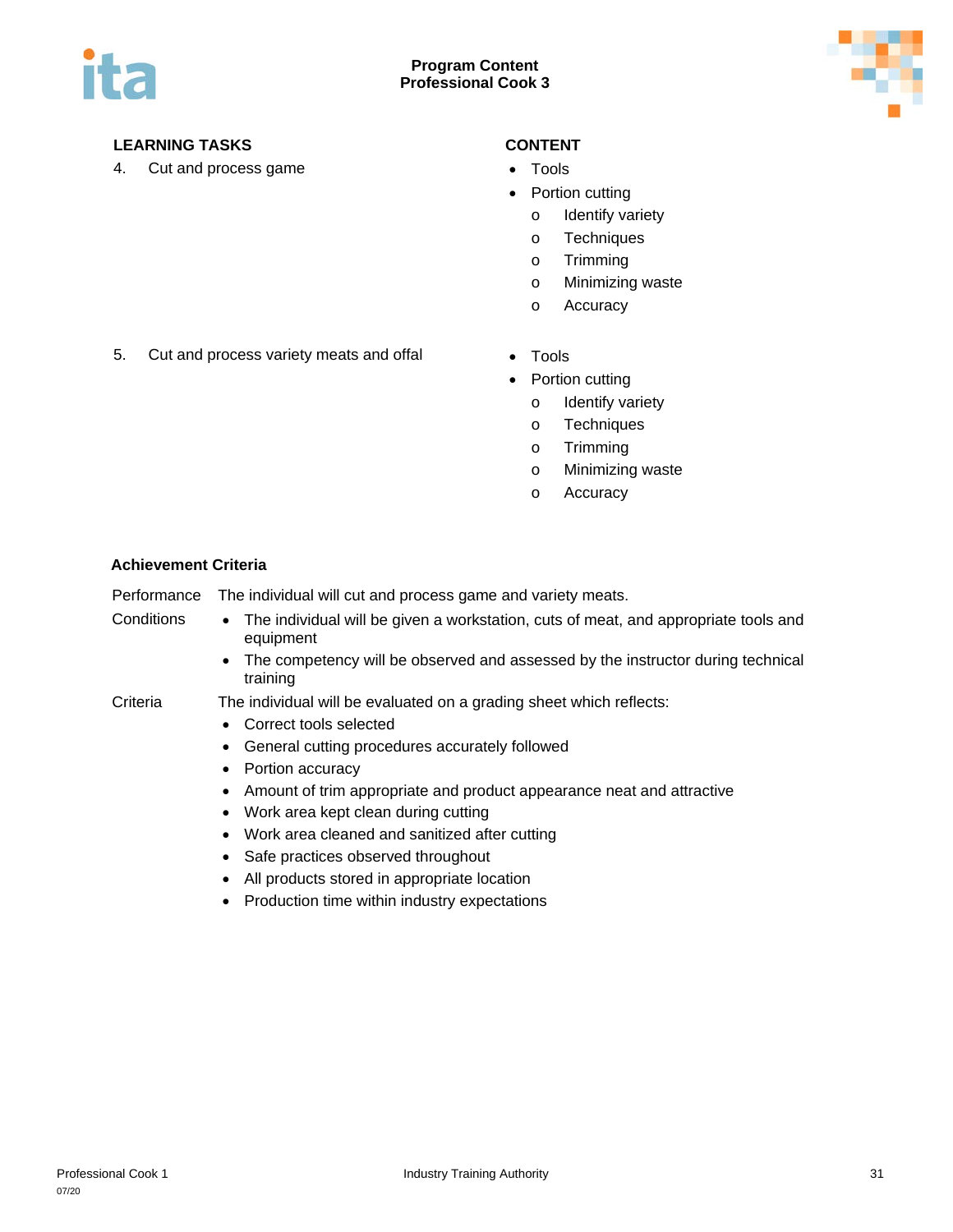### **Line (GAC): E MEATS**

**Competency: E2 Cook Meats**

#### **Objectives**

To be competent in this area, the individual must be able to:

- Describe suitable cooking methods for game.
- Describe suitable cooking methods for variety meats and offal.
- Prepare game for cooking.
- Cook game.
- Cook variety meats and offal.
- Describe specialty meat dishes.
- Prepare specialty meat dishes.

#### **LEARNING TASKS CONTENT**

1. Describe suitable cooking methods for game • Game and specialty meats

- o Types
- Dry and moist heat cooking methods
- Civet
- Use of marinades in sauces
- 2. Describe suitable cooking methods for variety meats and offal
- 3. Prepare game for cooking example and the Marinating of Marinating
- Types • Dry and moist heat cooking methods
- - Preparation for cooking
		- o Marinating
		- o Barding
		- o Larding
	- Seasoning prior to cooking
	-
	- Preparation for cooking
	- Cooking procedure
	- Finishing
	- Holding and serving
- 4. Cook game **•** Suitable cuts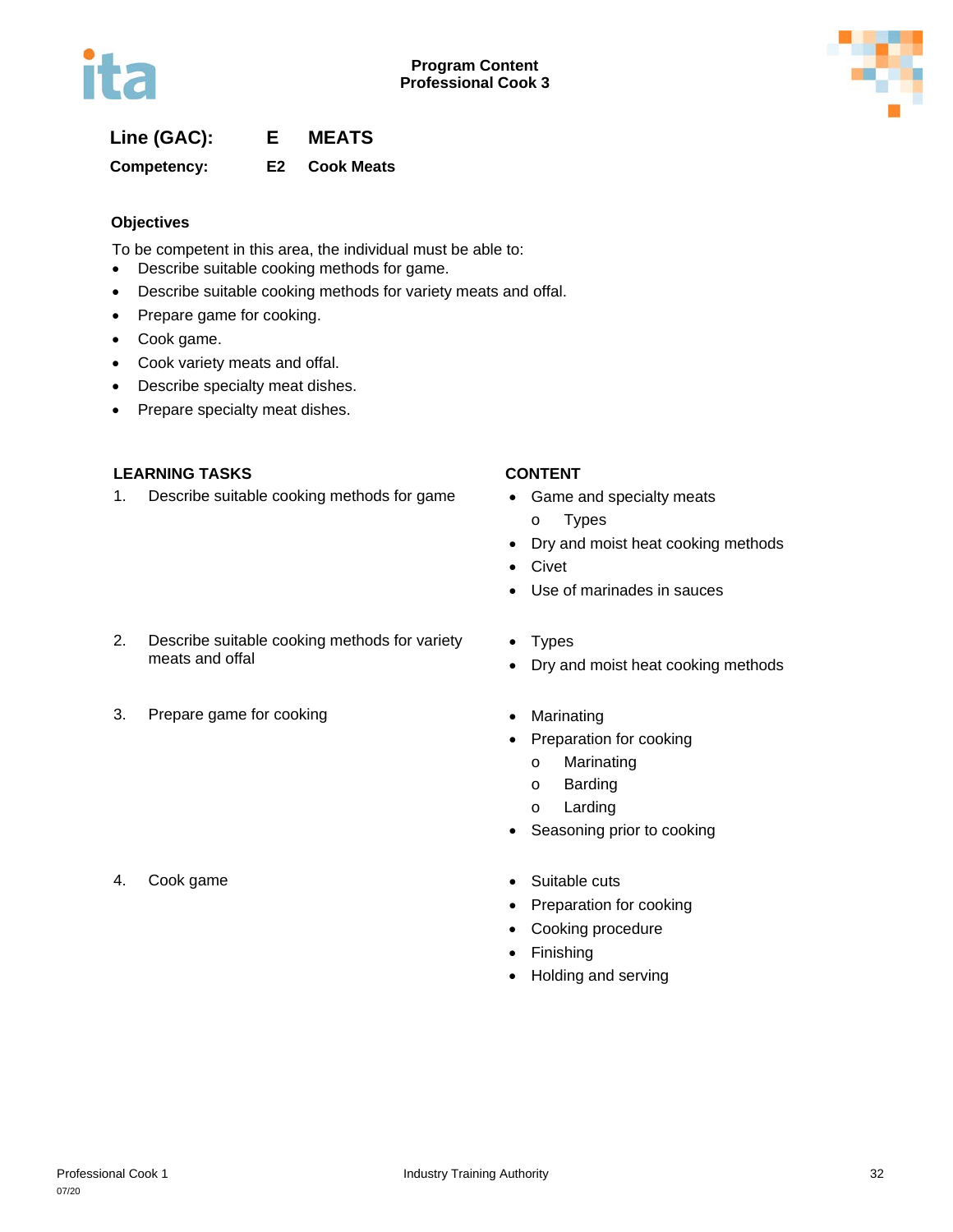



5. Cook variety meats and offal **•** Suitable cuts

- 
- Preparation for cooking
- Cooking procedure
- Finishing
- Holding and serving
- 6. Describe specialty meat dishes Review
	-
	- Advanced moist-heat cooking methods
		- o Beef (i.e. short ribs)
		- o Pork (i.e. pork belly)
		- o Veal (i.e. cheek)
		- o Lamb (i.e. shank)
		- o Offal (sweetbreads)
	- Advanced dry-heat cooking methods
		- o Beef (i.e. loin)
		- o Pork (i.e. loin)
		- o Veal (i.e. rib)
		- o Lamb (i.e. rack)
		- o Offal (i.e. liver)
	- Timing
	- Sauces, garnishes and accompaniments
	- Presentation
- 7. Prepare specialty meat dishes **•** Determine recipe suitable for cuts
	-
	- Preparation for cooking
	- Cooking procedure
	- Finishing
	- Accompaniments and sauces
	- Serving and presenting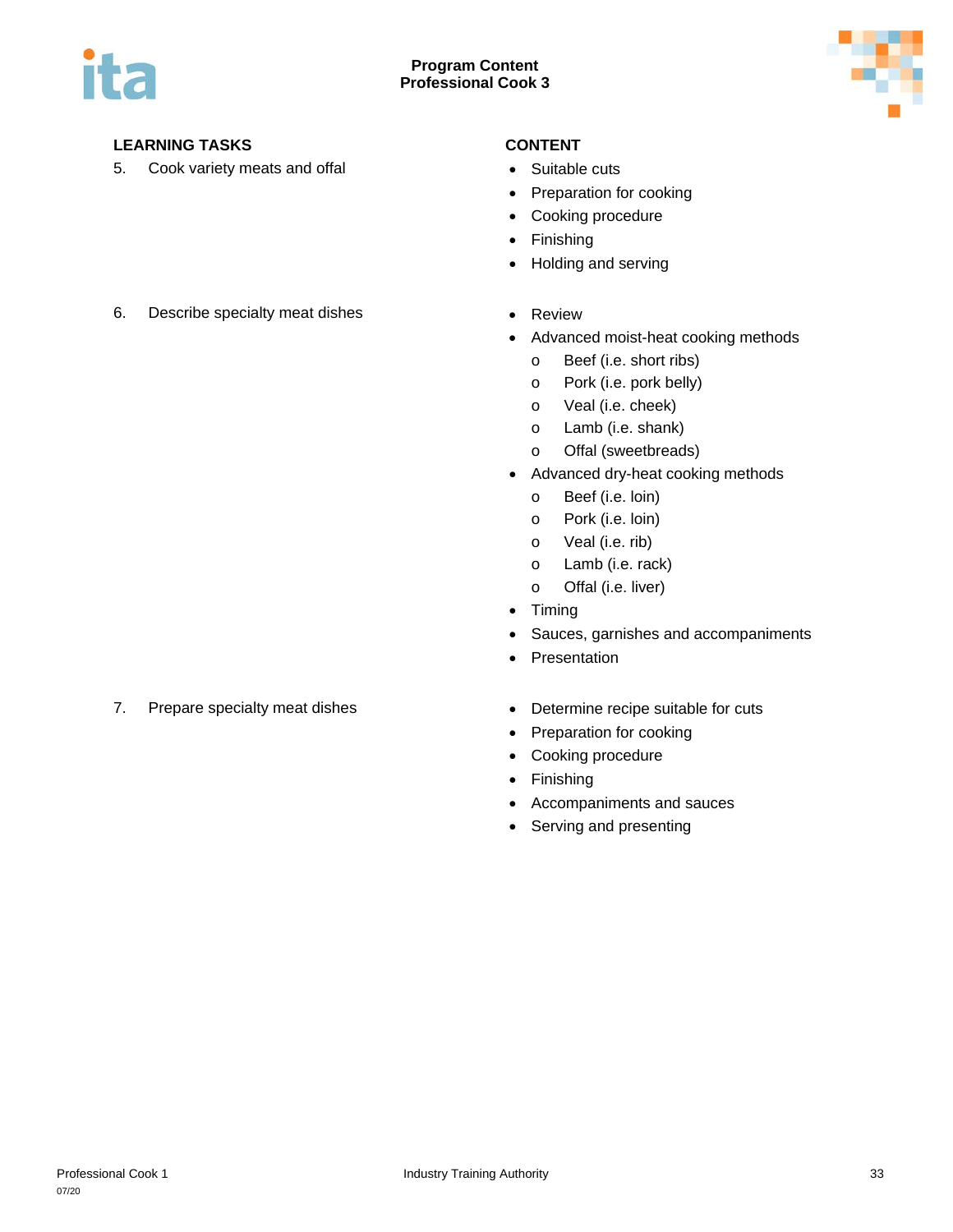



#### **Achievement Criteria**

Performance The individual will cook a variety of meats, game and offal, using advanced moist and dry heat methods, with appropriate sauce and garnish to industry standards for quality and production time.

- Conditions The individual will be given a workstation, appropriate ingredients and utensils
	- The competency will be observed and assessed by the instructor during technical training

Criteria The individual will be evaluated on a grading sheet which reflects:

- Recipe followed correctly
- Work well organized
- Proper mise en place
- Safe work habits
- Workstation kept clean and tidy
- Taste, texture, colour, appearance and temperature
- Seasoned and garnished appropriately
- Appropriate sauces and accompaniments
- Production time within industry expectations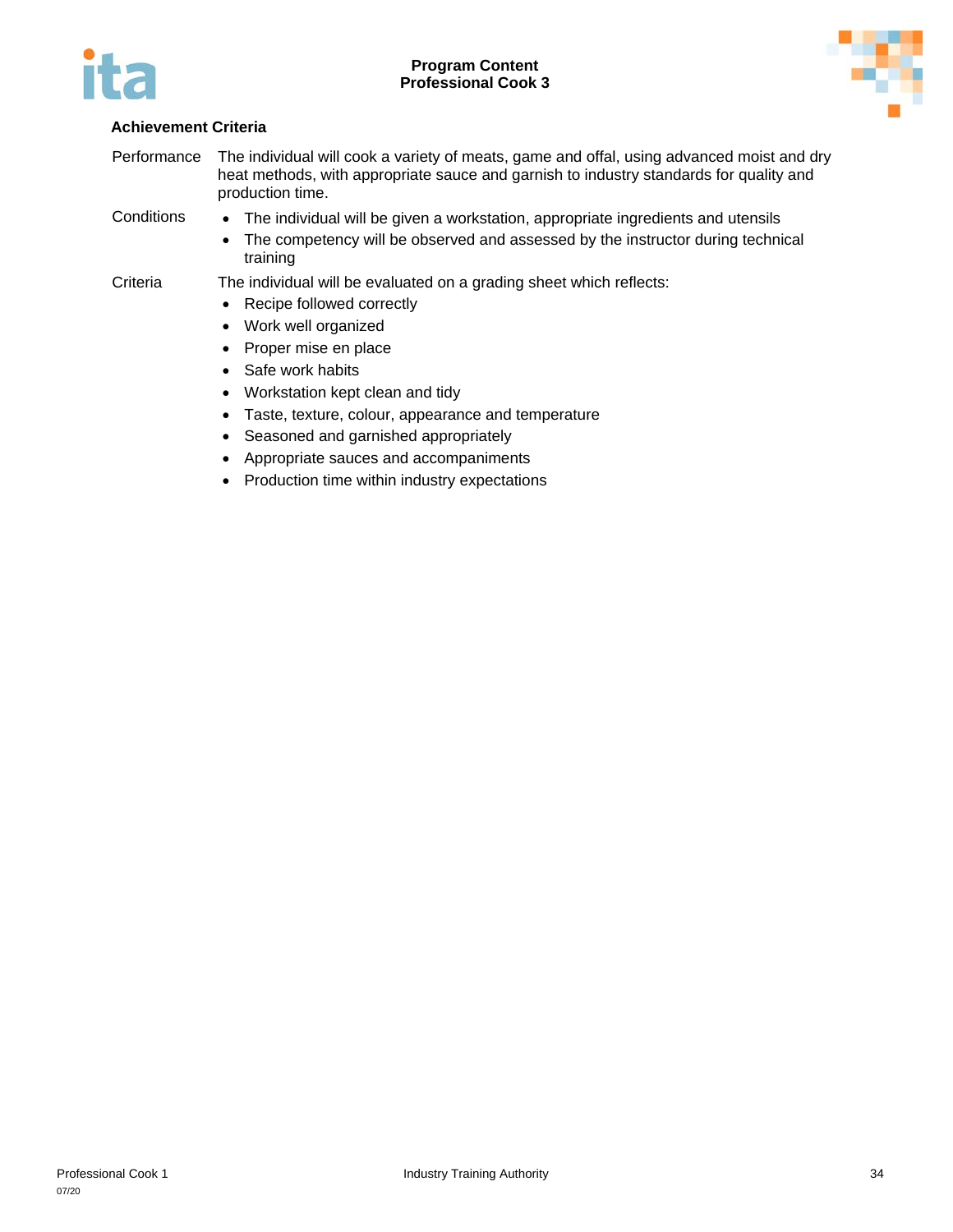

### **Line (GAC): F POULTRY**

**Competency: F1 Cut and Process Poultry**

#### **Objectives**

To be competent in this area, the individual must be able to:

- Identify and describe types of game birds.
- Describe the grading, inspection, and storage of game birds.
- Cut and process game birds.

#### **LEARNING TASKS CONTENT**

1. Identify and describe types of game birds • Types of game birds

- - o Pheasant
	- o Quail
	- o Partridge
	- o Guinea fowl
	- o Squab
	- o Duck
	- o Emu and ostrich
		- − Primal cuts
		- − Secondary cuts and uses
	- o Domestic/imported
- Cutting and boning methods
- 2. Describe the grading, inspection, and storage of game birds
- Nutrition
- Inspection and regulations
- Purchasing and storing
- 3. Cut and process game birds **•** Tools
	-
	- Portion cutting
		- o Identify variety
		- o Techniques
		- o Trimming
		- o Minimizing waste
		- o Accuracy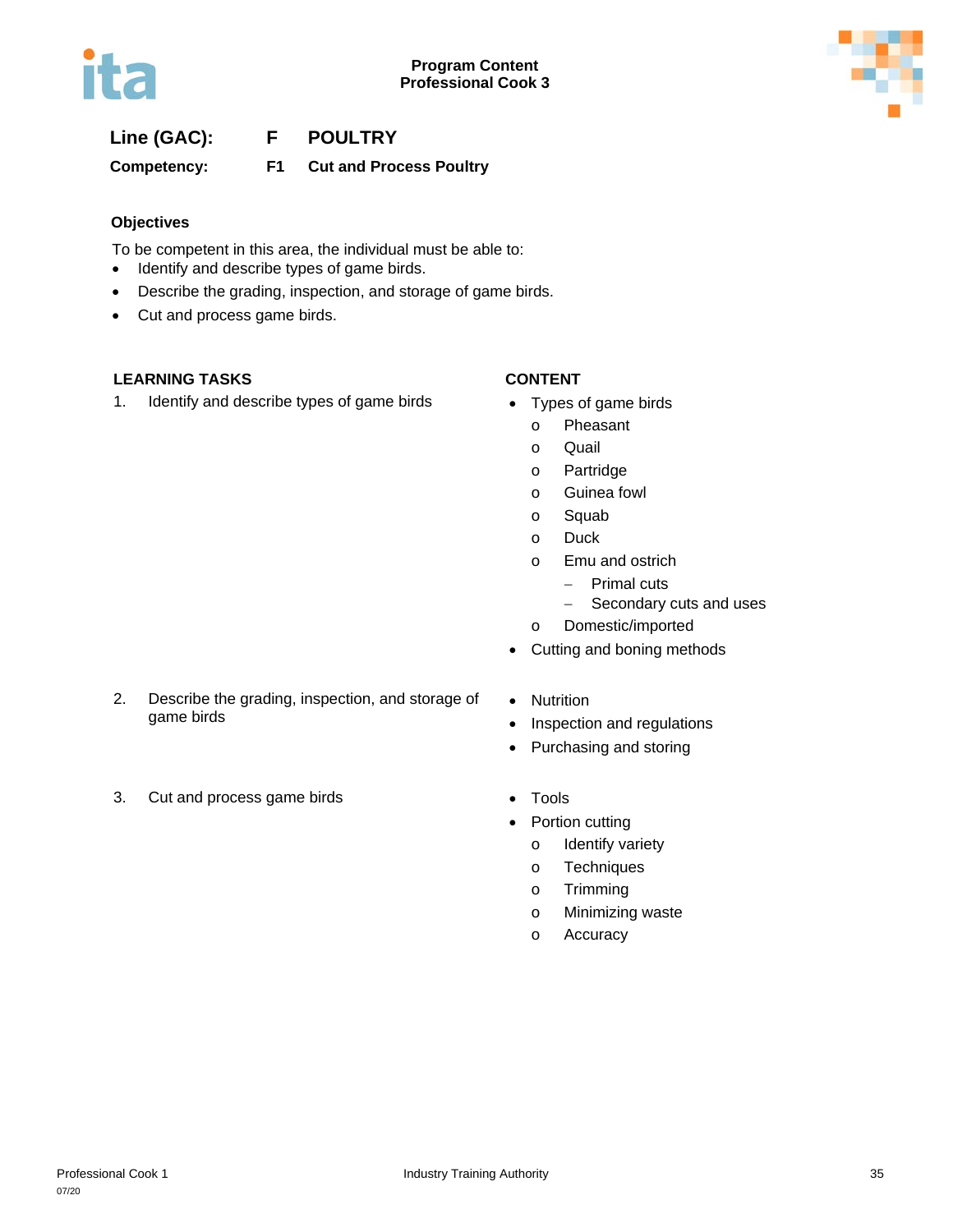



| Performance | The individual will cut and process game birds to industry standards for quality and<br>production time. |                                                                                                       |
|-------------|----------------------------------------------------------------------------------------------------------|-------------------------------------------------------------------------------------------------------|
| Conditions  |                                                                                                          | • The individual will be given a workstation, cuts of poultry, and appropriate tools and<br>equipment |

• The competency will be observed and assessed by the instructor during technical training

- Correct tools selected
- General cutting procedures accurately followed
- Portion accuracy
- Amount of trim appropriate and product appearance neat and attractive
- Work area kept clean during cutting
- Work area cleaned and sanitized after cutting
- Safe practices observed throughout
- All products stored in appropriate location
- Production time within industry expectations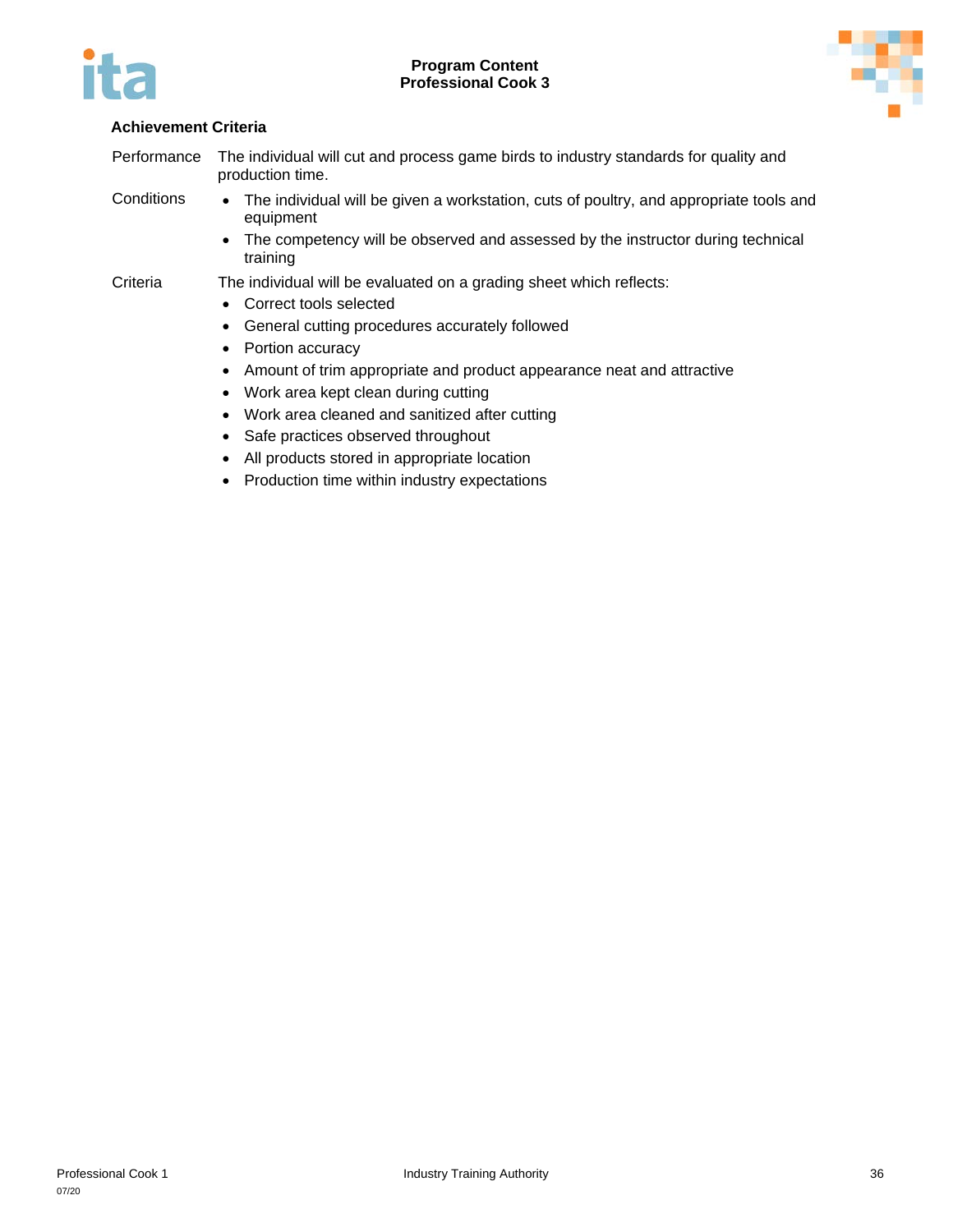

## **Line (GAC): F POULTRY**

**Competency: F2 Cook Poultry**

#### **Objectives**

To be competent in this area, the individual must be able to:

- Describe suitable cooking methods for game birds.
- Prepare game birds for cooking.
- Cook game birds.
- Describe specialty poultry dishes.
- Prepare specialty poultry dishes.

#### **LEARNING TASKS CONTENT**

1. Describe suitable cooking methods for game birds

- Game bird dishes
- Moist and dry-heat cooking methods
- Salmis
- Sauces, garnishes and accompaniments
- 2. Prepare game birds for cooking **•** Marinating
- - Preparation for cooking
		- o Marinating
		- o Barding
		- o Larding
	- Seasoning prior to cooking
- 3. Cook game birds **•** Suitable cuts
	-
	- Preparation for cooking
	- Cooking procedure
	- **Finishing**
	- Holding and serving
- 4. Describe specialty poultry dishes Review
	-
	- Advanced moist-heat cooking methods
	- Advanced dry-heat cooking methods
	- Timing
	- Sauces, garnishes and accompaniments
	- Presentation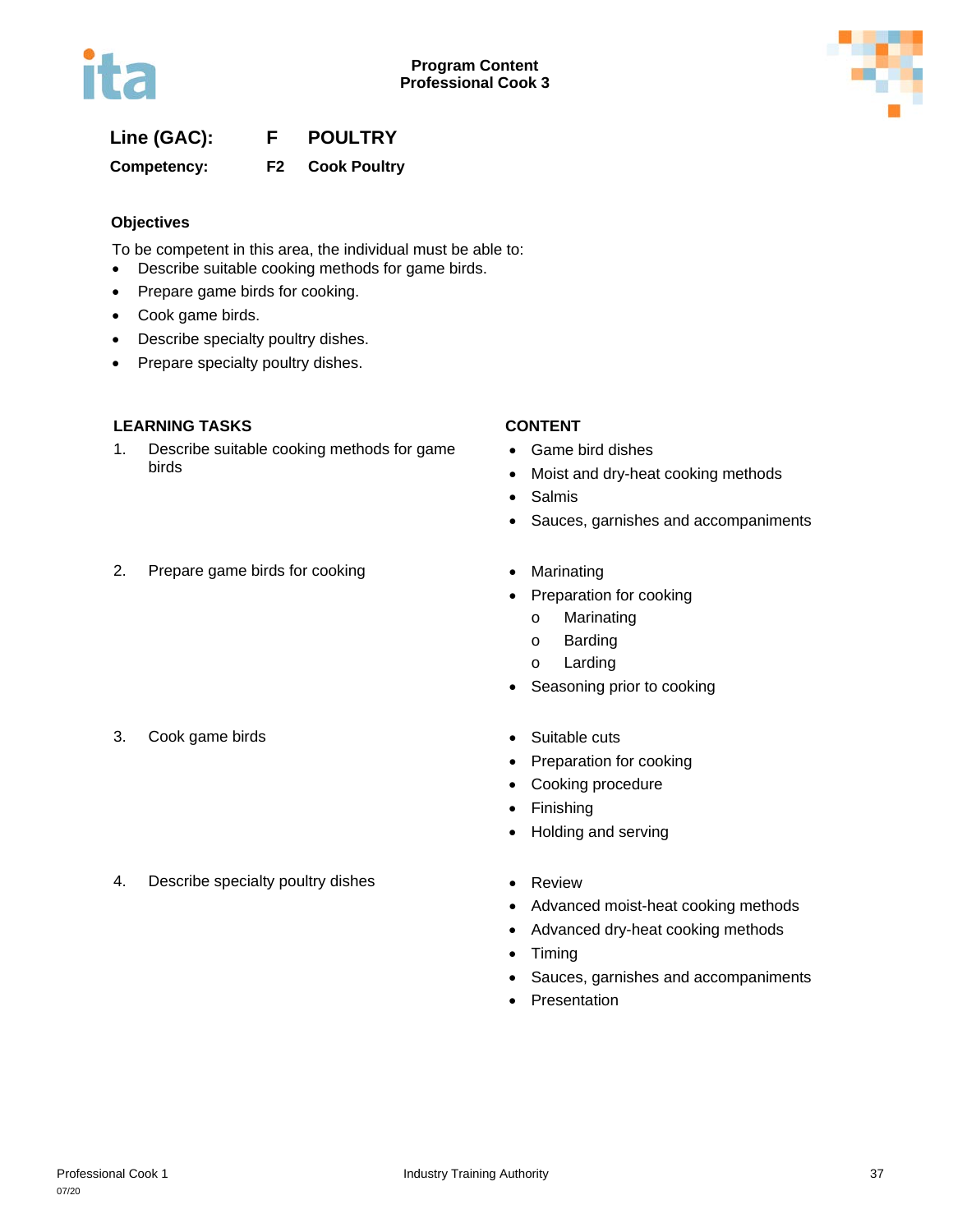

### **LEARNING TASKS CONTENT**

5. Prepare specialty poultry dishes • Review

- 
- Advanced moist-heat cooking methods
- Advanced dry-heat cooking methods
- Timing
- Sauces, garnishes and accompaniments
- Presentation

#### **Achievement Criteria**

Performance The individual will cook poultry and game bird dishes, using dry, moist, and combination heat methods, with appropriate sauces and garnish, to industry standards for quality and production time.

- Conditions The individual will be given a workstation, appropriate ingredients and utensils
	- The competency will be observed and assessed by the instructor during technical training
- Criteria The individual will be evaluated on a grading sheet which reflects:
	- Recipe followed correctly
	- Work well organized
	- Proper mise en place
	- Safe work habits
	- Workstation kept clean and tidy
	- Taste, texture, colour, appearance and temperature
	- Seasoned and garnished appropriately
	- Appropriate sauces and accompaniments
	- Production time within industry expectations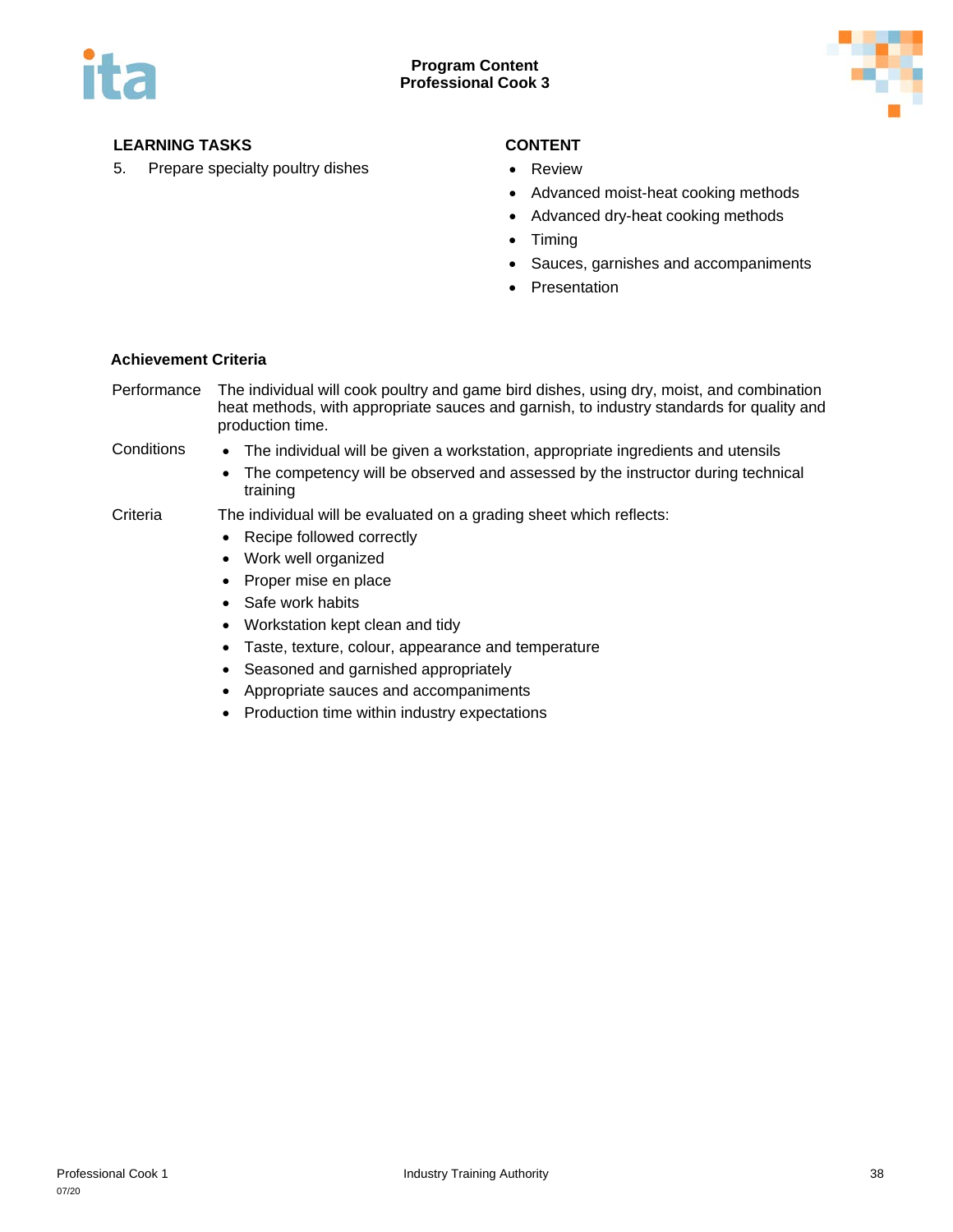

# **Line (GAC): G SEAFOOD**

**Competency: G1 Cut and Process Seafood**

### **Objectives**

To be competent in this area, the individual must be able to:

- Identify and describe specialty shellfish.
- Clean and process specialty shellfish.

### **LEARNING TASKS CONTENT**

1. Identify and describe specialty shellfish • Review

- Types and characteristics of specialty shellfish
	- o Langouste
	- o Crayfish
	- o Octopus
	- o Snails
	- o Sea urchin
	- o Abalone
	- o Geoduck
- **Preparation**
- Storage
- 2. Clean and process specialty shellfish Tools
	-
	- Portion cutting
		- o Identify variety
		- o Techniques
		- o Trimming
		- o Minimizing waste
		- o Accuracy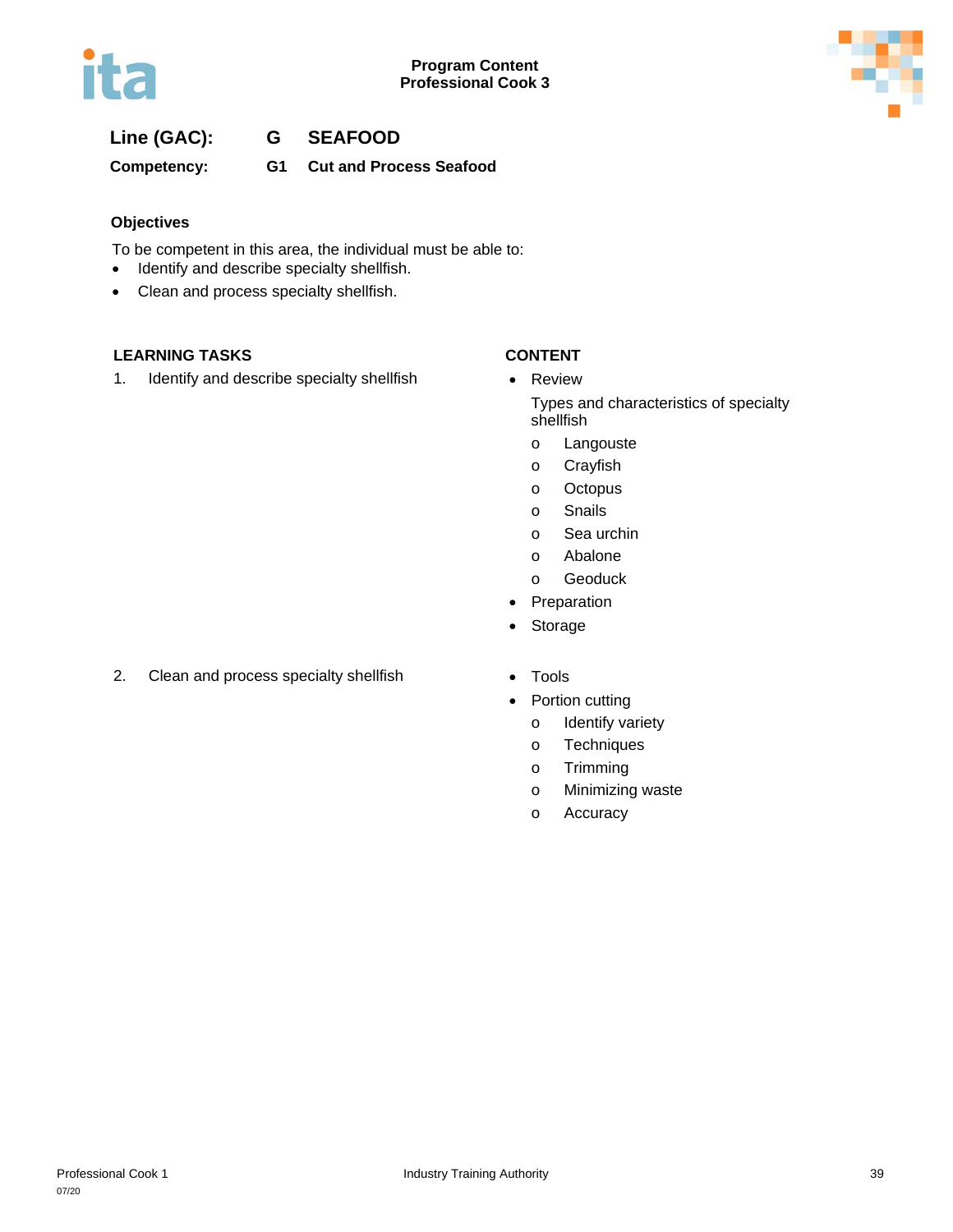



Performance The individual will process and portion specialty shellfish, to industry standards for quality and production time.

- Conditions The individual will be given a workstation, fish or shellfish, appropriate tools and equipment
	- The competency will be observed and assessed by the instructor during technical training

- Correct tools selected
- General cutting procedures accurately followed
- Portion accuracy
- Amount of trim appropriate and product appearance neat and attractive
- Work area kept clean during cutting
- Work area cleaned and sanitized after cutting
- Safe practices observed throughout
- All products stored in appropriate location
- Production time within industry expectations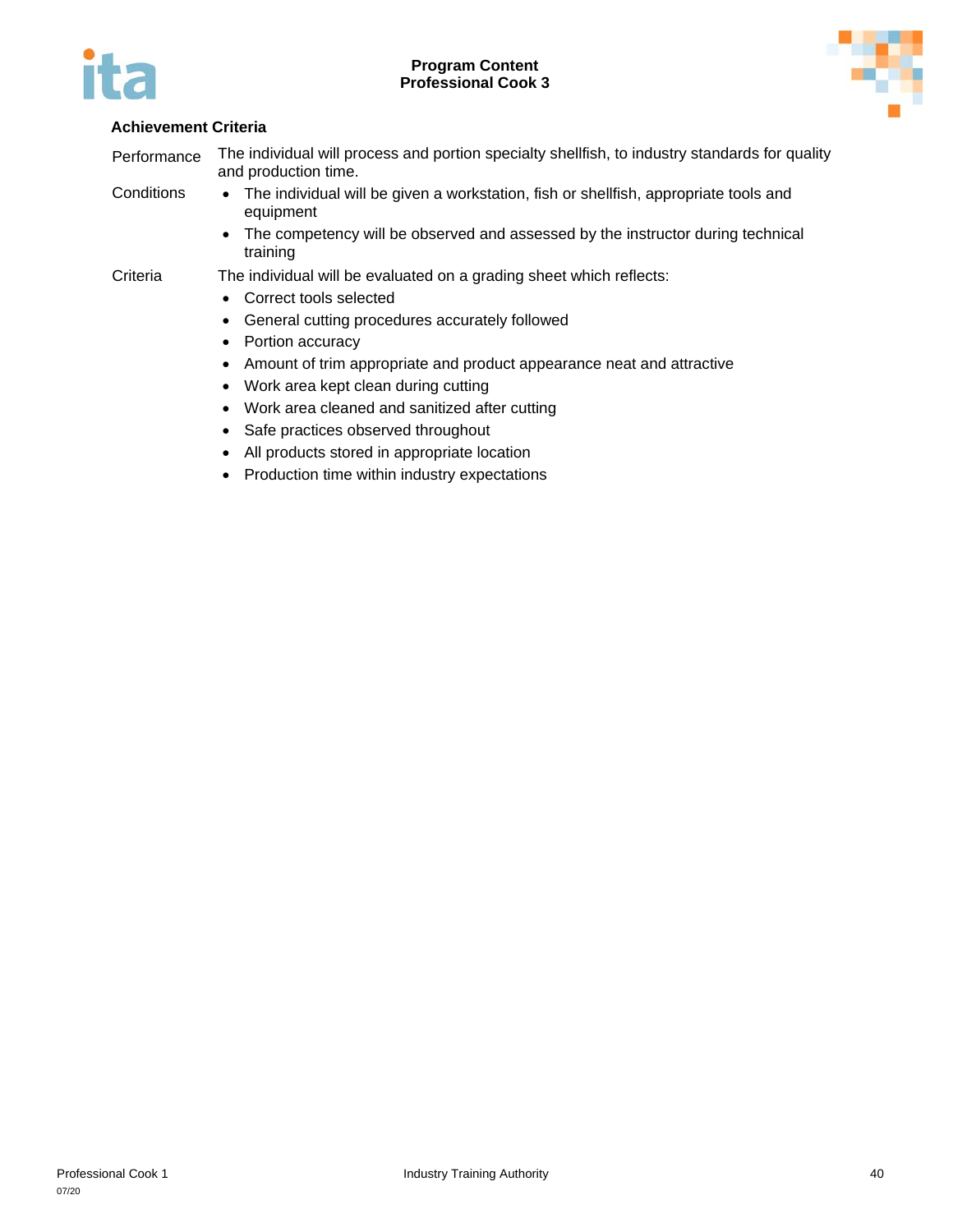



### **Line (GAC): G SEAFOOD**

**Competency: G2 Cook Fish**

#### **Objectives**

To be competent in this area, the individual must be able to:

- Describe specialty fish dishes.
- Prepare specialty fish dishes.

### **LEARNING TASKS CONTENT**

1. Describe specialty fish dishes • Review

- 
- Advanced moist-heat cooking methods
- Advanced dry-heat cooking methods
- Timing
- Sauces, garnishes and accompaniments
- **Presentation**
- Varieties
	- o Matelote
	- o Fish consommés
	- o Fish pies
	- o Fish forcemeats
	- o Mousseline
		- − Quenelles
		- − Mousses
		- − Terrines
		- − Galantines
		- − Timbales
- 2. Prepare specialty fish dishes **•** Determine recipe suitable for cuts
	-
	- Preparation for cooking
	- Cooking procedure
	- Finishing
	- Accompaniments and sauces
	- Serving and presenting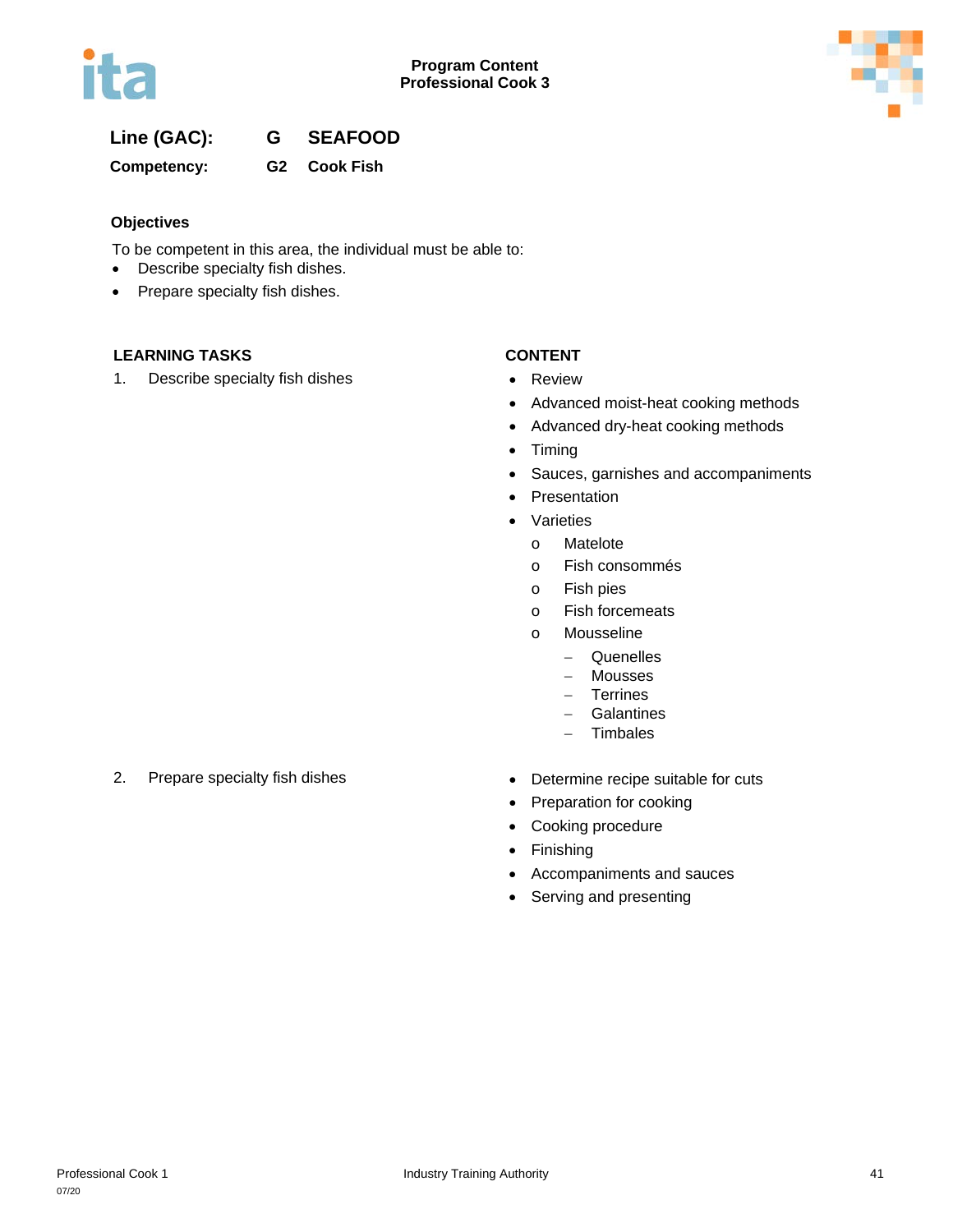



Performance The individual will cook specialty fish, using advanced preparation techniques, with appropriate sauce and garnish, to industry standards for quality and production time.

- Conditions The individual will be given a workstation, appropriate ingredients and utensils
	- The competency will be observed and assessed by the instructor during technical training

- Recipe followed correctly
- Work well organized
- Proper mise en place
- Safe work habits
- Workstation kept clean and tidy
- Taste, texture, colour, appearance and temperature
- Seasoned and garnished appropriately
- Appropriate sauces and accompaniments
- Production time within industry expectations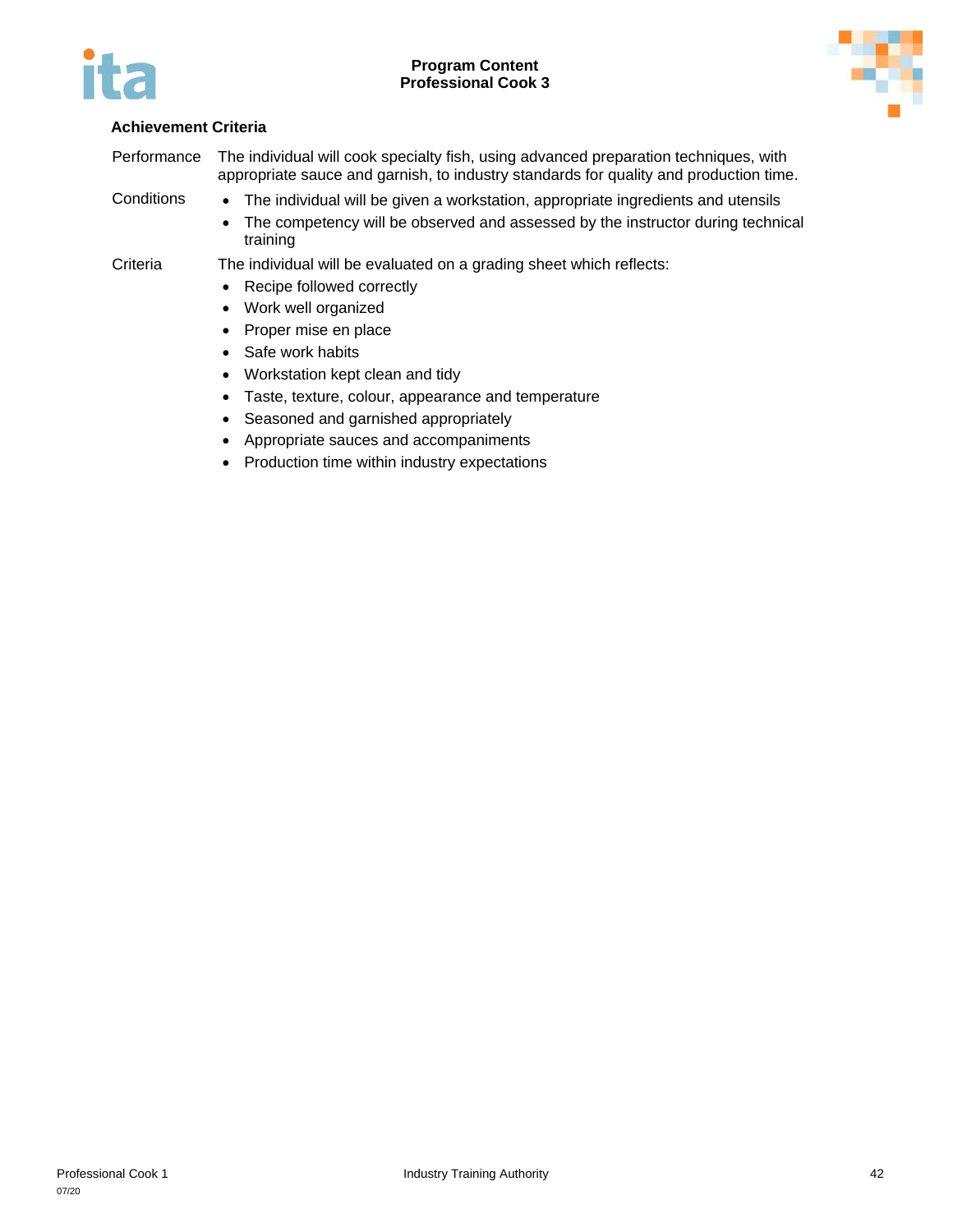

### **Line (GAC): G SEAFOOD**

**Competency: G3 Cook Shellfish**

#### **Objectives**

To be competent in this area, the individual must be able to:

- Describe specialty shellfish dishes.
- Prepare specialty shellfish dishes.

#### **LEARNING TASKS CONTENT**

1. Describe specialty shellfish dishes • Review

- 
- Advanced moist-heat cooking methods
- Advanced dry-heat cooking methods
- Timing
- Sauces, garnishes and accompaniments
- **Presentation**
- Varieties
	- o Newburg
	- o Thermidor
	- o Stuffing
	- o Smoking
	- o Oyster varieties
	- o Forcemeats
- 2. Prepare specialty shellfish dishes Determine recipe suitable for cuts
	-
	- Preparation for cooking
	- Cooking procedure
	- Finishing
	- Accompaniments and sauces
	- Serving and presenting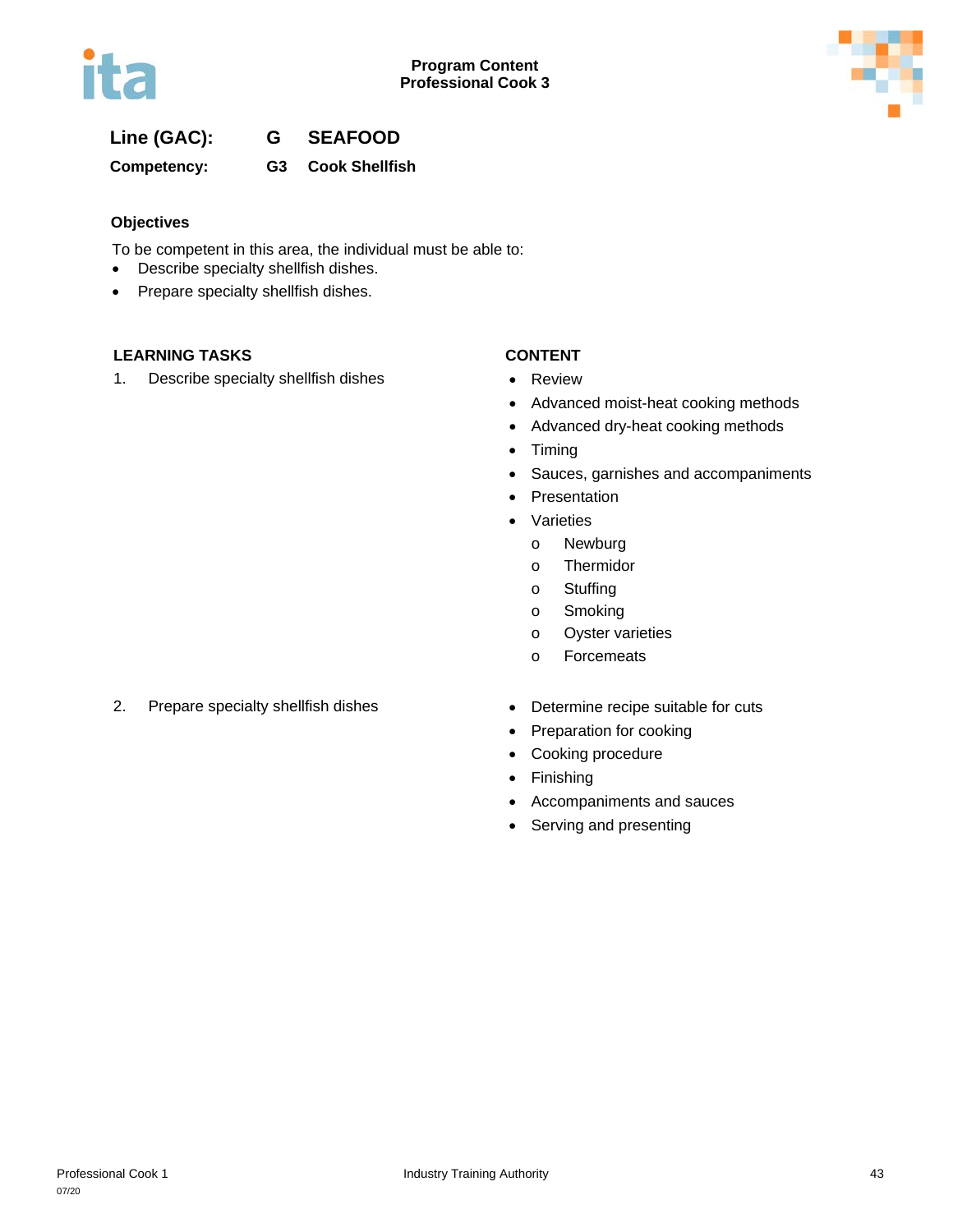



Performance The individual will prepare specialty shellfish and shellfish dishes, with appropriate sauces and garnish, to industry standards for quality and production time.

- 
- Conditions The individual will be given a workstation, appropriate ingredients and utensils
	- The competency will be observed and assessed by the instructor during technical training

- Recipe followed correctly
- Work well organized
- Proper mise en place
- Safe work habits
- Workstation kept clean and tidy
- Taste, texture, colour, appearance and temperature
- Seasoned and garnished appropriately
- Appropriate sauces and accompaniments
- Production time within industry expectations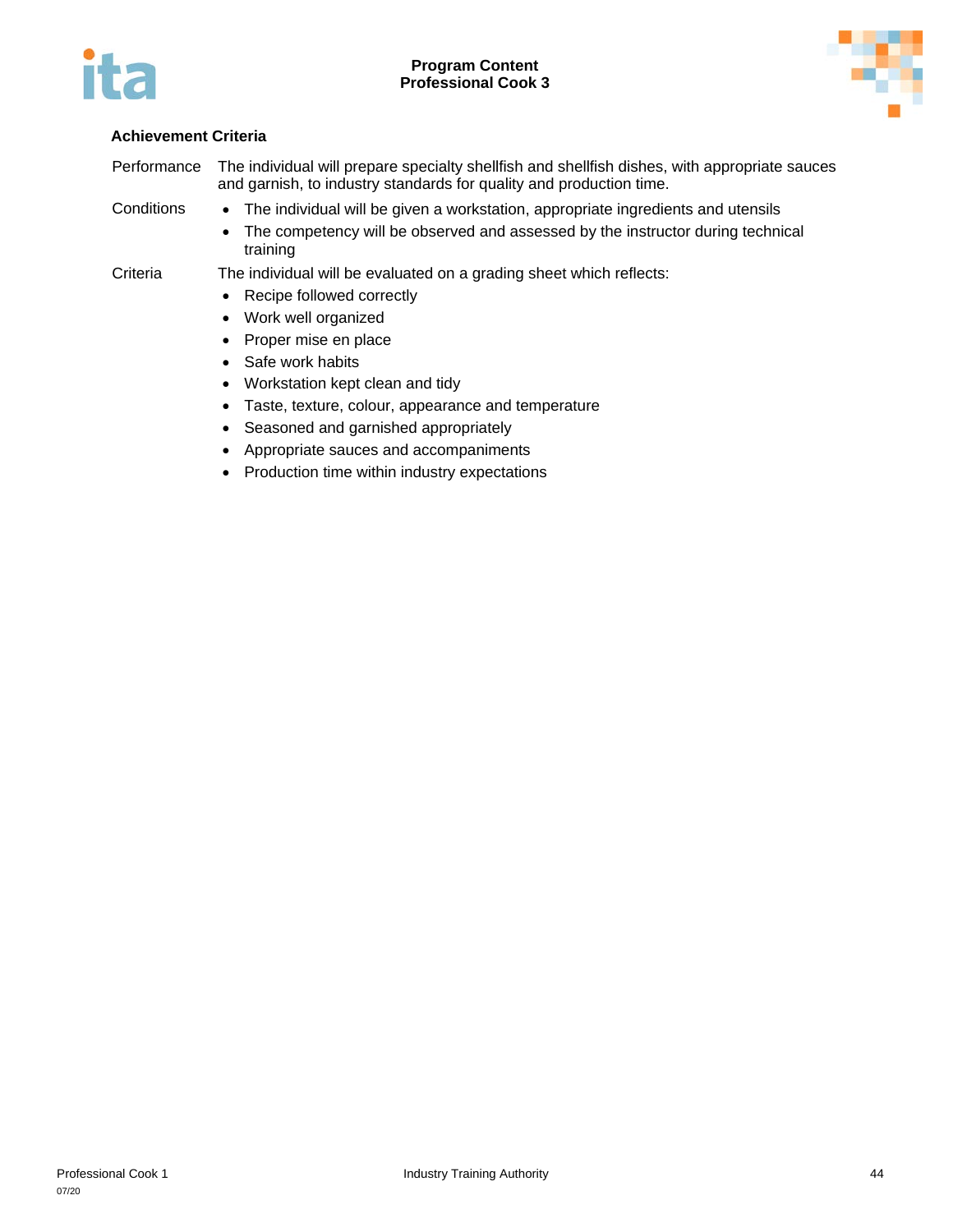



### **Line (GAC): H GARDE MANGER**

**Competency: H1 Dressings, Condiments and Accompaniments**

#### **Objectives**

To be competent in this area, the individual must be able to:

- Describe the principles of pickling.
- Prepare pickles.
- Describe the principles of infused oil and vinegar production.
- Prepare infused oils and vinegars.

#### **LEARNING TASKS CONTENT**

1. Describe the principles of pickling **•** Types and uses

- 
- Preparation
- Cooking methods
- 2. Prepare pickles **•** Varieties
- - Production procedures
	- Seasoning
	- Finishing
	- Storing for use
- 3. Describe the principles of infused oil and vinegar production
- 4. Prepare infused oils and vinegars **•** Varieties
- Types • Infusion techniques
	-
	- Production procedures
	- Seasoning
	- Finishing
	- Storing for use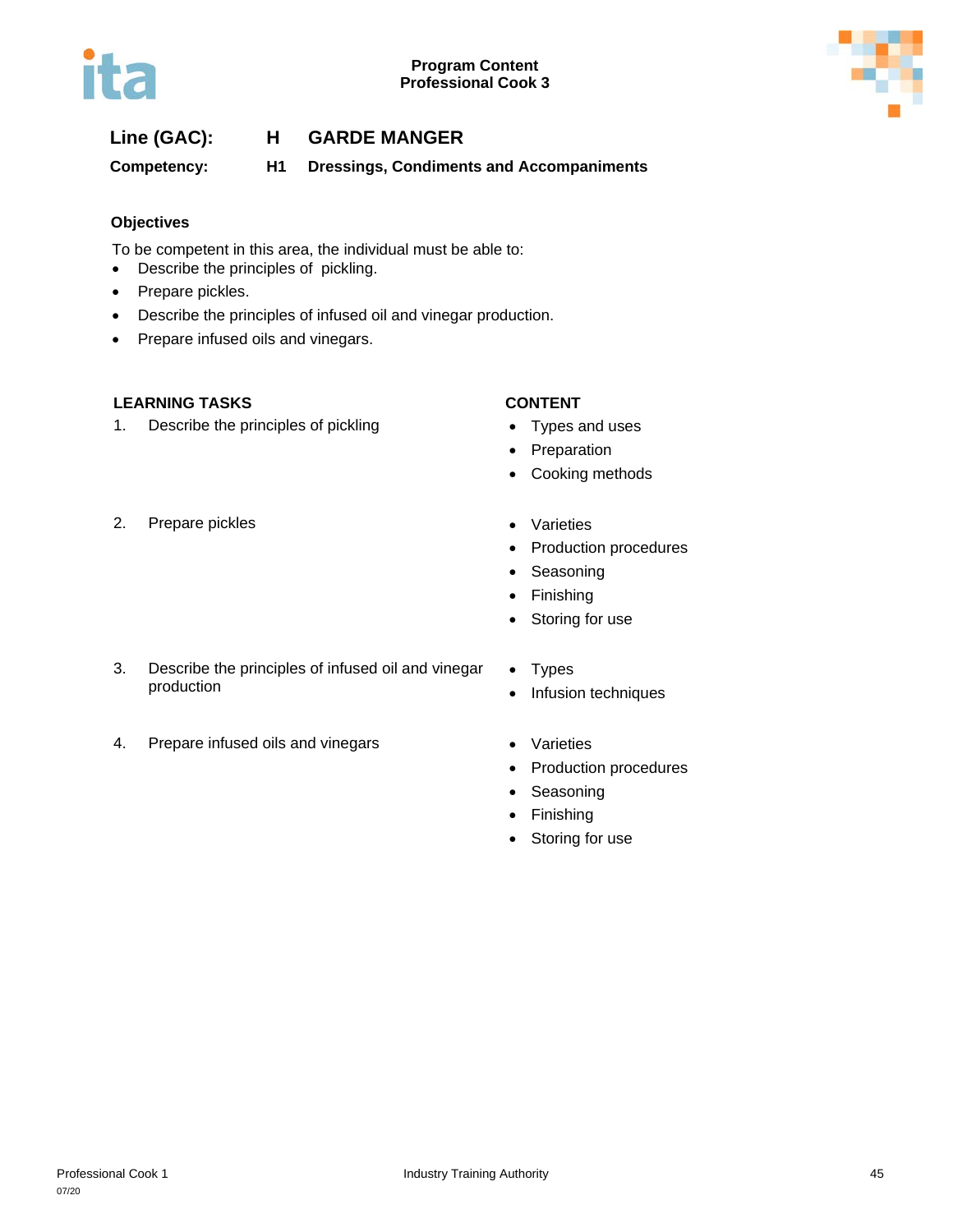



Performance The individual learner will prepare a variety of condiments (such as pickles, infused oils, and vinegars) to industry standards for quality and production time.

- Conditions The individual will be given a workstation, appropriate ingredients and utensils
	- The competency will be observed and assessed by the instructor during technical training

- Recipe followed correctly
- Proper mise en place
- Safe work habits
- Workstation kept clean and tidy
- Taste, texture, colour, appearance and temperature
- Seasoned appropriately
- Production time within industry expectations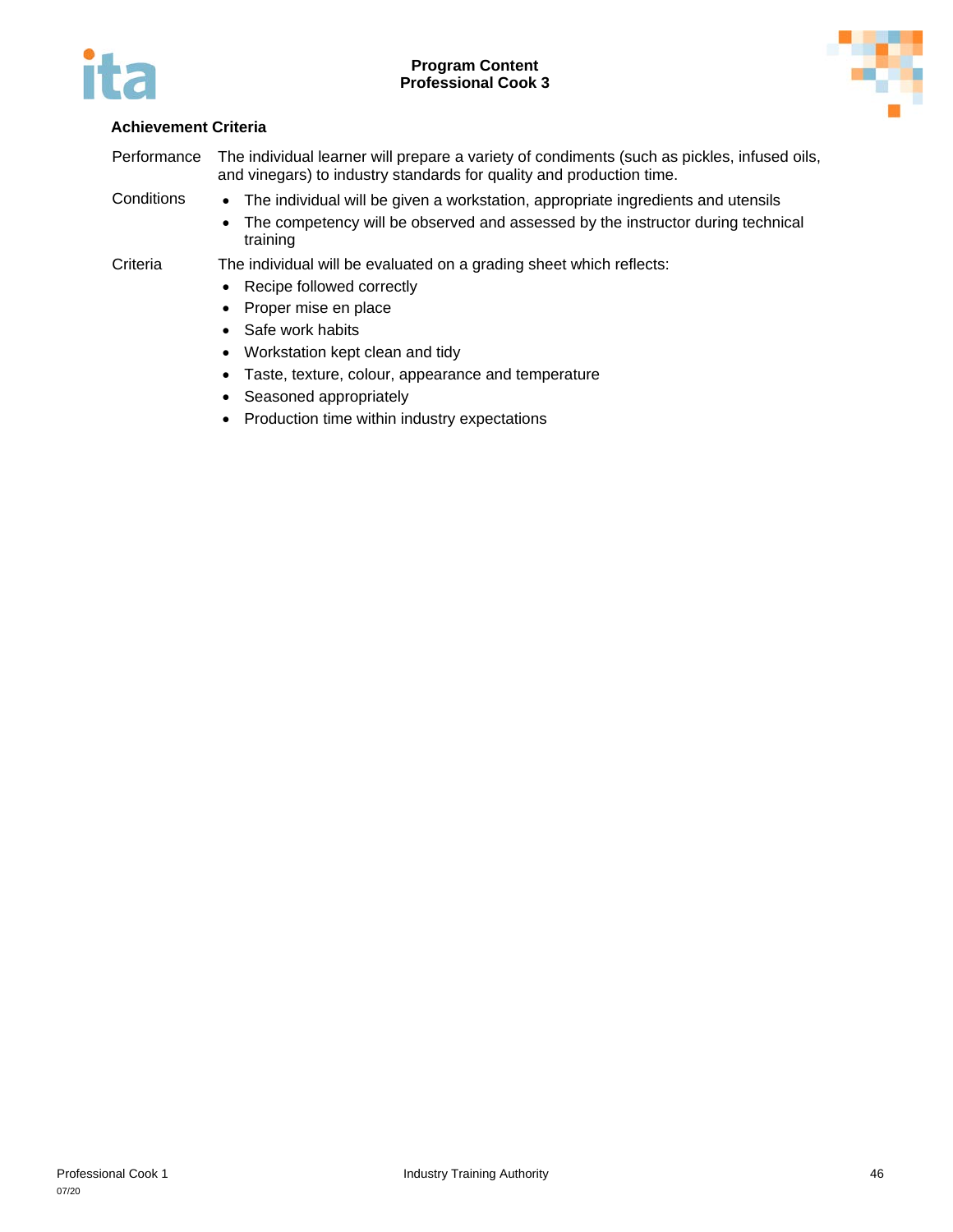



### **Line (GAC): H GARDE MANGER**

**Competency: H5 Presentation Platters**

#### **Objectives**

To be competent in this area, the individual must be able to:

- Describe the principles of buffet presentation.
- Describe the principles of buffet design.
- Prepare and present buffet and charcuterie platters.

### **LEARNING TASKS CONTENT**

1. Describe the principles of buffet presentation • Types and purpose

- 
- Planning group staff involvement
- Theme
- Menu design
- 2. Describe the principles of buffet design Function/event
- - Shapes and sizes of tables
	- **Location**
	- Layout
		- o Flow
		- o Spacing
		- o Reach
		- o Accompaniments
		- o Centrepieces
		- o Decorations
		- o Labels
	- Décor
- 3. Prepare and present buffet and charcuterie platters
- Selection
- Slicing, glazing, and laying the lines
- Portion control and uniformity
- Sauces, garnishes and accompaniments
- Present and maintain the buffet
	- o Portioning foods
	- o Presentation
		- − Hot
		- − Cold
	- o Replenishing
- Serving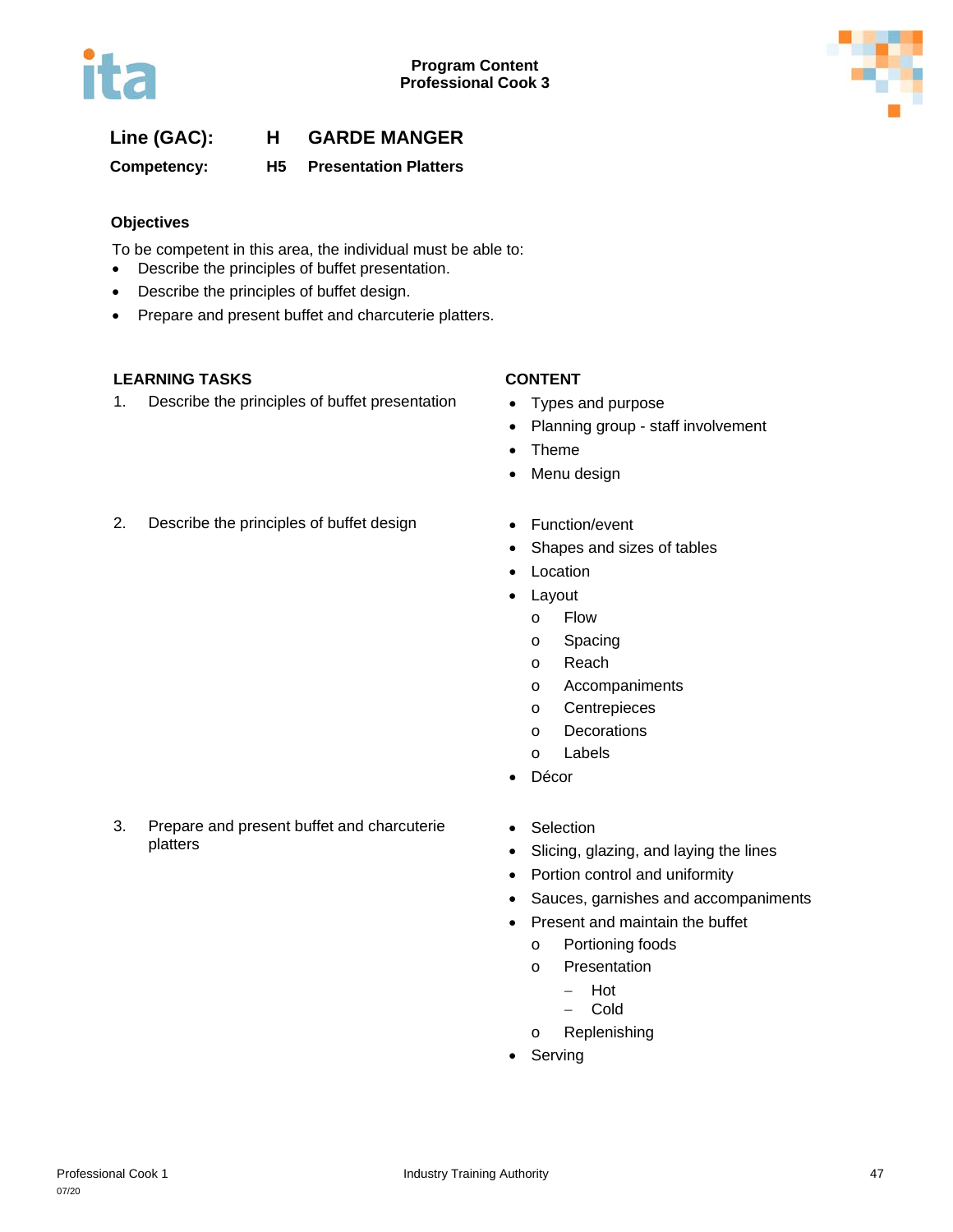



Performance The individual will prepare buffet and charcuterie platters, with appropriate centerpiece, glaze, sauce and garnish, to industry standards for quality and production time.

- Conditions The individual will be given a workstation, appropriate ingredients and utensils
	- The competency will be observed and assessed by the instructor during technical training

- Proper mise en place
- Safe work habits
- Workstation kept clean and tidy
- Taste, texture, colour, appearance and temperature
- Seasoned and garnished appropriately
- Production time within industry expectations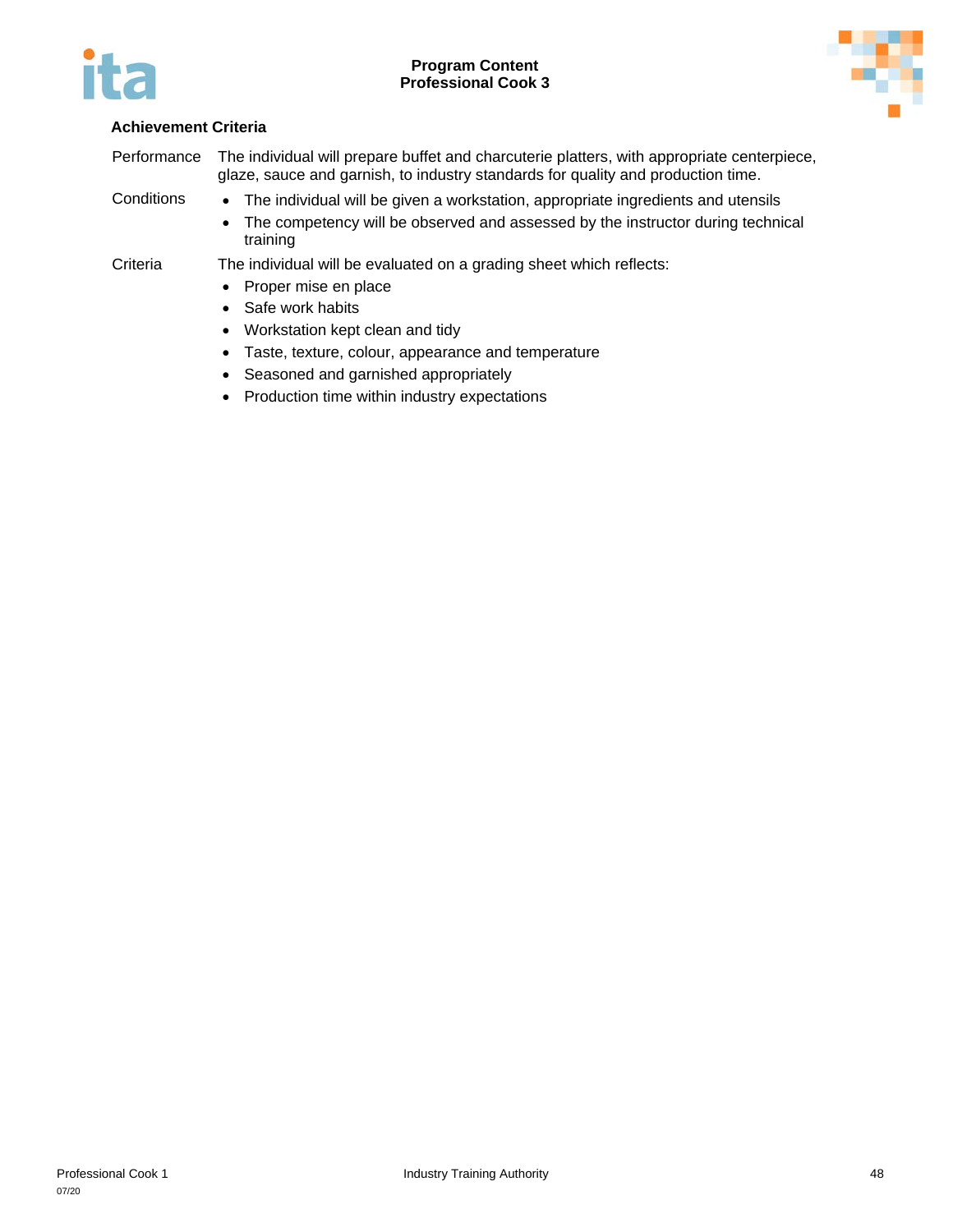



### **Line (GAC): H GARDE MANGER**

**Competency: H6 Patés, Terrines, and Charcuterie**

#### **Objectives**

To be competent in this area, the individual must be able to:

- Describe salt curing, drying, and smoking.
- Describe the principles of forcemeat production.
- Prepare pâtés and terrines.
- Prepare fresh sausages.
- Perform salt curing, drying and smoking.

#### **LEARNING TASKS CONTENT**

1. Describe salt curing, drying, and smoking • Definitions and characteristics

- 
- **Processes** 
	- o Salt-curing
	- o Leaching
	- o Brining
	- o Drying
	- o Smoking
- 2. Describe the principles of forcemeat production Definition and types
	-
	- **Ingredients** 
		- o Meats
		- o Fats
		- o Binders
		- o Seasonings
		- o Garnishes
	- Equipment
	- **Preparation** 
		- o Types
		- o Basic procedures
		- o Uses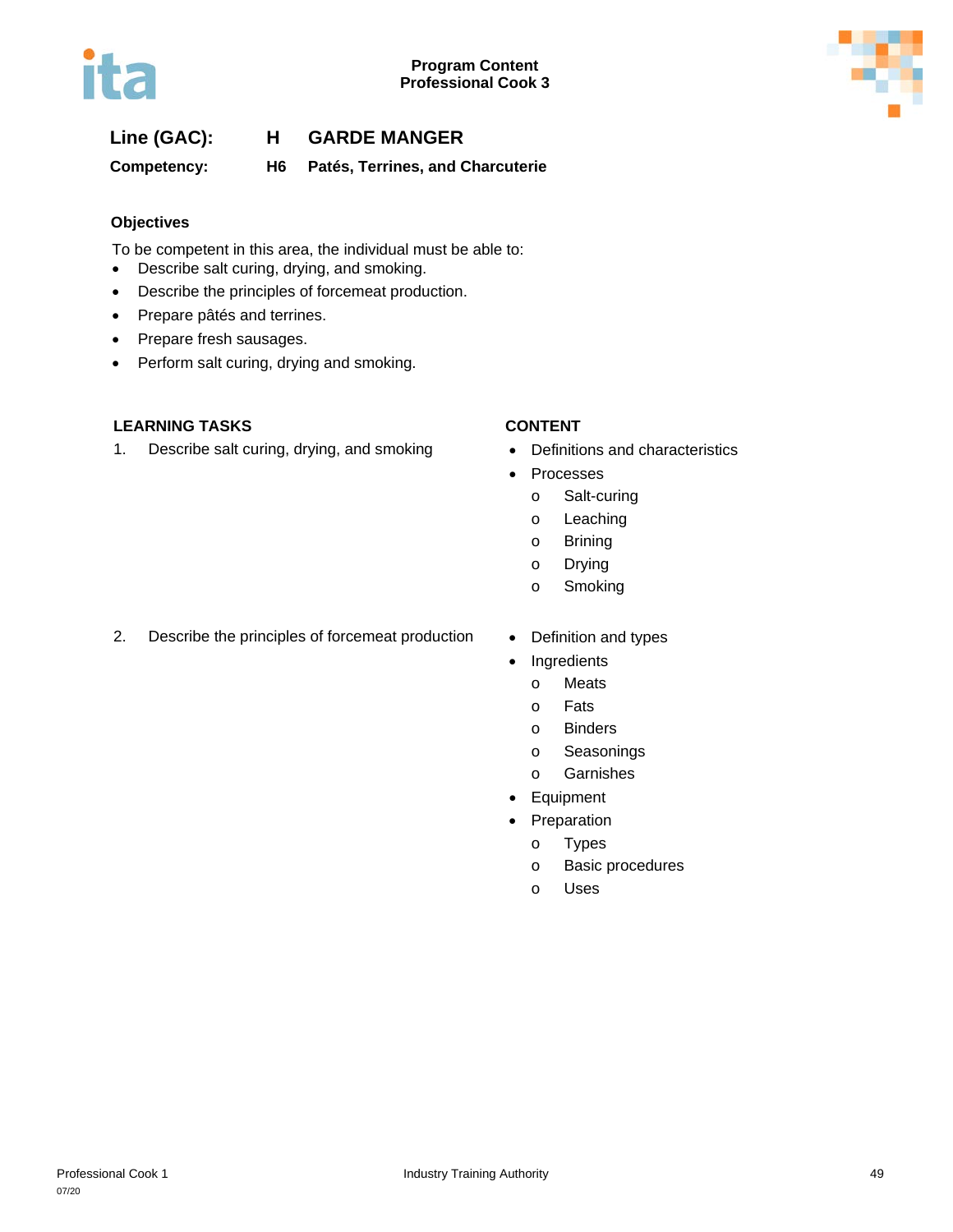



### **LEARNING TASKS CONTENT**

3. Prepare pâtés and terrines • Definitions and types

- 
- Basic forcemeats
	- o Country-style
	- o Straight
	- o Mousseline
	- o Quenelles
- Ingredients
- Equipment
	- o Pâté pans
	- o Moulds and terrines
- Preparation
	- o Basic procedures to prepare
		- − Terrines
		- − Aspic Jelly
		- − Rillettes and confits
		- − Pâté en Croûte
		- − Pâté dough
		- − Galantines
		- − Ballotine

- 
- 4. Prepare fresh sausages  **Basic procedure for making sausages** 
	- Utensils and equipment
	- Ingredients
	- Components
		- o Casings
		- o Seasonings and spicing
- 5. Perform salt curing, drying and smoking Basic procedures
	-
	- Method
		- o Type of cure
		- o Length of cure
		- o Drying
		- o Cooking, smoking, and drying
	- Handling and storing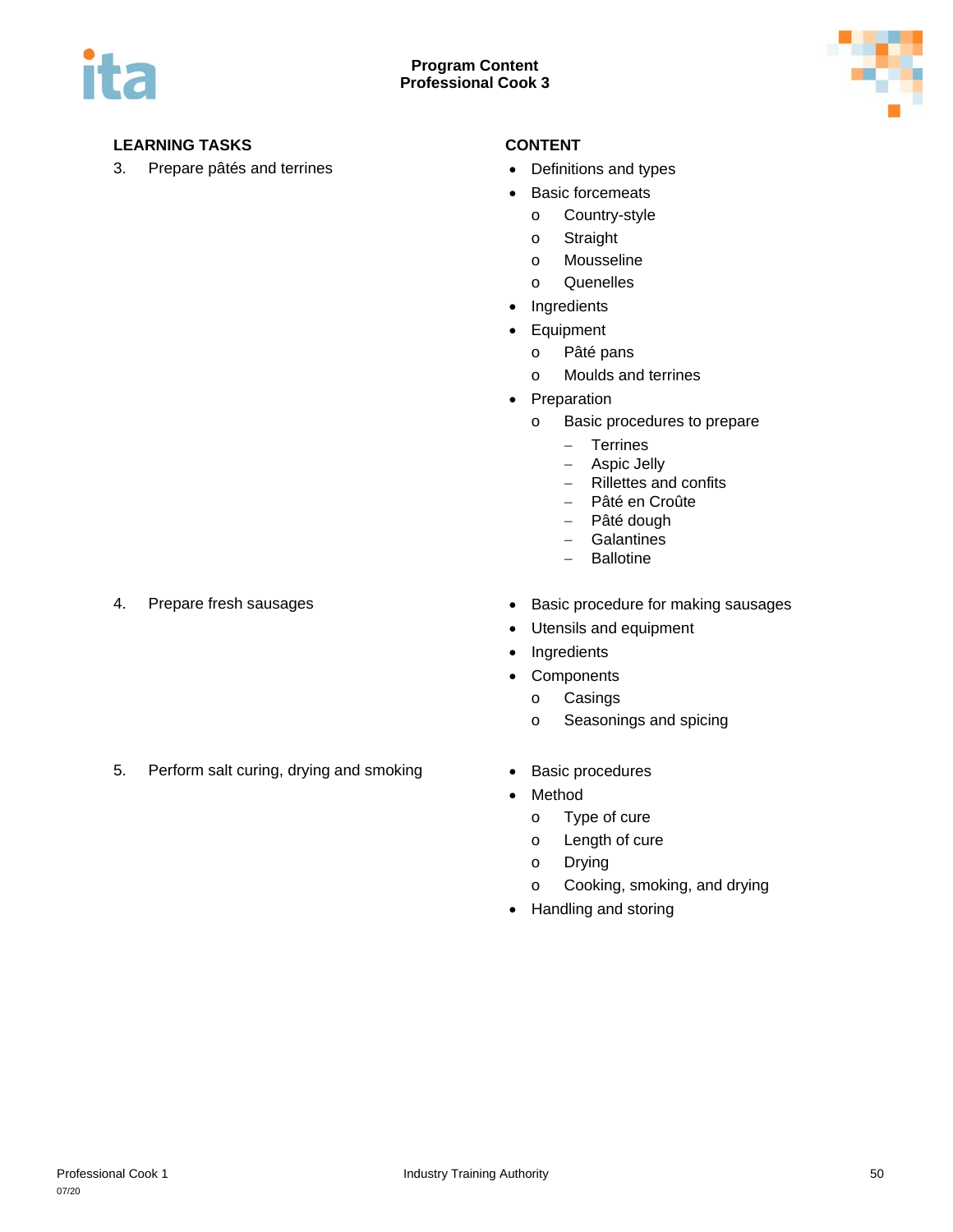



Performance The individual will prepare a variety of forcemeat based products, sausages, and cured pork products with appropriate aspics, doughs, and accompaniments, to industry standards for quality and production time.

- Conditions The individual will be given a workstation, appropriate ingredients and utensils
	- The competency will be observed and assessed by the instructor during technical training

- Proper mise en place
- Safe work habits
- Workstation kept clean and tidy
- Taste, texture, colour, appearance and temperature
- Seasoned and garnished appropriately
- Production time within industry expectations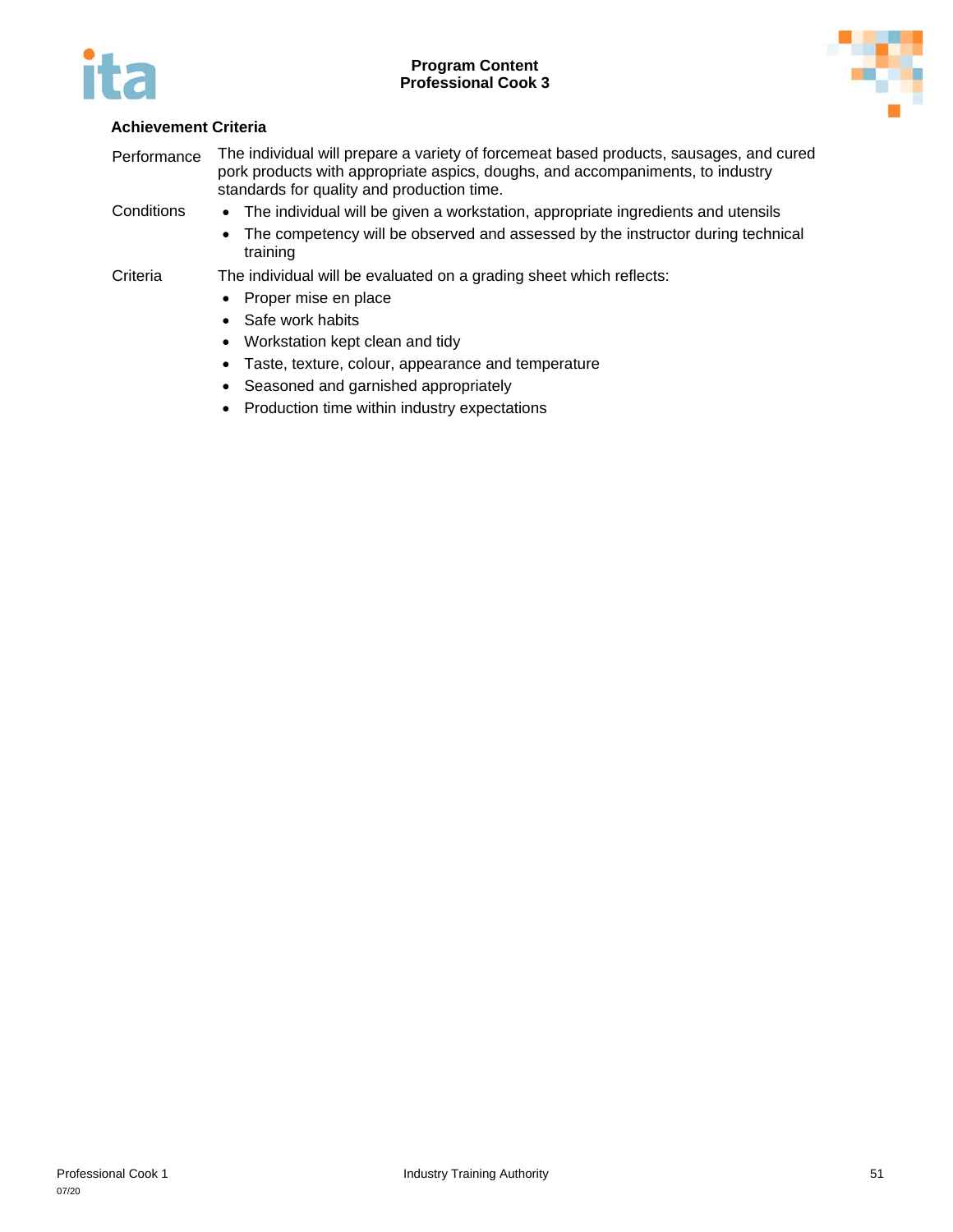



# **Line (GAC): J BAKED GOODS AND DESSERTS**

**Competency: J3 Desserts**

### **Objectives**

To be competent in this area, the individual must be able to:

- Identify and describe hot desserts.
- Prepare hot desserts.
- Identify and describe specialty desserts.
- Prepare specialty desserts.
- Prepare dessert sauces.

### **LEARNING TASKS CONTENT**

1. Identify and describe hot desserts • Soufflés

- 
- o Types
- o Ingredients
- o Preparation
- Sabayon
	- o Types
	- o Ingredients
	- o Preparation
	- o Presentation
- Beignets
	- o Doughnuts or fruit fritters
- Flambé
	- o Types
	- o Ingredients
	- o Equipment
	- o Guéridons
	- o Réchauds
	- o Pans
	- o Personnel
- Other hot desserts
	- o Puddings
	- o Cobblers
	- o Crepes
	- o Tatins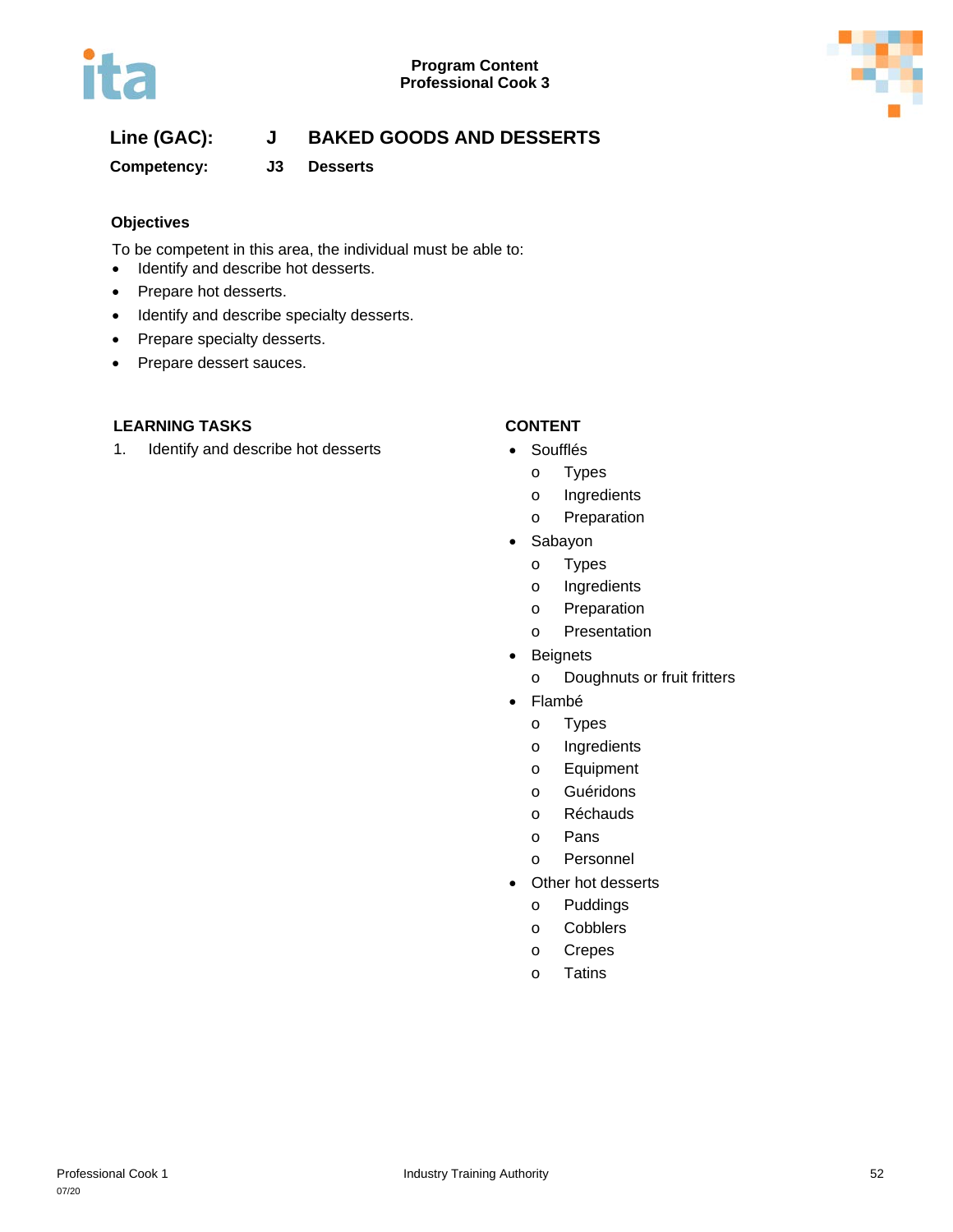



### **LEARNING TASKS CONTENT**

2. Prepare hot desserts **•** Method

- 
- Production procedure
- Cooking time
- Doneness
- Finishing
- Holding, presenting, and serving
- 3. Identify and describe specialty desserts Types
	-
	- Ingredients • Preparation
	- Handling and storage
- 4. Prepare specialty desserts **•** Method

5. Prepare dessert sauces **•** Types

- 
- Production procedure
- Cooking time
- Doneness
- Finishing
- Holding, presenting, and serving
- - o Fruit coulis
	- o Fruit sauce
	- o Crème Anglaise
- Ingredients
- Preparation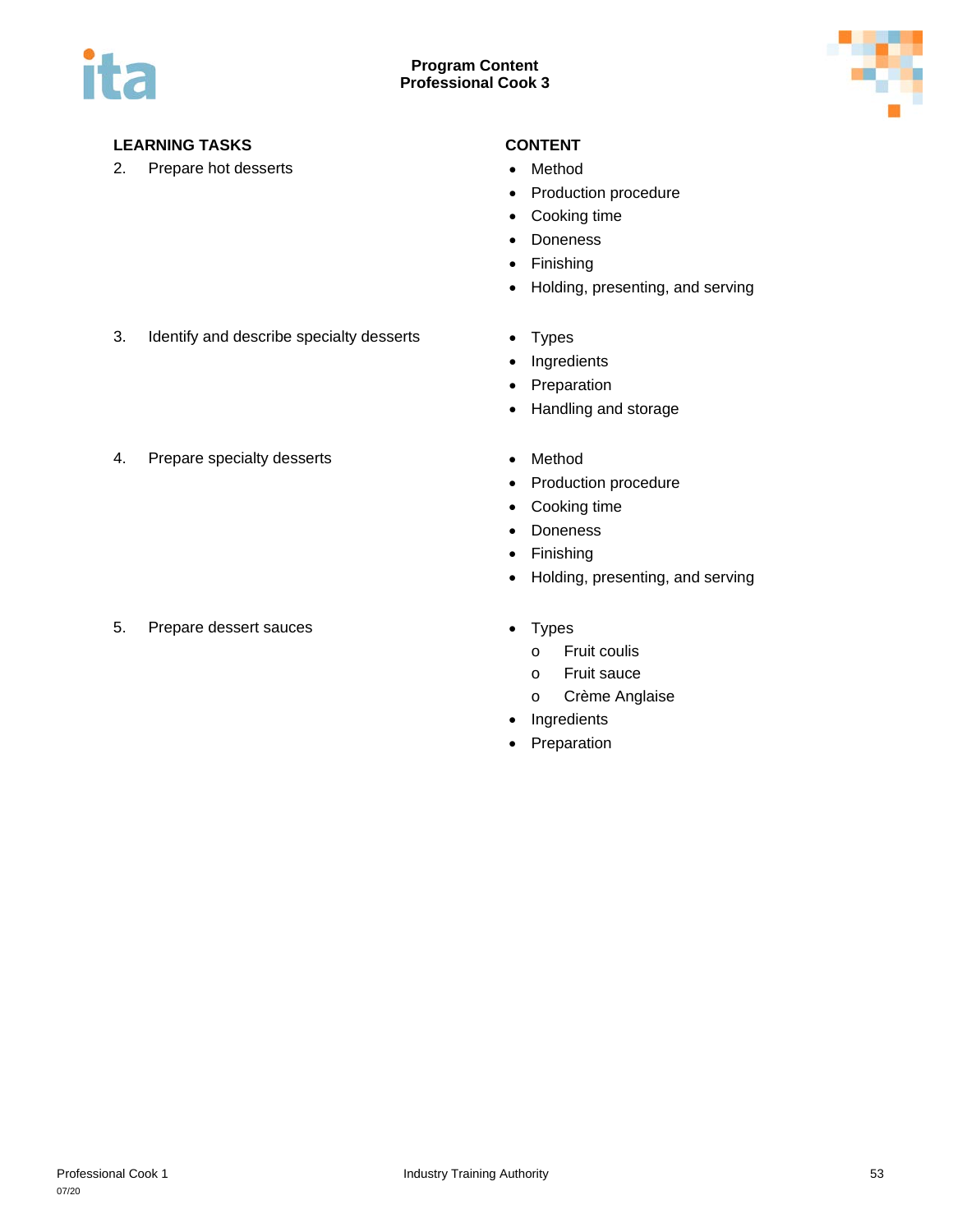



| Performance | The individual will prepare hot and specialty desserts, with appropriate sauces and<br>garnishes, to industry standards for quality and production time. |  |  |
|-------------|----------------------------------------------------------------------------------------------------------------------------------------------------------|--|--|
| Conditions  | • The individual will be given a workstation, appropriate ingredients and utensils                                                                       |  |  |
|             | The competency will be observed and assessed by the instructor during technical<br>$\bullet$<br>training                                                 |  |  |
| Criteria    | The individual will be evaluated on a grading sheet which reflects:                                                                                      |  |  |
|             | • Recipe or formula followed correctly                                                                                                                   |  |  |
|             | • Proper mise en place                                                                                                                                   |  |  |

- Safe work habits
- Workstation kept clean and tidy
- Even size and shape
- Taste, texture, colour, appearance and temperature
- Finished and garnished appropriately
- Production time within industry expectations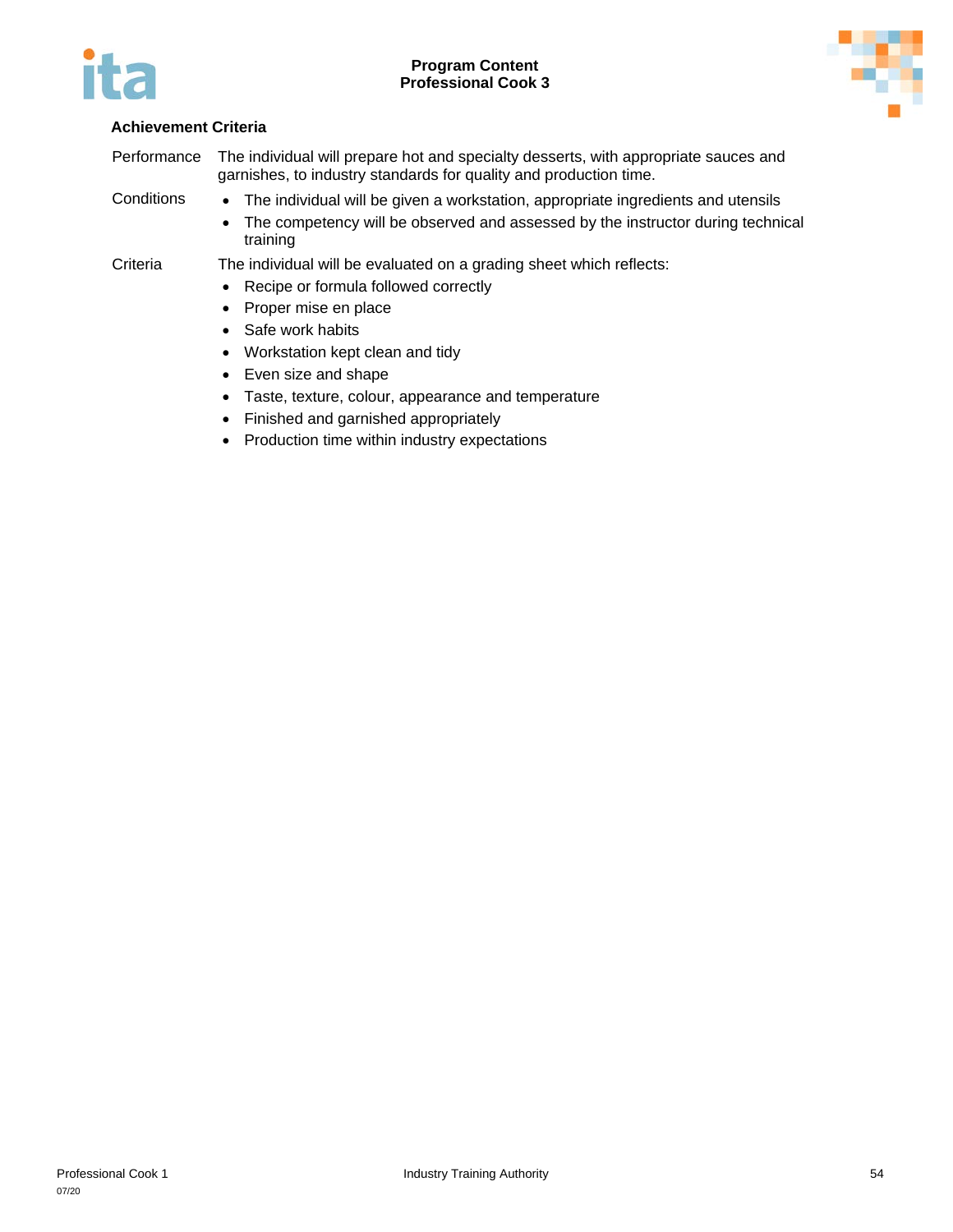



# **Line (GAC): J BAKED GOODS AND DESSERTS**

**Competency: J7 Cakes and Tortes**

#### **Objectives**

To be competent in this area, the individual must be able to:

- Identify and describe specialty cakes and tortes.
- Prepare specialty cakes and tortes.

#### **LEARNING TASKS CONTENT**

1. Identify and describe specialty cakes and tortes • Types

- - o Lemon Torte
	- o Linzertorte
	- o Ganache
	- o Sacher
	- o Struesel
	- o Frangipane
	- o Clafoutis
- Preparation methods
- Presentation and portion control
- 2. Prepare specialty cakes and tortes Method
- - Production procedure
	- Cooking time
	- Doneness
	- Finishing
	- Holding, presenting, and serving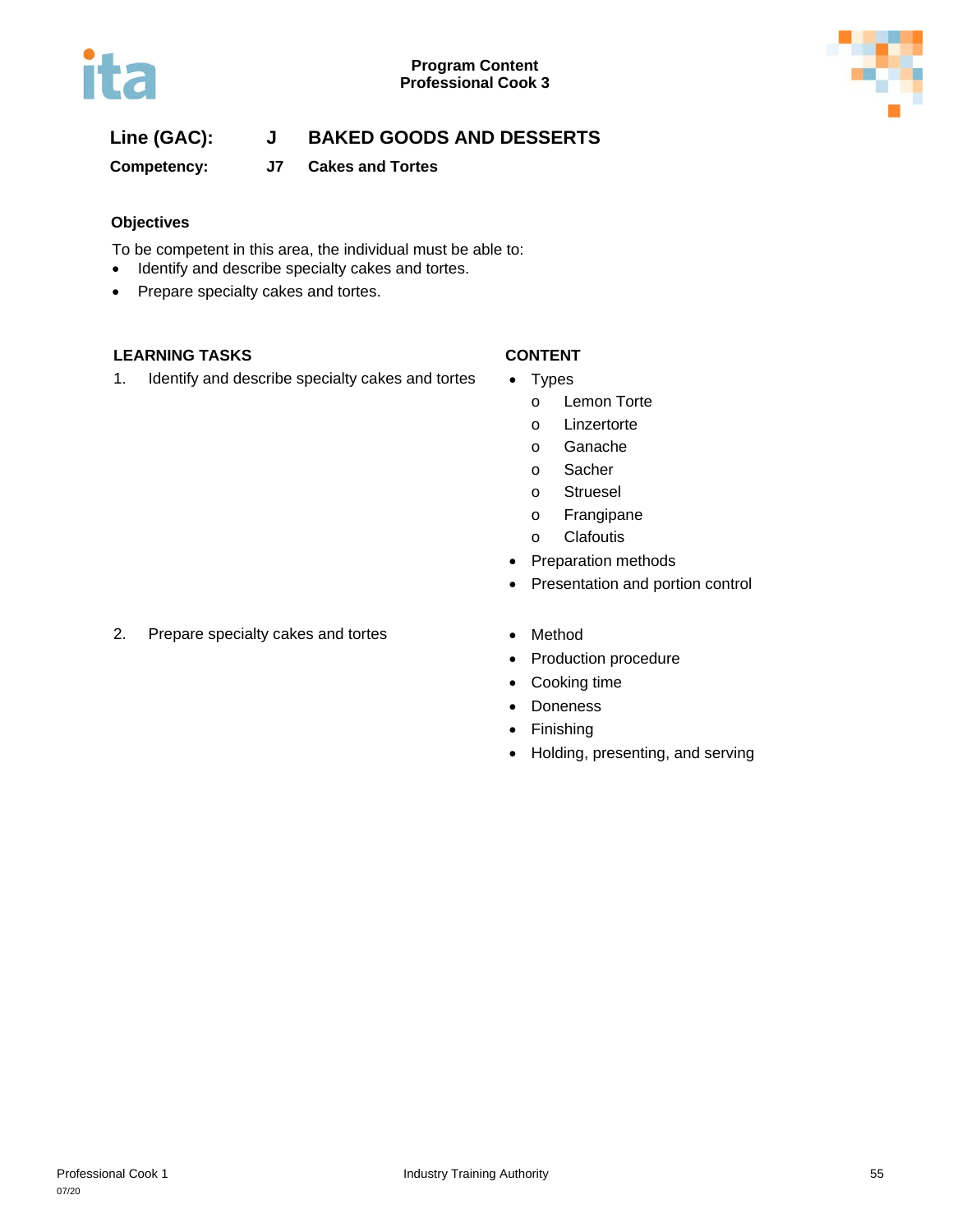



Performance The individual will prepare and present a variety of specialty cakes and tortes, with appropriate sauces and garnishes to industry standards for quality and production time.

- Conditions The individual will be given a workstation, appropriate ingredients and utensils
	- The competency will be observed and assessed by the instructor during technical training

- Recipe or formula followed correctly
- Proper mise en place
- Safe work habits
- Workstation kept clean and tidy
- Even size and shape
- Taste, texture, colour, appearance and temperature
- Finished and garnished appropriately
- Production time within industry expectations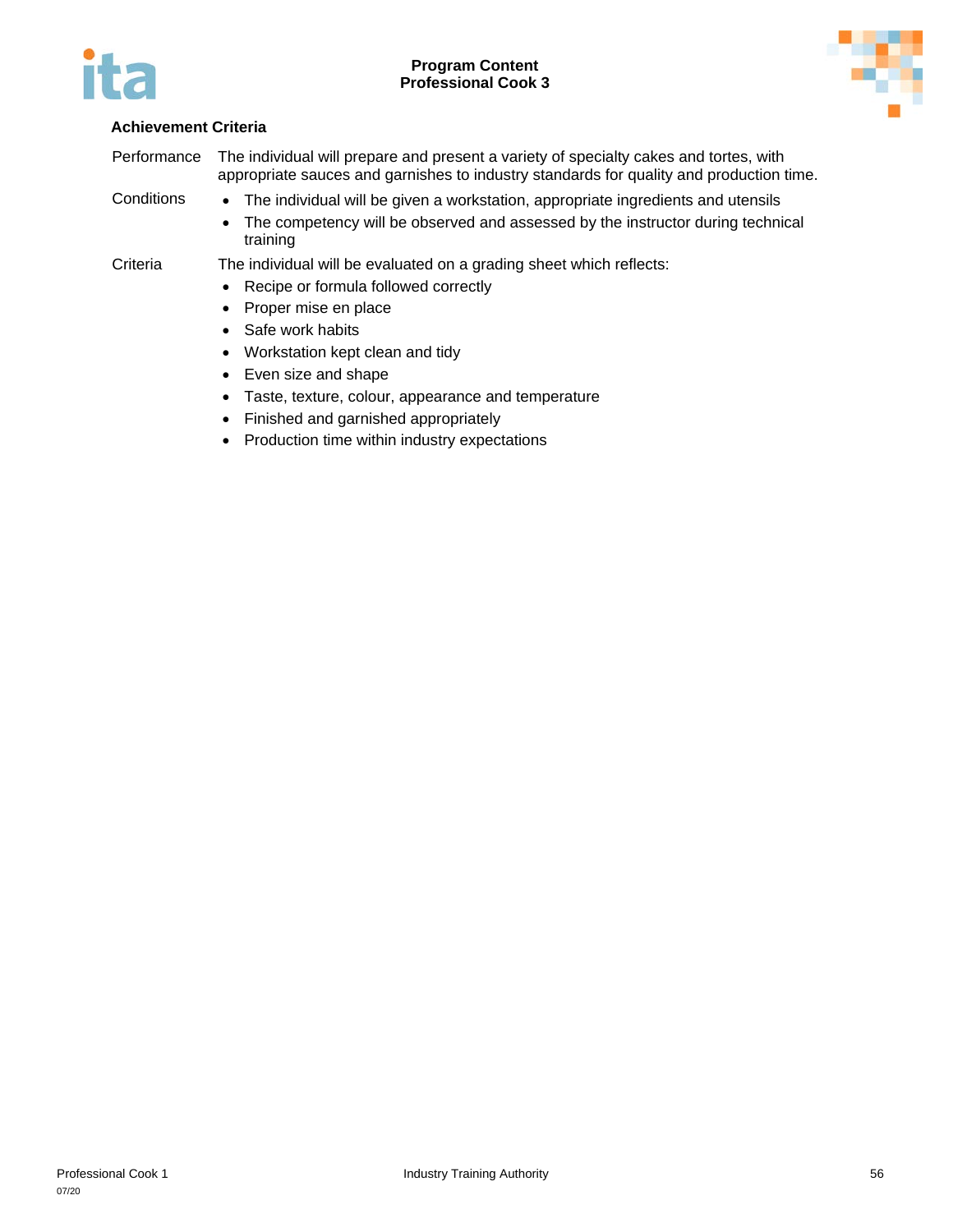



# **Line (GAC): J BAKED GOODS AND DESSERTS**

### **Competency: J8 Frozen Desserts**

#### **Objectives**

To be competent in this area, the individual must be able to:

- Identify and describe frozen desserts.
- Prepare ice creams and sorbets.
- Prepare specialty frozen desserts.

#### **LEARNING TASKS CONTENT**

1. Identify and describe frozen desserts • Types

- - o Ice creams
	- o Parfaits
	- o Soufflés glace
	- o Sorbets
- Ingredients
- Preparation
- **Presentation**
- 2. Prepare ice creams and sorbets Method
	- Production procedure
	- Cooking time
	- Doneness
	- Finishing
	- Freezing time and temperature
	- Holding, presenting, and serving
- 3. Prepare specialty frozen desserts Method
- - Production procedure
	- Cooking time
	- Doneness
	- Finishing
	- Freezing time and temperature
	- Holding, presenting, and serving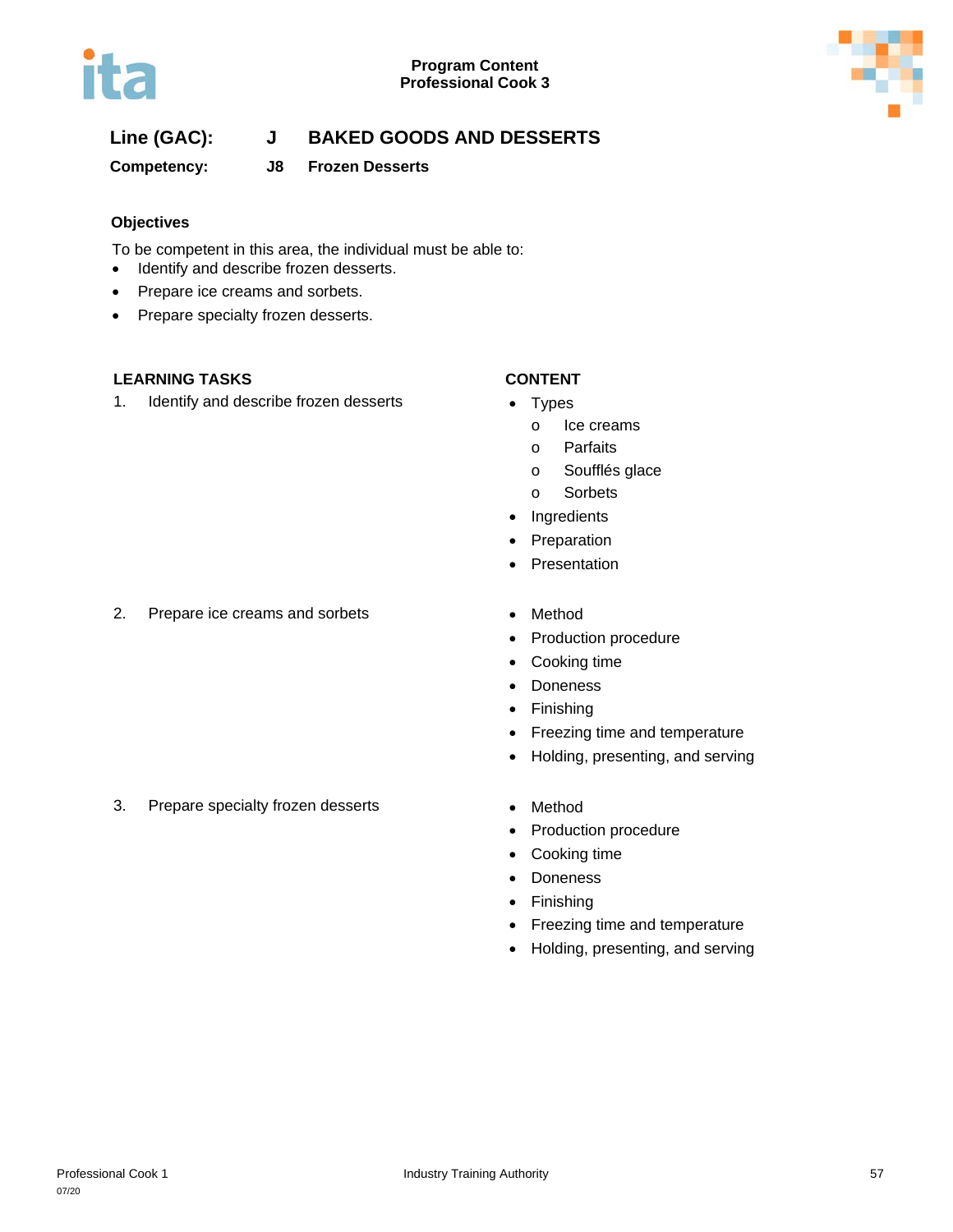



| Performance | The individual will prepare frozen desserts, with appropriate sauces and garnishes, to<br>industry standards for quality and production time. |  |  |
|-------------|-----------------------------------------------------------------------------------------------------------------------------------------------|--|--|
| Conditions  | • The individual will be given a workstation, appropriate ingredients and utensils                                                            |  |  |
|             | • The competency will be observed and assessed by the instructor during technical<br>training                                                 |  |  |
| Criteria    | The individual will be evaluated on a grading sheet which reflects:                                                                           |  |  |
|             | Recipe or formula followed correctly<br>$\bullet$                                                                                             |  |  |
|             | Proper mise en place                                                                                                                          |  |  |

- Safe work habits
- Workstation kept clean and tidy
- Even size and shape
- Taste, texture, colour, appearance and temperature
- Finished and garnished appropriately
- Production time within industry expectations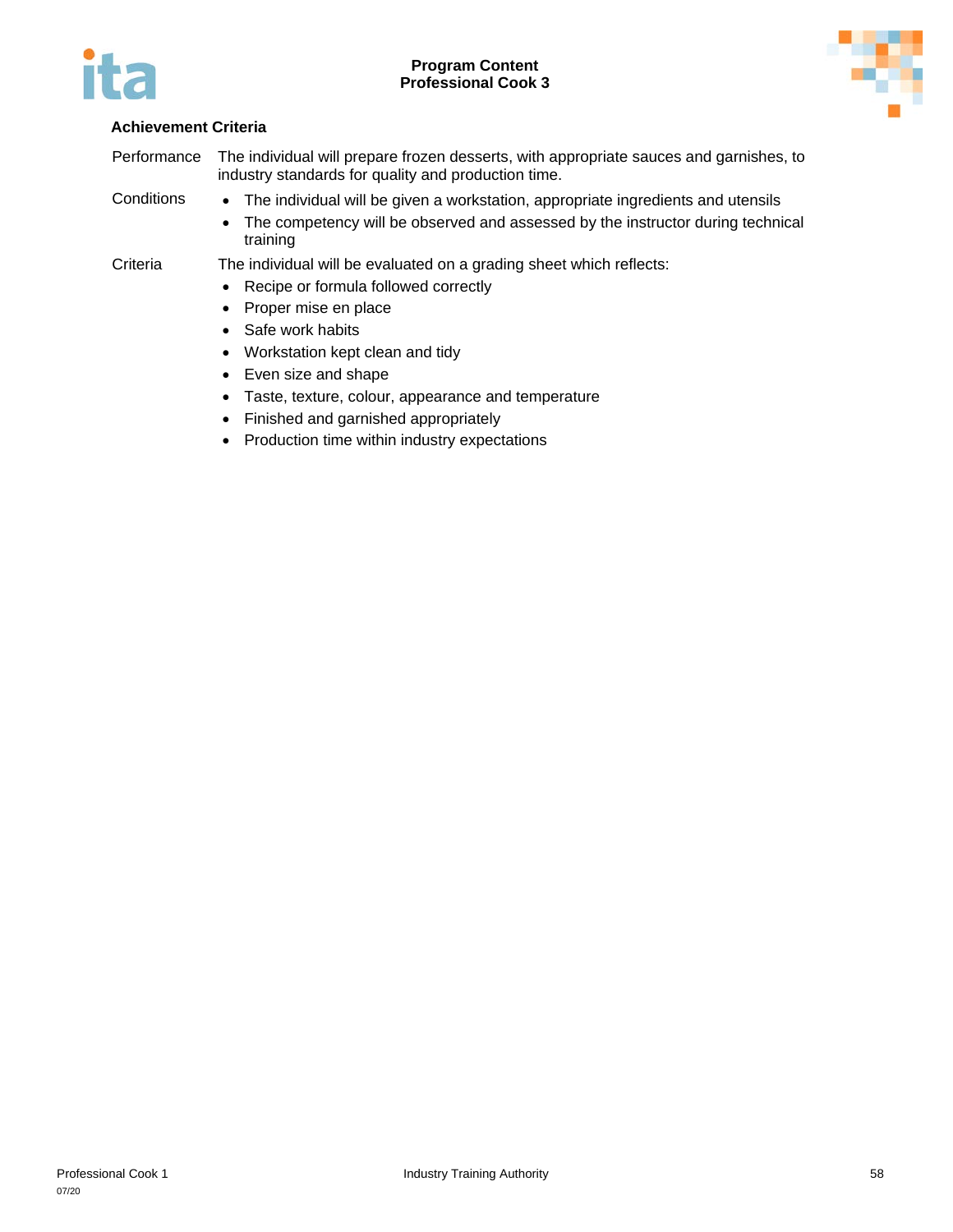



# **Line (GAC): J BAKED GOODS AND DESSERTS**

**Competency: J9 Chocolate, Sugar, and Garnishes**

#### **Objectives**

To be competent in this area, the individual must be able to:

- Describe types and properties of chocolate.
- Describe the principles of sugar work.
- Prepare and temper chocolate.
- Prepare sugar garnishes.
- Plate desserts.

#### **LEARNING TASKS CONTENT**

1. Describe types and properties of chocolate • Types

- 
- Components
- Properties
- Cooking and baking with chocolate
- Handling and storage
- 2. Describe the principles of sugar work Types
- 3. Prepare and temper chocolate **•** Method
- 
- Properties
- Preparation procedures
- Handling and storage
	-
	- Production procedure
	- Temperature and time
	- Doneness
	- Finishing
	- Holding, presenting, and serving
	-
	- Production procedure
	- Cooking time
	- Doneness
	- Finishing
	- Holding, presenting, and serving
- 4. Prepare sugar garnishes **•** Method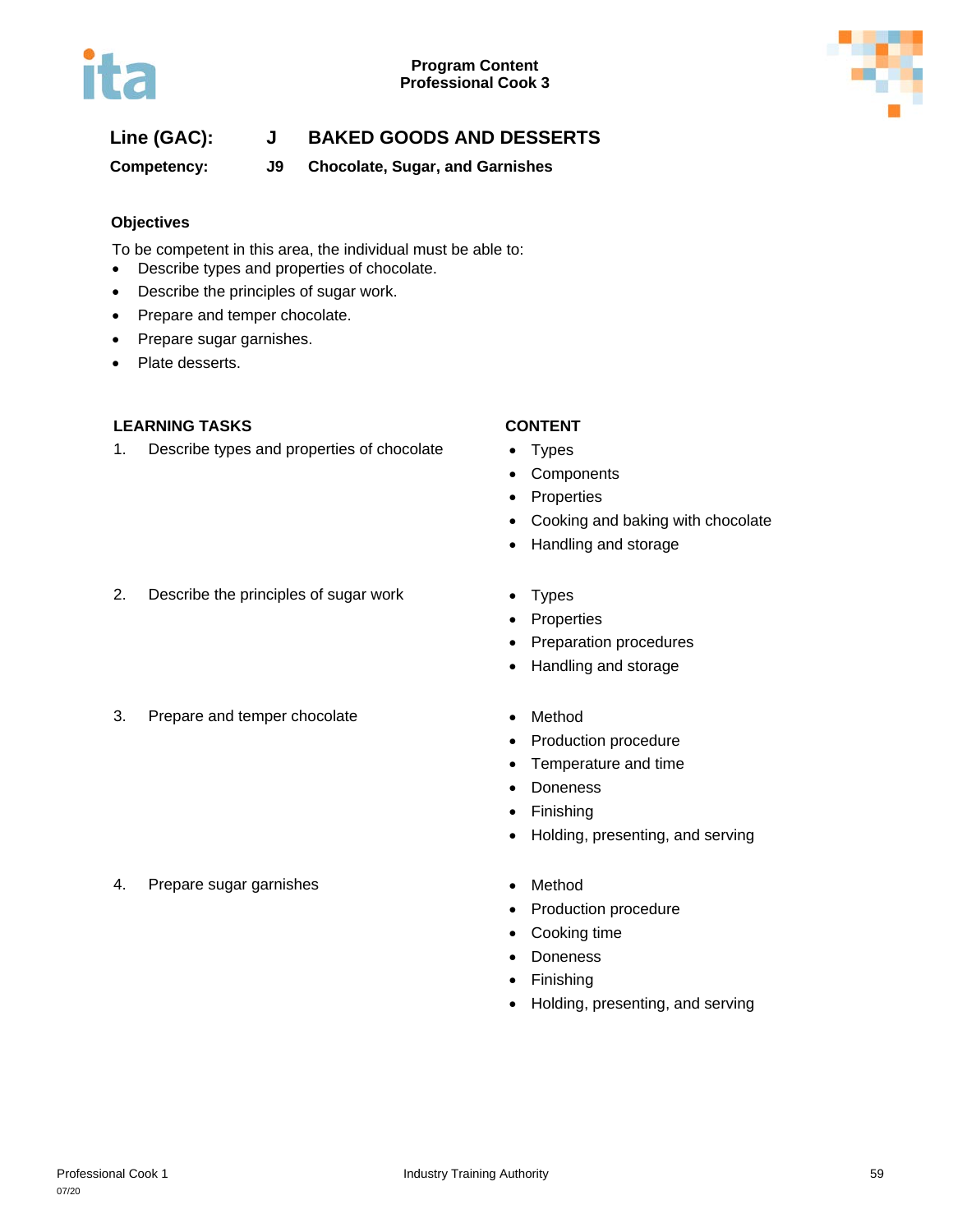

### **LEARNING TASKS CONTENT**

- 5. Plate desserts **•** Principles of plate presentation
	- Choosing accompaniments
	- Garnishes
		- o Tempered chocolate
		- o Fruit chips
		- o Tuiles
		- o Candied
			- − Caramel
			- − Nut clusters
			- − Citrus zest

#### **Achievement Criteria**

| Performance | The individual will prepare chocolate, sugar, and dessert garnishes to industry standards<br>for quality and production time.                                                                                                                                                                                                                                         |  |  |
|-------------|-----------------------------------------------------------------------------------------------------------------------------------------------------------------------------------------------------------------------------------------------------------------------------------------------------------------------------------------------------------------------|--|--|
| Conditions  | The individual will be given a workstation, appropriate ingredients and utensils<br>$\bullet$<br>• The competency will be observed and assessed by the instructor during technical<br>training                                                                                                                                                                        |  |  |
| Criteria    | The individual will be evaluated on a grading sheet which reflects:<br>• Recipe or formula followed correctly<br>Proper mise en place<br>• Safe work habits<br>• Workstation kept clean and tidy<br>Even size and shape<br>Taste, texture, colour, appearance and temperature<br>Finished and garnished appropriately<br>Production time within industry expectations |  |  |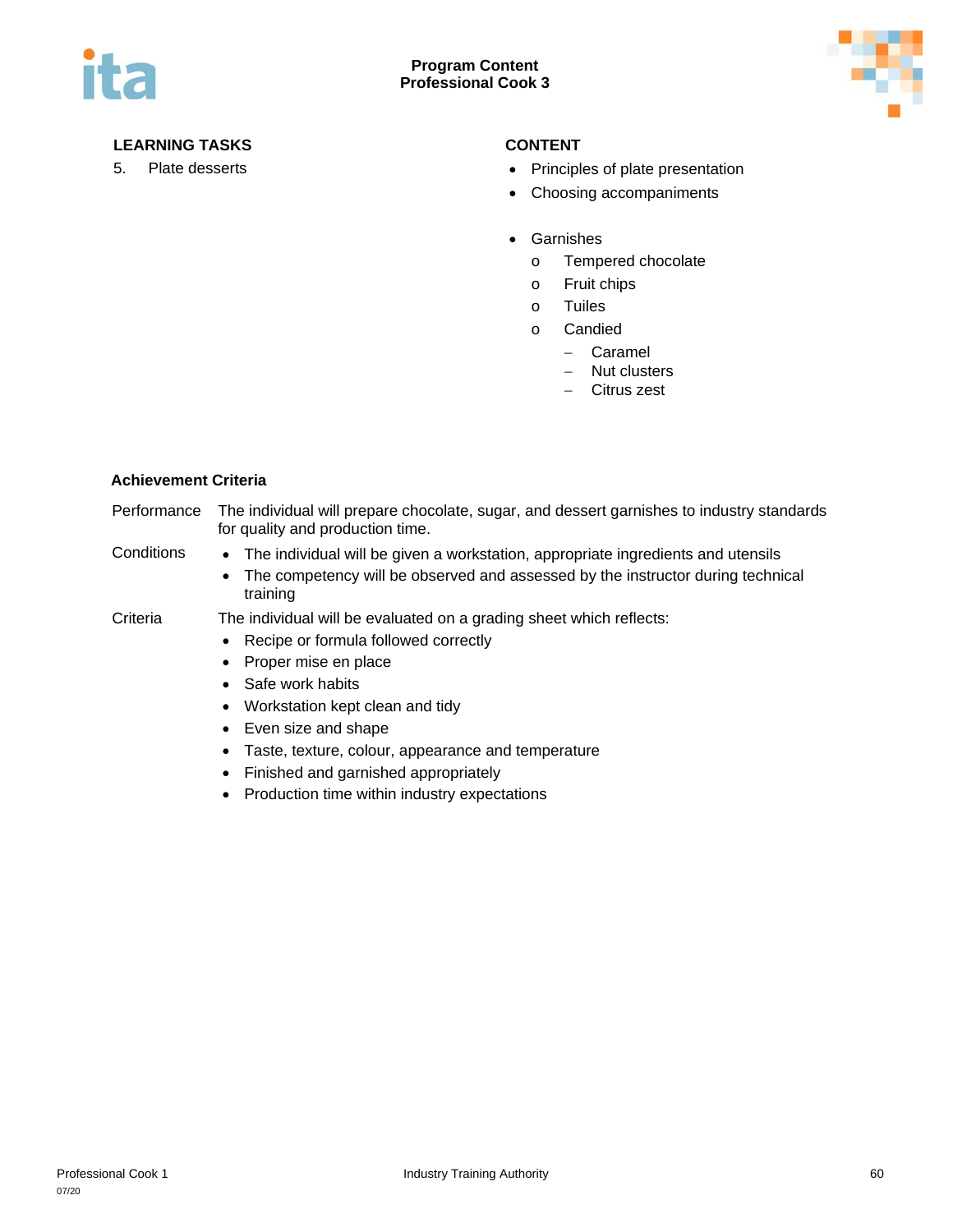

## **Line (GAC): K BEVERAGES**

**Competency: K1 Beverages**

### **Objectives**

To be competent in this area, the individual must be able to:

- Describe the service of beers, wines, spirits and liqueurs.
- Identify major types and styles of beers, wines, spirits and liqueurs.
- Describe the principles of wine selection.

### **LEARNING TASKS CONTENT**

1. Describe the service of beers, wines, spirits and liqueurs

- Classification of alcoholic beverages
- Classes of liquor licenses in BC
- Types of alcoholic beverages
	- o Characteristics
	- o Production
	- o Types of glasses
	- o Mocktails
- Handling and storage
- 2. Identify major types and styles of beers, wines, spirits and liqueurs
- Beers
	- o Types
	- o Dealcoholized beers
	- o Popular brands
- Wines
	- o Types
	- o BC wines
	- o Sizes and shapes of wine bottles
	- o Dryness or sweetness
	- o Aromatized and fortified wines
	- o Table wines
	- o Quality Assurance
	- o Wine labels
- Spirits
- Liqueurs or cordials
- 3. Identify the principles of wine selection Matching food and wine
- - Sequence of wines
	- Serving table wines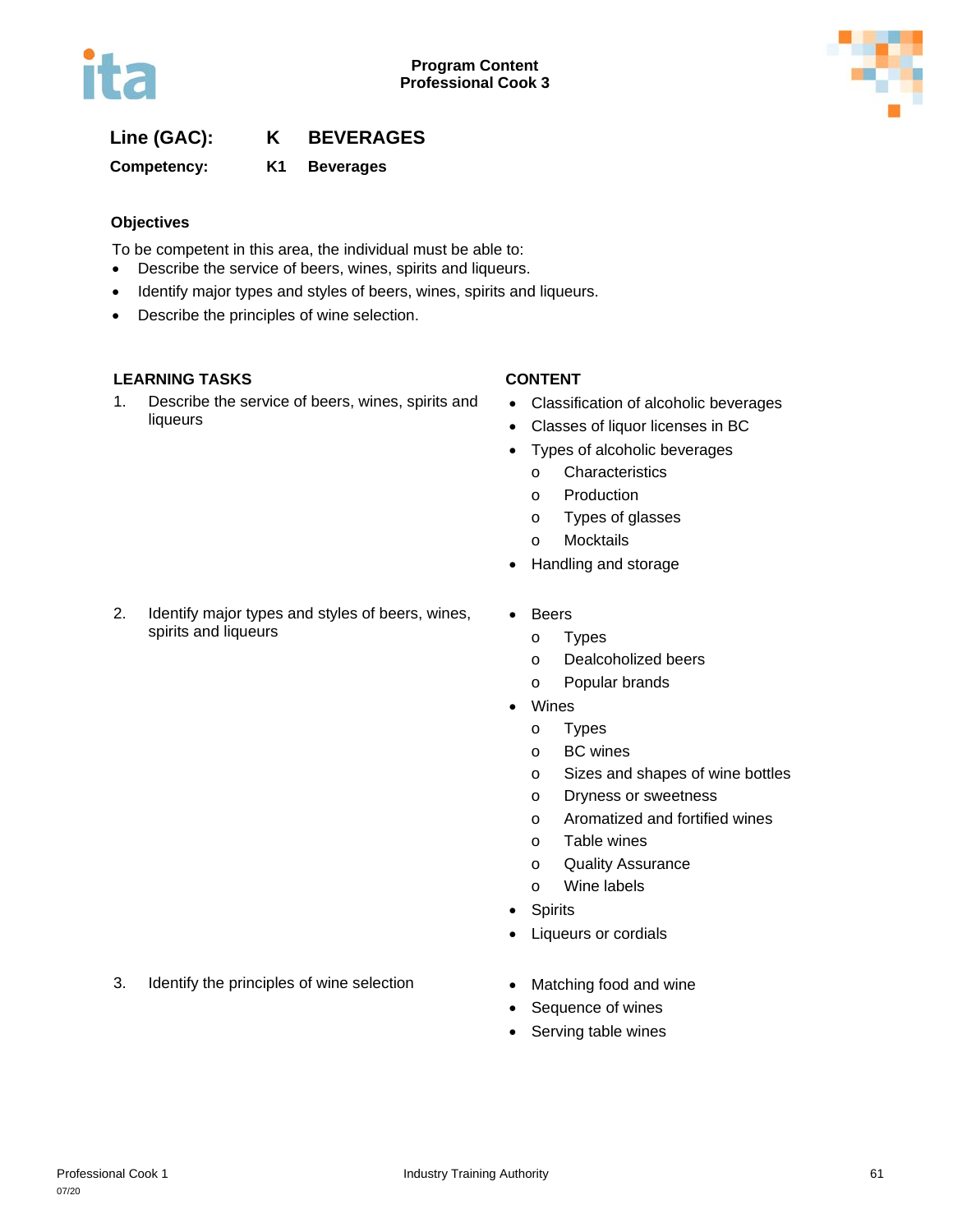



# **Section 4 ASSESSMENT GUIDELINES**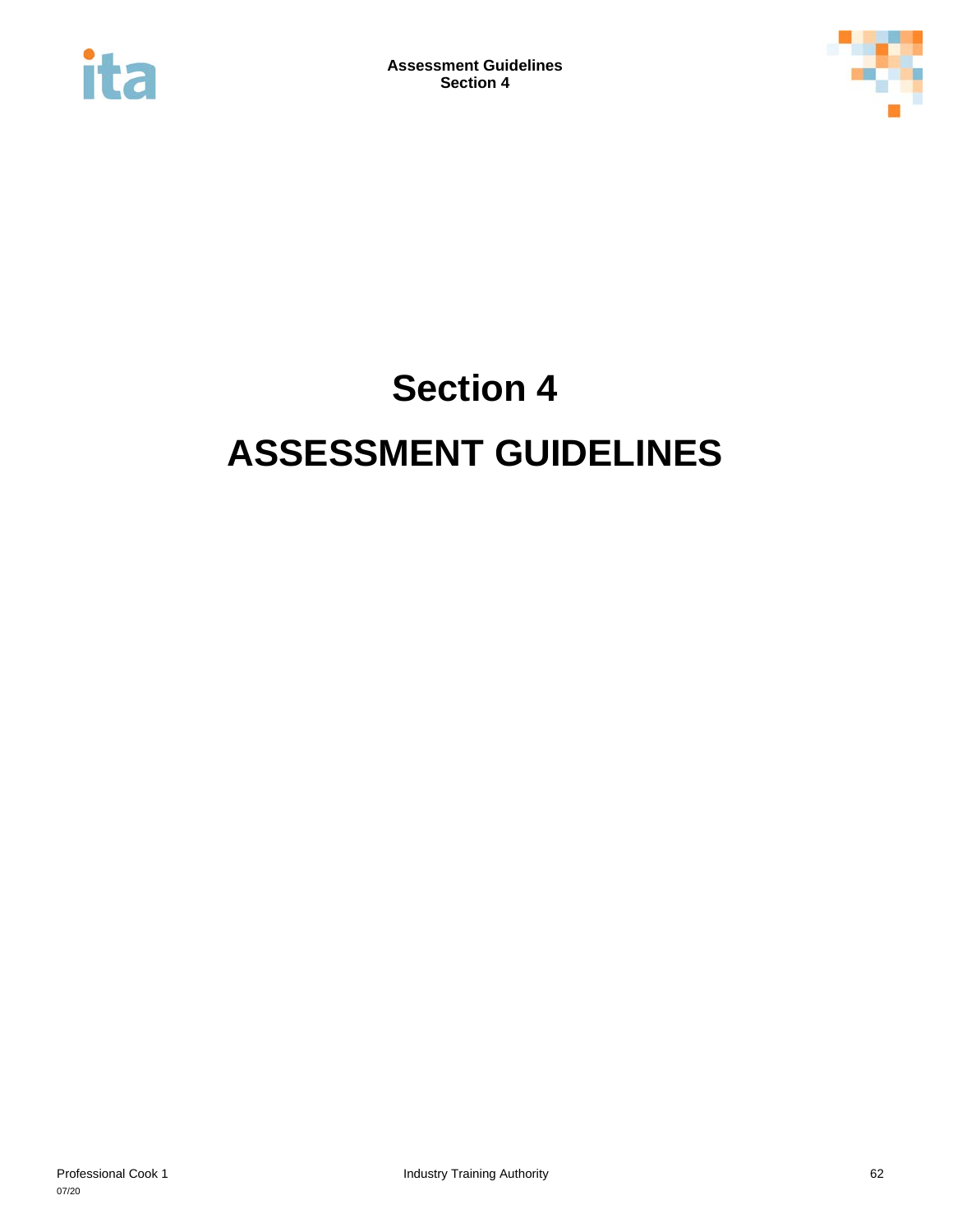



# **Assessment Guidelines**

| <b>Level 3 Grading Sheet:</b><br><b>Subject Competency and Weighting</b> |                                 |                                      |                                      |             |  |  |
|--------------------------------------------------------------------------|---------------------------------|--------------------------------------|--------------------------------------|-------------|--|--|
| <b>PROGRAM:</b>                                                          | <b>IN-SCHOOL TRAINING:</b>      | <b>COOK (COOK)</b><br><b>LEVEL 3</b> |                                      |             |  |  |
| <b>LINE</b>                                                              | <b>SUBJECT COMPETENCIES</b>     | <b>THEORY</b><br><b>WEIGHTING</b>    | <b>PRACTICAL</b><br><b>WEIGHTING</b> |             |  |  |
| A                                                                        | <b>OCCUPATIONAL SKILLS</b>      | 20%                                  | 20%                                  |             |  |  |
| B                                                                        | STOCKS, SOUPS AND SAUCES        | 15%                                  | 15%                                  |             |  |  |
| Е                                                                        | <b>MEATS</b>                    | 15%                                  | 15%                                  |             |  |  |
| F                                                                        | <b>POULTRY</b>                  | 10%                                  | 10%                                  |             |  |  |
| G                                                                        | <b>SEAFOOD</b>                  | 10%                                  | 10%                                  |             |  |  |
| H                                                                        | <b>GARDE-MANGER</b>             | 15%                                  | 15%                                  |             |  |  |
| J                                                                        | <b>BAKED GOODS AND DESSERTS</b> | 10%                                  | 15%                                  |             |  |  |
| K                                                                        | <b>BEVERAGES</b>                |                                      | 5%                                   | 0%          |  |  |
|                                                                          |                                 | Total                                | 100%                                 | 100%        |  |  |
| In-school theory & practical subject competency weighting                |                                 |                                      | 25%                                  | 75%         |  |  |
| <b>Final in-school mark</b>                                              |                                 |                                      |                                      | IN-SCHOOL % |  |  |

**All apprentices who complete Level 3 of the Cook program with a FINAL in-school mark of 70% or greater will write the Interprovincial Red Seal examination and take the Professional Cook Level 3 Practical Examination for their final assessment.**

| <b>Interprovincial Red Seal Exam Mark</b><br>A score of 70% or greater is required for a pass | EXAM % |
|-----------------------------------------------------------------------------------------------|--------|
| <b>Practical Assessment Exam Mark</b><br>A score of 70% or greater is required for a pass     | EXAM % |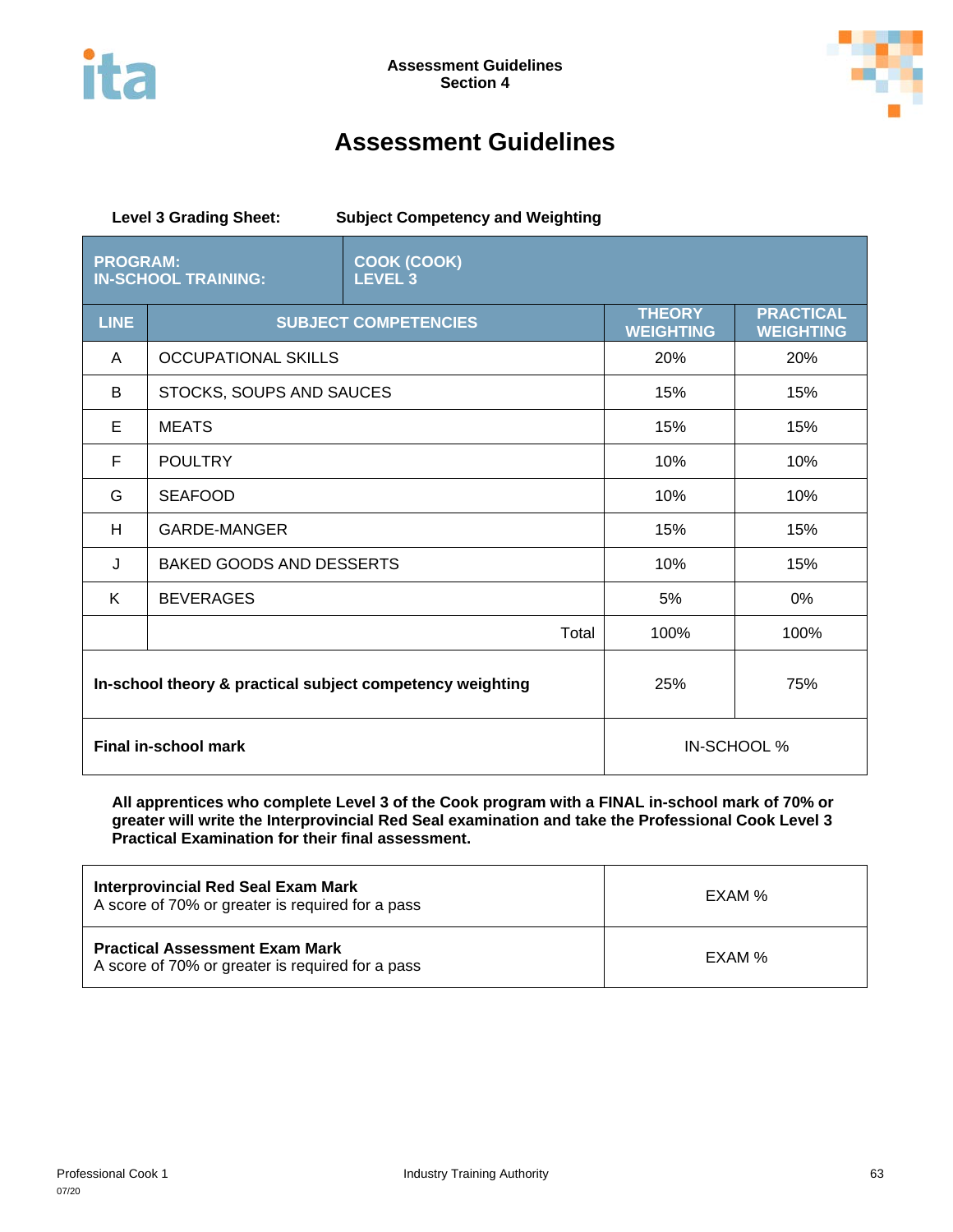



# **Section 5 FACILITY REQUIREMENTS**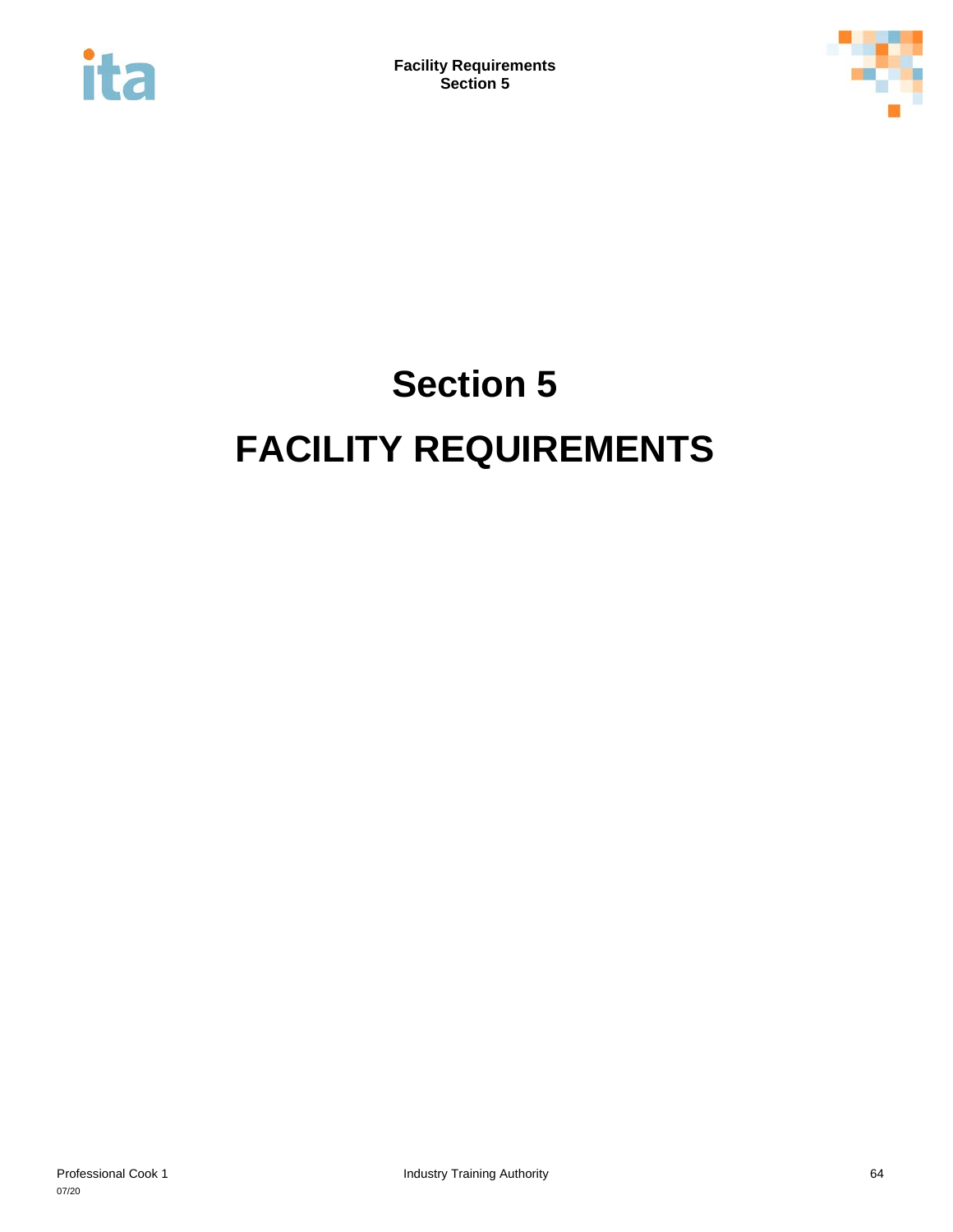



# **Facility Requirements**

#### **Classroom Area**

- Desks or worktables for full class of students
- **Whiteboard**
- **Projector**
- Demonstration area with counter and sink

#### **Shop Area**

• No specific size criteria, must meet current code for commercial kitchen and health regulations related to number of occupants and workstations

#### **Lab Requirements**

- Stainless Steel Work tables with lower shelves each student to receive a minimum of 1 meter (3 ft.) of counter space
- 1 sink for each 4 students attached to work tables
- Hand washing sinks with soap and paper towel dispensers
- Dishwashing machine with drainage area, spray garbage disposal or three compartment sink (stainless) with drainage area
- Upright or reach-in refrigerators with shelving (1 may be sandwich table)
- Walk in refrigerator with appropriate shelving
- Walk in freezer with appropriate shelving
- Dry goods storage area with appropriate shelving
- Racks for dry good storage; storage of pots and pans, and china
- Chemical/cleaning material storage area
- Signage posted (fire exits, hazardous materials, safety equipment)

#### **Student Facilities**

• Adequate student change area and locker space

#### **Instructor's Office Space**

- Computer/printer with internet access
- Culinary reference material

#### **Other (Safety equipment)**

- First aid kit
- Fire extinguishers and hood supression system to code
- Eye wash station
- Protective eyewear, face masks, gloves etc.
- A locked area for the orderly storage of hazardous materials in accordance to WHIMS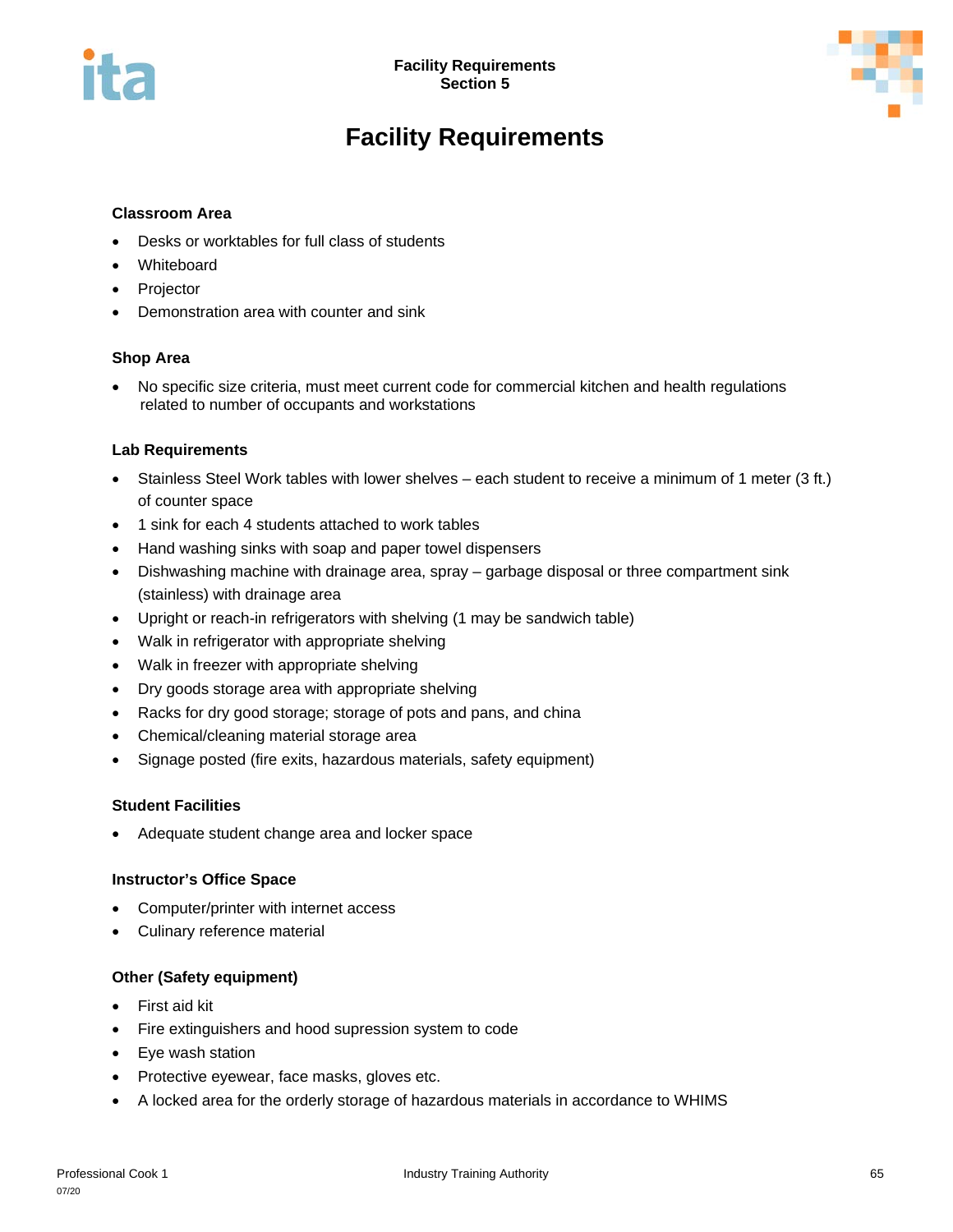

# **Tools and Equipment**

All equipment and tools must be of professional quality and commercial/industrial grade and not designed for home use only.

#### **Shop Equipment**

#### *Required*

LARGE EQUIPMENT

- Convection oven(s)
- Char Broiler
- Deep fryer with baskets
- Ranges Gas (with conventional ovens with racks, 6 star burners per unit, backs and shelving minimum of two burners per student working on the station)
- Salamander (preferably gas)
- Griddle, 36 inch minimum
- Steam kettle
- Tilting skillet
- Convection steamer
- Stand mixers with attachments
- Meat grinder or attachment for mixer
- Bain-Marie
- Steam table with upper shelves, heating apparatus and plate warming area
- Ice maker
- Three compartment steam injection deck oven
- Proofing cabinet

#### SMALL EQUIPMENT

- Food slicer (electric meat slicer)
- Food processors with attachments
- Toaster
- Table top stand mixers with attachments
- Microwave oven
- Hand (immersion) blenders
- Large immersion blender
- Commercial blenders
- Portable rack and roll wagons
- Portable rolling metro racks or Queen Mary wagons
- Stainless or commercial grade plastic utility cart
- Digital portion scale(s)
- Bakers balance scale(s) including counterbalances, weights and scaling pans
- All purpose scale(s) weighing to 25 kg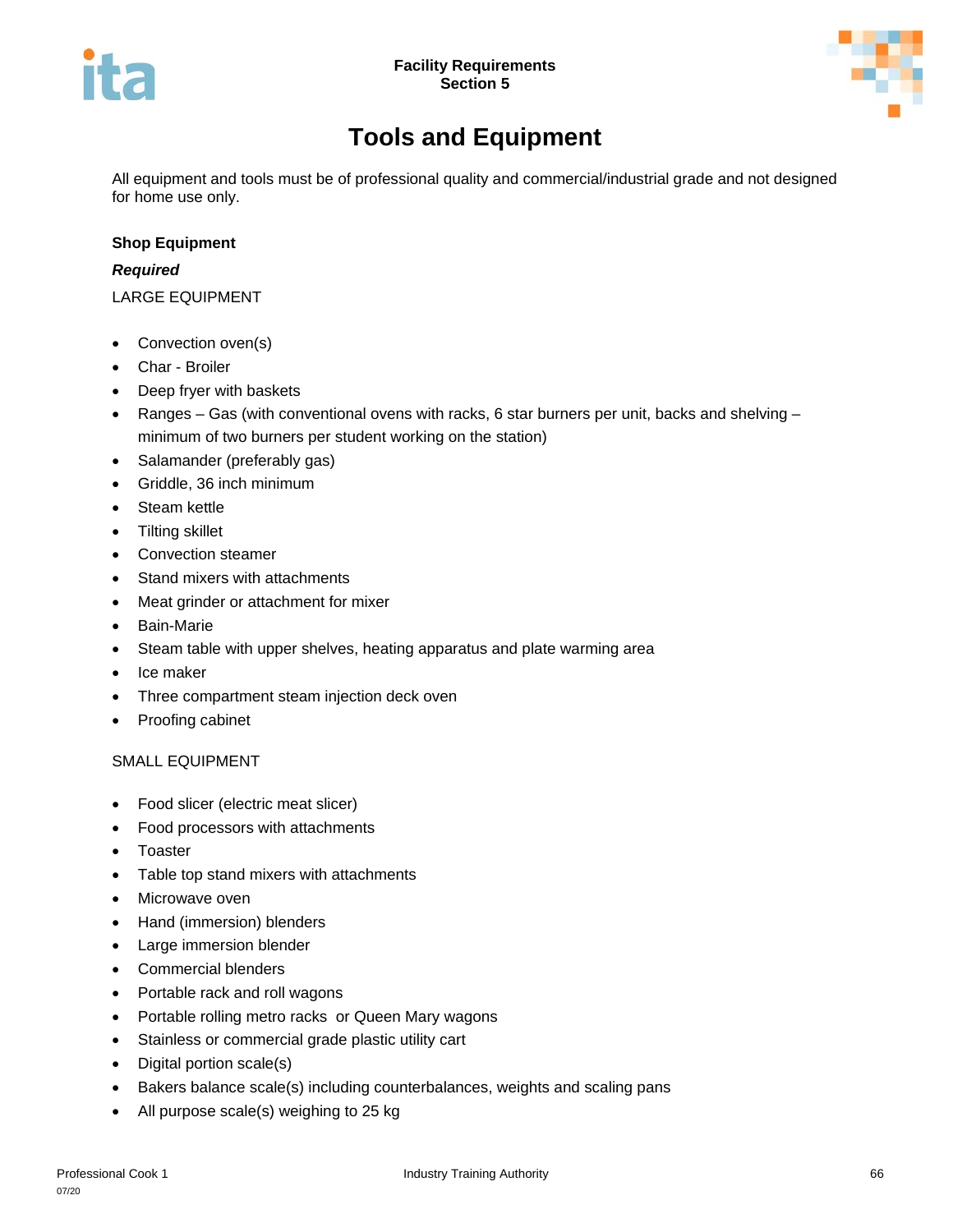

#### *Recommended*

- Band saw
- Combi oven
- Maple chopping block
- Vacuum packing machine

### **Shop (Facility) Tools**

#### *Standard Tools*

POTS AND PANS

- Heavy duty braziers with lids
- Cast iron skillets
- Assorted non-stick frying pans
- Assorted natural finish frying pans
- Assorted heavy duty stainless or aluminium sauté pans with lids
- Assorted heavy duty stainless or aluminium sauce pans with lids
- Heavy duty stock pots with lids
- Roasting pans small and large
- Assorted sizes of stainless steel Bain marie inserts with lids
- Assorted sizes of stainless steel soup inserts with lids
- Assorted sizes of perforated stainless steel hotel pans
- Assorted sizes of stainless steel false bottoms for hotel pans
- Assorted sizes of stainless steel hotel pans
- 4 compartment coated bread pans
- 8 inch round cake pans
- 10 inch spring form pans
- Full sized baking sheets
- Half sized baking sheets
- Stainless steel cooling racks
- Assorted sizes of muffin pans
- Assorted sizes of pie plates
- Removable bottom tart pans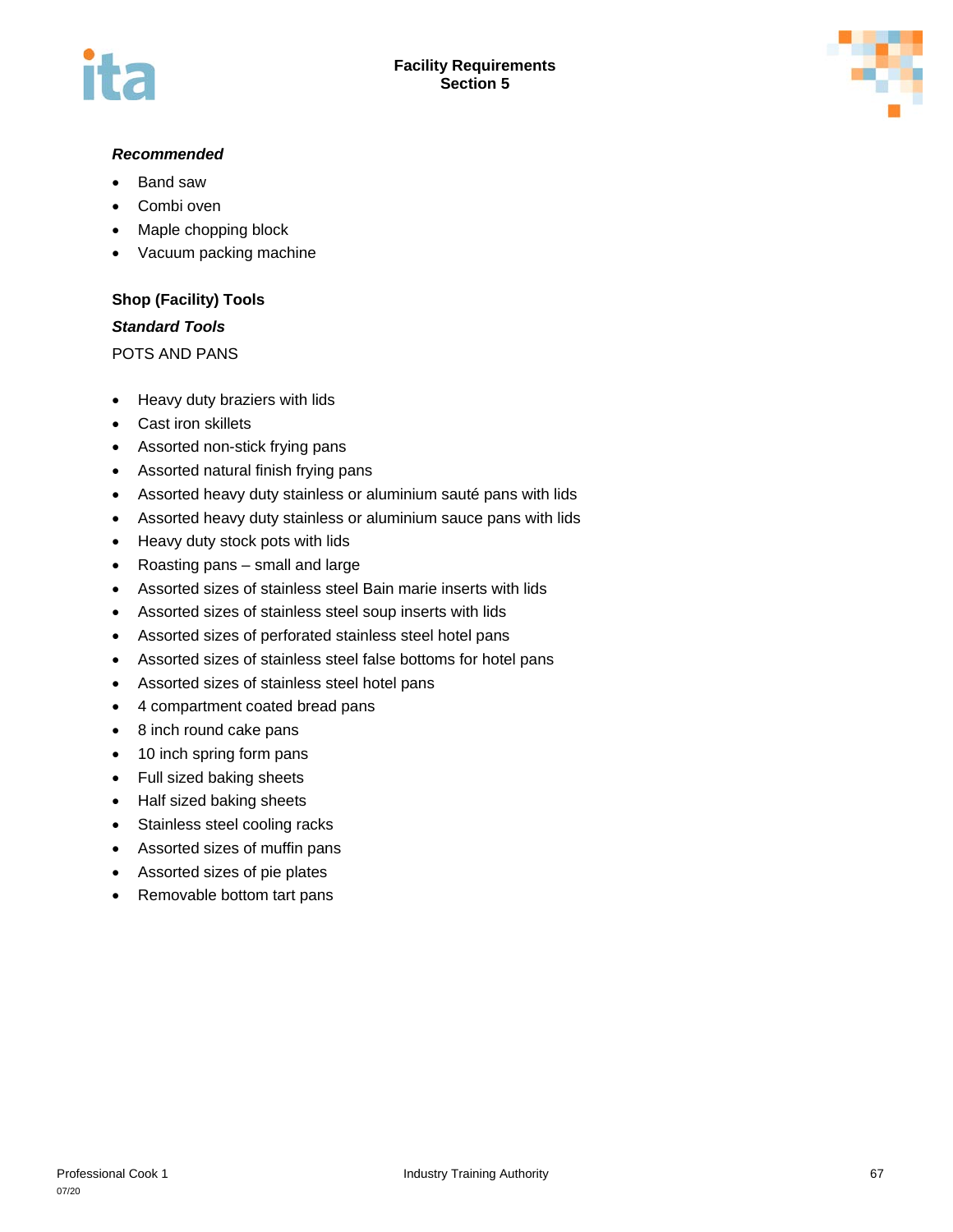

### PORTIONING, MEASURING, AND STORAGE

- Assorted sizes of fine conical (china cap) strainers
- Assorted sizes of coarse conical (china cap) strainers
- Assorted sizes of double mesh strainers
- Assorted sizes of heavy duty colanders
- Assorted sizes of clear storage containers with lids
- Assorted sizes of plastic storage buckets with lids
- Assorted sizes of plastic inserts with lids
- Plastic bus pans
- Assorted sizes of ramekins
- Stainless steel cream horn tubes
- Assorted sizes of heavy duty stainless steel mixing bowls
- Ingredient bins with lids and scoops
- 12 inch drum sieve(s) (tamis)
- Assorted sizes of ladles
- Solid stainless steel serving spoons
- Perforated stainless steel serving spoons
- Slotted stainless steel serving spoons

### HAND TOOLS AND UNTENSILS

- Bone saw manual
- **Cleaver**
- 3-sided oil or water stone sharpening set
- Scissors/shears
- Refrigerator/freezer thermometers
- Box graters
- Table top can opener
- Cheese cloth
- Off set spatulas (large for griddle)
- Assorted sizes of funnels
- Coloured poly cutting boards
- Food mills
- Hand ricers
- Meat mallets
- Long wooden paddles
- Griddle scraper
- Stainless steel skimmers
- Assorted sizes of spiders
- Bench scrapers
- Bench brushes
- Various sizes of portion scoops
- Rolling pins
- Assorted sizes of measuring cups
- Graduated measuring spoon sets
- Graduated measuring cup sets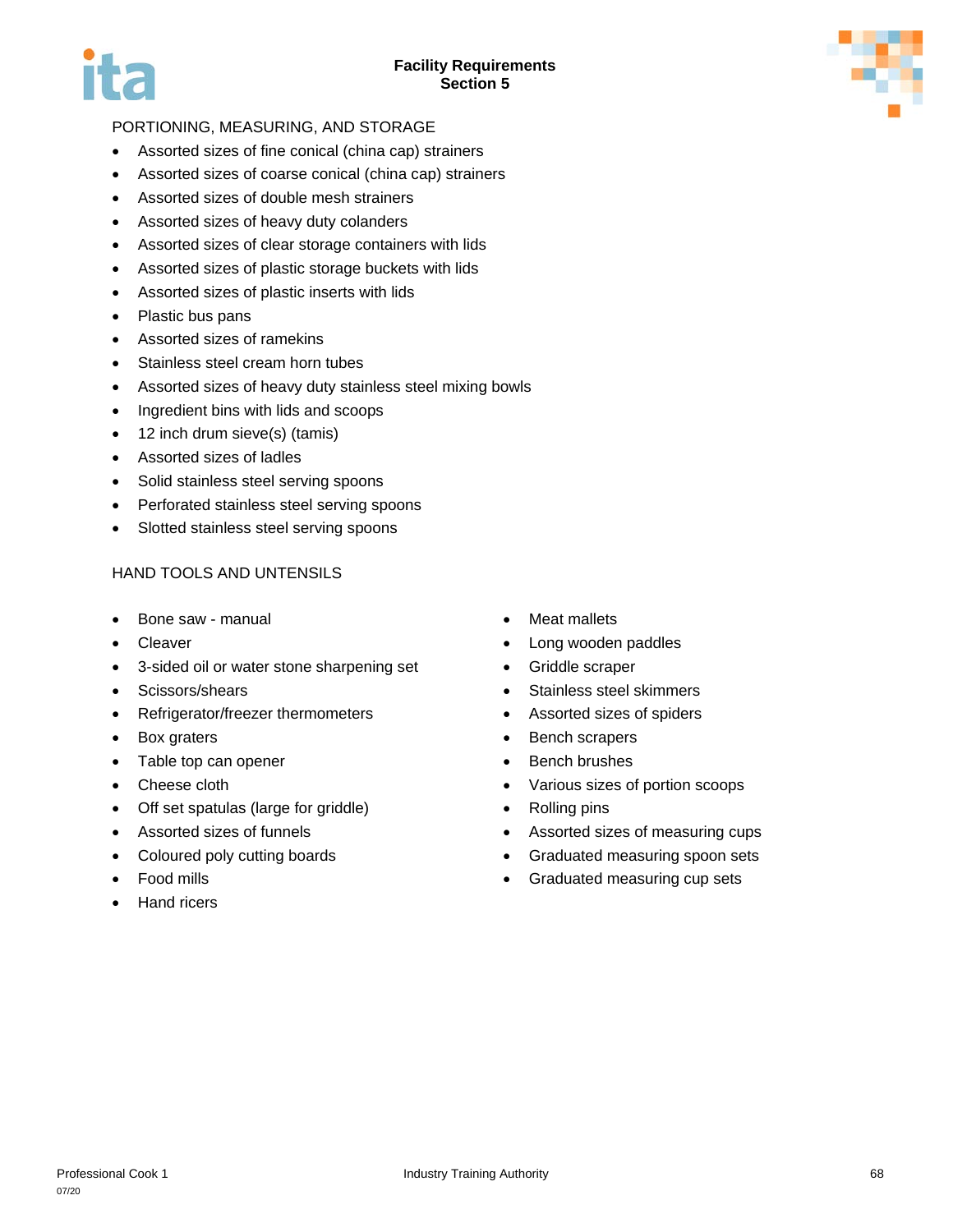

### *Specialty Tools*

- Pastry brushes
- Pastry wheels
- Docking rollers
- Assorted sizes of cloth piping bags
- Various sizes of star piping tubes
- Various sizes of plain piping tubes
- Egg slicer
- Parisienne scoop (melon baller)
- Apple corers
- CO2 whipped cream dispensers and whippets
- Professional quality cork screws
- Assorted stainless steel timbale molds
- Set(s) of concentric plain circular cutters
- Set(s) of concentric fluted cutters
- Pie servers

### **Student Tools (supplied by student)**

#### *Required*

- 10 inch 12 inch French Knife
- Firm boning knife
- Flexible wire whisk
- Butter spreader or small offset spatula
- Paring knife
- Turning knife
- Professional quality long tined roast fork
- Rubber spatula
- Plastic dough scraper
- Sharpening steel
- Serrated bread knife
- Set of professional quality tongs
- Vegetable peeler

#### *Recommended*

- Digital timer
- Instant read meat thermometer
- Flexible filleting knife
- Measuring spoons
- Calibrated measuring cups
- Fish tweezers
- Small fine mesh sieve
- Set of concentric plain circular cutters
- Set of concentric fluted cutters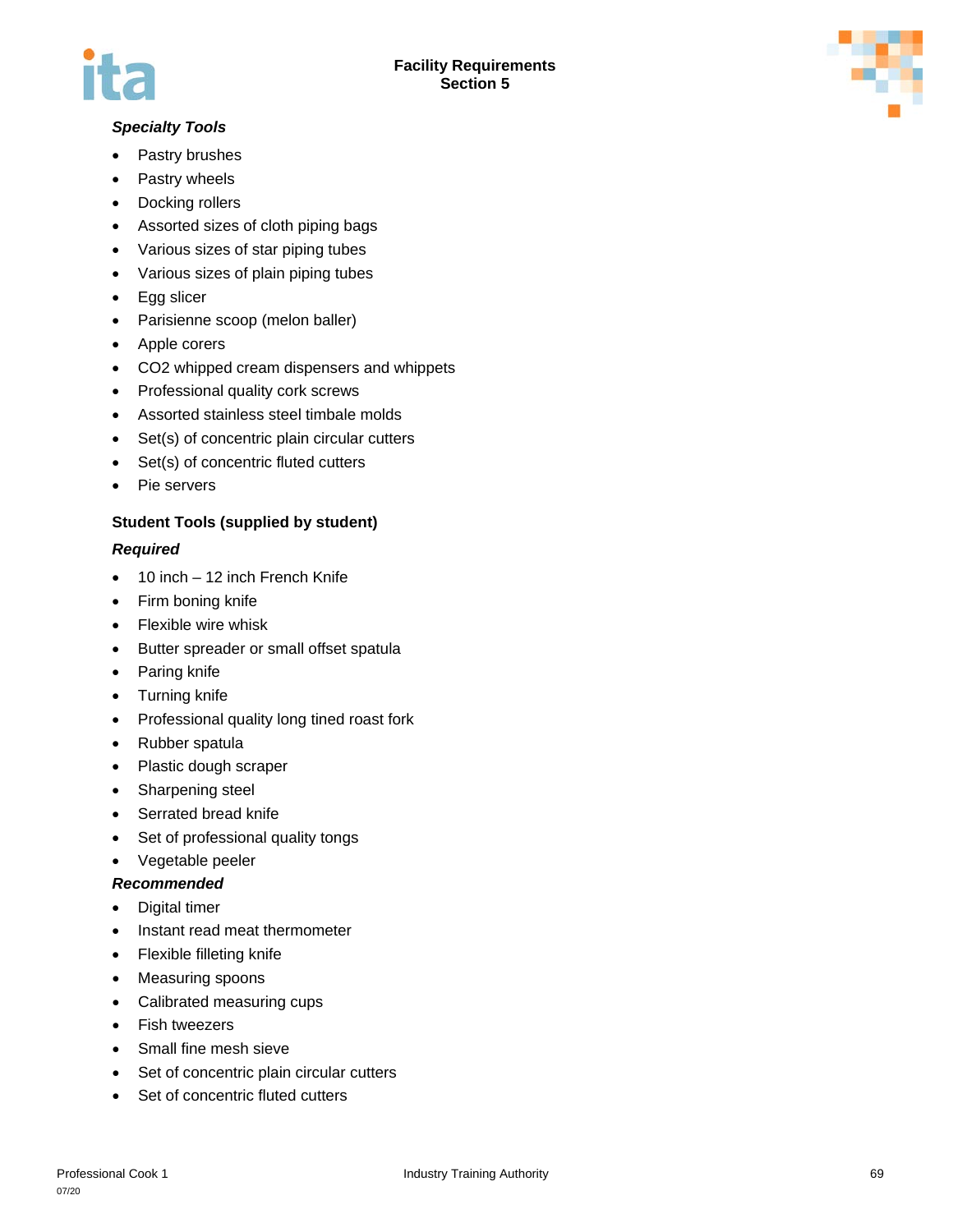



# **Reference Materials**

#### **Required Reference Materials**

- Occupational Skills Block A Learning Resources for (PC 1, PC 2, PC 3) (2010) Crown Publication Services (BC) Product # 7960003389
- Professional Cook 2 Apprenticeship Learning Guide (2010), Crown Publication Services (BC) Product # 7960003374

#### **Recommended Resources**

- go2hr [www.go2hr.ca](http://www.go2hr.ca/)
- Industry Training Authority [www.itabc.ca](http://www.itabc.ca/)
- Inter- Provincial Red Seal Program [www.red-seal.ca](http://www.red-seal.ca/)
- BC Chefs' Association [www.bcchefs.com](http://www.bcchefs.com/)
- Canadian Culinary Federation [www.ccfcc.ca](http://www.ccfcc.ca/)

#### **Suggested Texts**

- On Cooking, Fifth Canadian Edition, Sarah R. Labensky,CCP, Alan M. Hause, Priscilla A. Martell, Fred L. Malley, Anthony Bevan, Settimio Sicoli ISBN: 978-0-13-800918-2 ©2012
- Professional Cooking for Canadian Chefs, 7th Edition Wayne Gisslen ISBN: 978-0-470-19754-7 ©2011
- The Professional Chef, 8th Edition The Culinary Institute of America® ISBN: 978-0-7645-5734-7 ©2006
- The New Food Lover's Companion Sharon Tyler Herbst ISBN: 978-0764112584 ©2001
- On Baking: A Textbook of Baking and Pastry Fundamentals, Sarah R. Labensky, Eddy VanDamme, Pricilla Martel ISBN: 978-0-131-57923-1 ©2009
- The Professional Pastry Chef: Fundamentals of Baking and Pastry, 4th Edition Bo Friberg ISBN: 978-0-471-35925-8 ©2002

#### **NOTE:**

This list of Reference Materials is for training providers. Apprentices should contact their preferred training provider for a list of recommended or required texts for this program.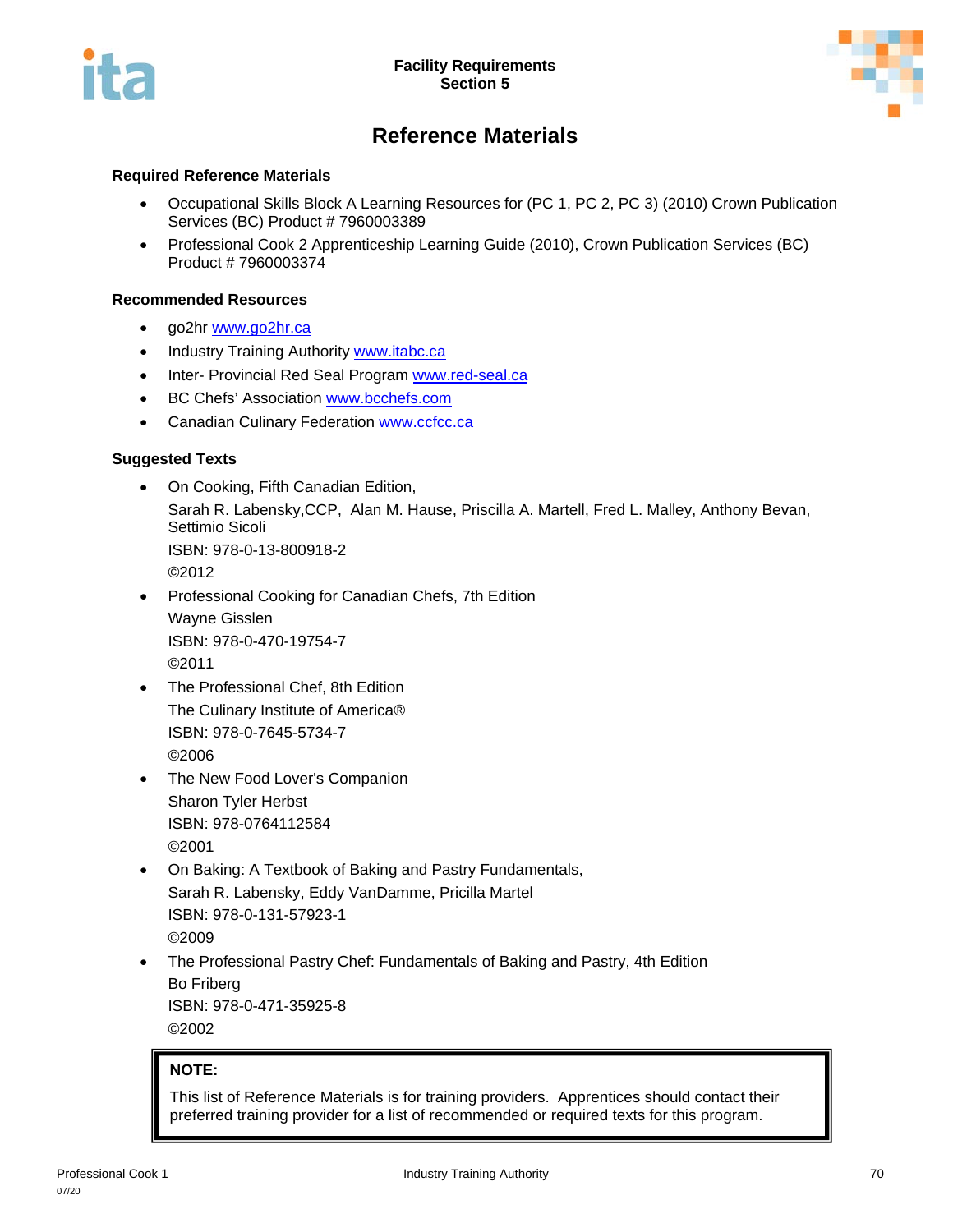



# **Instructor Requirements**

#### **Occupation Qualification**

The instructor must possess:

- Cook Certificate of Qualification with Interprovincial Red Seal endorsement; or
- Chef de Cuisine (CCC) Certification

#### **Work Experience**

A minimum of 10 years' experience working in the industry, of which 3 years have been in a supervisory capacity.

#### **Instructional Experience and Education**

The instructor must:

• Be enrolled in or have completed a provincially recognized teaching certificate program, such as the BC Instructor's Diploma Program or equivalent. (If in progress, a maximum of 2 years to completion.)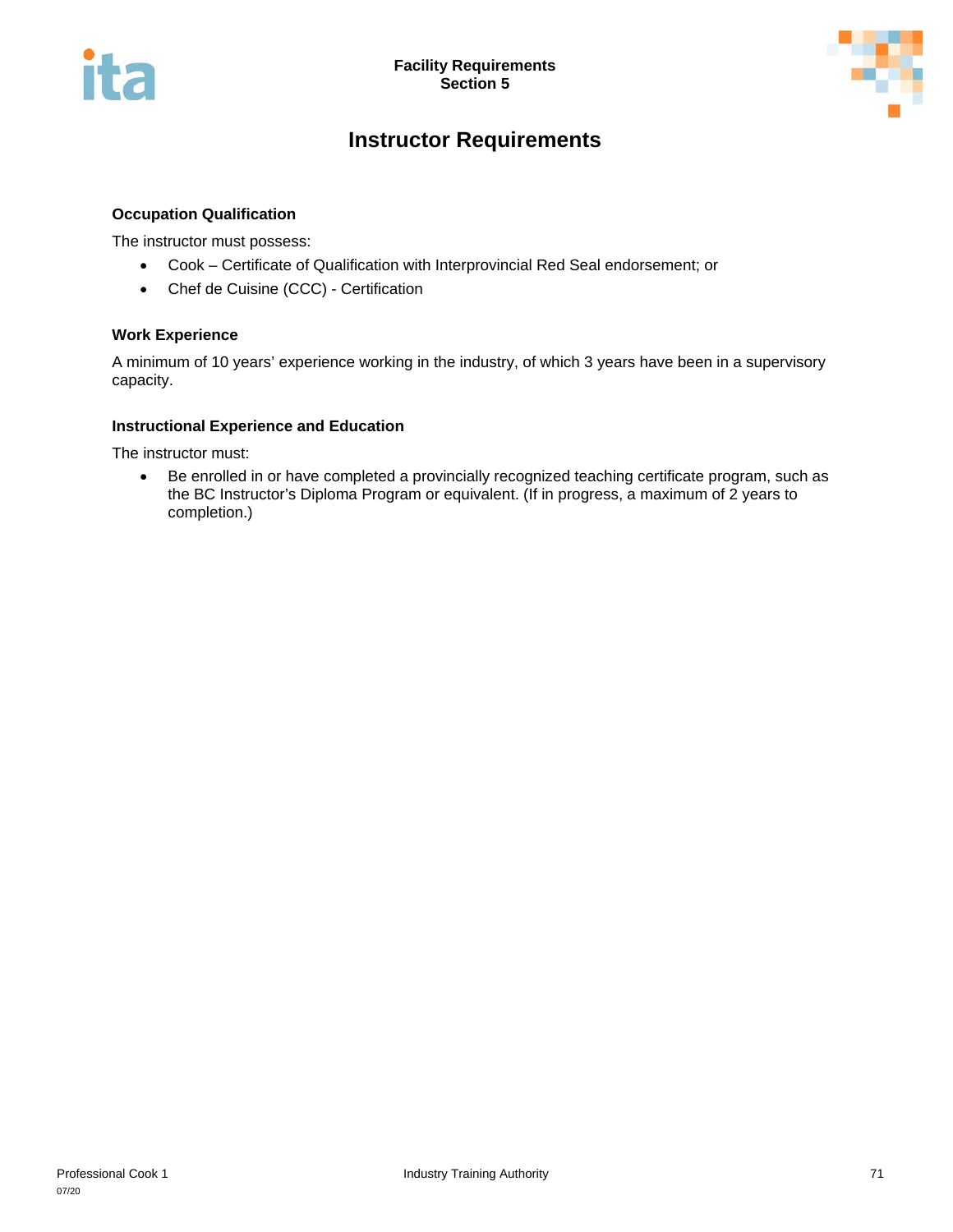



# **Appendices**